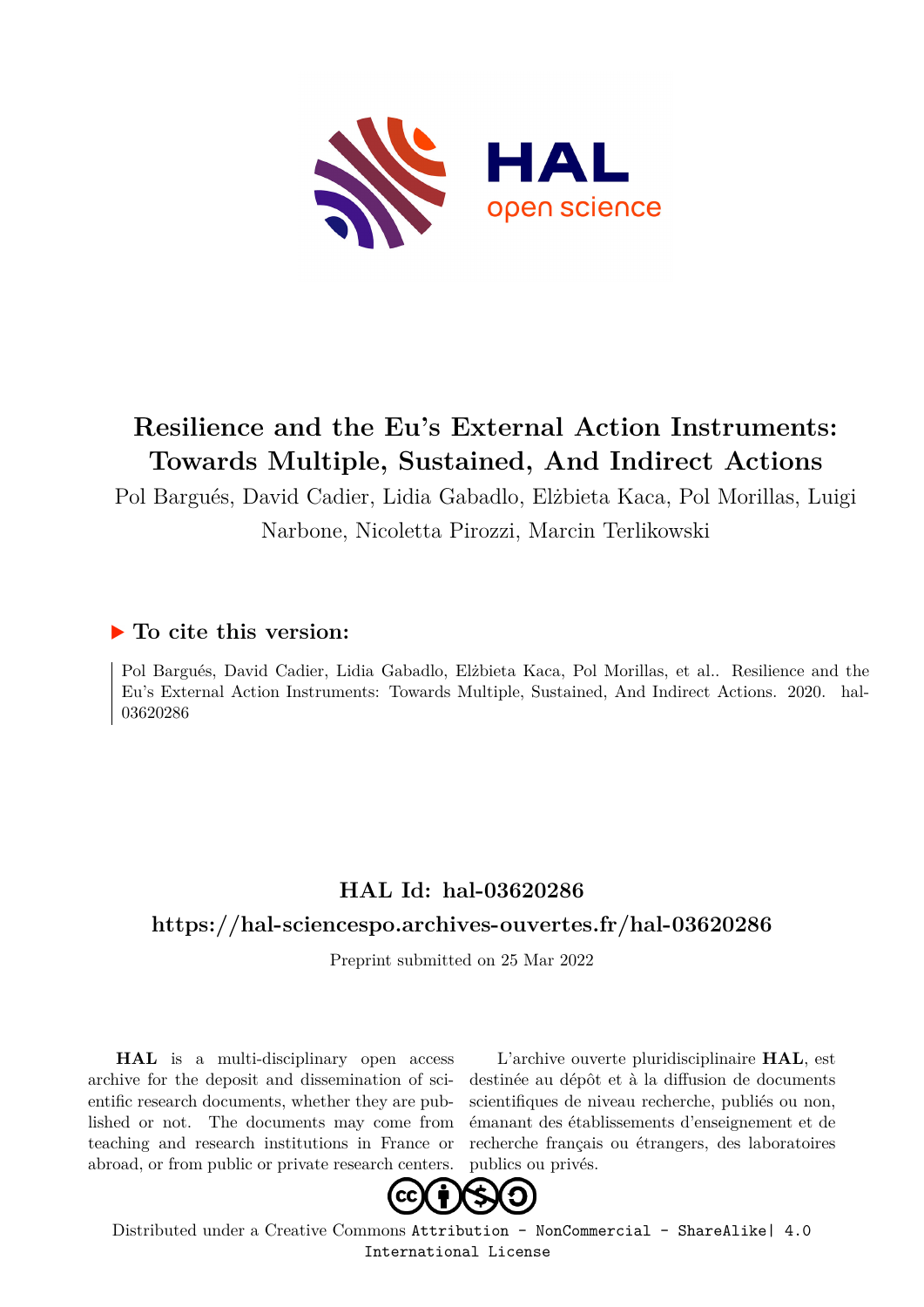

Europe's External Action and the Dual Challenges of Limited Statehood and Contested Orders

Working Paper No. 7 November 2020

# **RESILIENCE AND THE EU'S EXTERNAL ACTION INSTRUMENTS**

# *Towards Multiple, Sustained, and Indirect Actions*

Pol Bargués, David Cadier, Lidia Gibadło, Elżbieta Kaca, Pol Morillas, Luigi Narbone, Nicoletta Pirozzi, Marcin Terlikowski



This project has received funding from the European Union's Horizon 2020 research and innovation programme under grant agreement no. 769886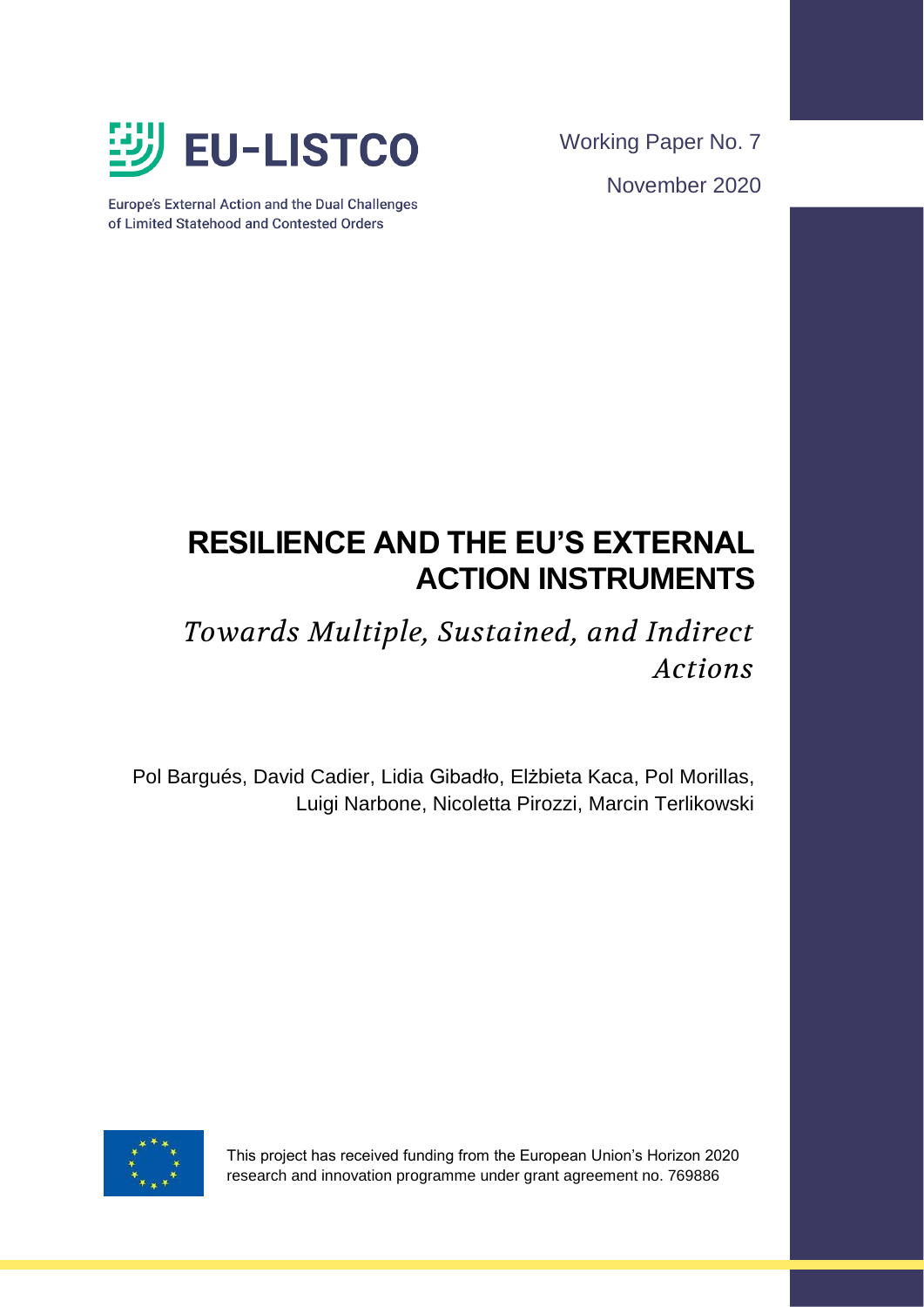The EU-LISTCO Working Papers are peer-reviewed research papers published based on research from the EU Horizon 2020 funded project no. 769886 entitled *Europe's External Action and the Dual Challenges of Limited Statehood and Contested Orders* which runs from March 2018 to April 2021.

EU-LISTCO investigates the challenges posed to European foreign policy by identifying risks connected to areas of limited statehood and contested orders. Through the analysis of the EU Global Strategy and Europe's foreign policy instruments, the project assesses how the preparedness of the EU and its member states can be strengthened to better anticipate, prevent and respond to threats of governance breakdown and to foster resilience in Europe's neighbourhoods.

Continuous knowledge exchange between researchers and foreign policy practitioners is the cornerstone of EU-LISTCO. Since the project's inception, a consortium of fourteen leading universities and think tanks have been working together to develop policy recommendations for the EU's external action toolbox, in close coordination with Europeandecision-makers.

#### **FOR MORE INFORMATION:**

EU-LISTCO WORKING PAPERS SERIES: EU-LISTCO PROJECT: Saime Ozcurumez, Editor **Example 2018** Eric Stollenwerk Senem Yıldırım, Assistant Editor Freie Universität Berlin Yan Overfield Shaw, Assistant Editor EU-LISTCO Bilkent University **Ihnestr. 22** Üniversiteler Mh., 14195 Berlin 06800 Çankaya/Ankara

Phone: +90 312 290 2019 Phone: +49 30 83858501 [senemy@bilkent.edu.tr](mailto:senemy@bilkent.edu.tr) [yan.overfield@bilkent.edu.tr](mailto:yan.overfield@bilkent.edu.tr)

All EU-LISTCO Working Papers are also available at: https://refubium.fu-berlin.de/handle/fub188/24656

FIND EU-LISTCO ONLINE: https://www.eu-listco.net/ https://twitter.com/eulistco https://www.facebook.com/eulistco

#### © 2020 EU-LISTCO

This publication is part of a project that has received funding from the European Union's Horizon 2020 Research and Innovation Programme under grant agreement no. 769866. It reflects only the authors' view and the European Commission is not responsible for any use that may be made of the information it contains.

This paper is reusable under a creative commons license ShareAlike under attribution (CC BY-NC-SA 3.0) details of which can be found at: https://creativecommons.org/licenses/by-nc-sa/3.0/

[saime@bilkent.edu.tr](mailto:saime@bilkent.edu.tr) [eric.stollenwerk@fu-berlin.de](mailto:eric.stollenwerk@fu-berlin.de)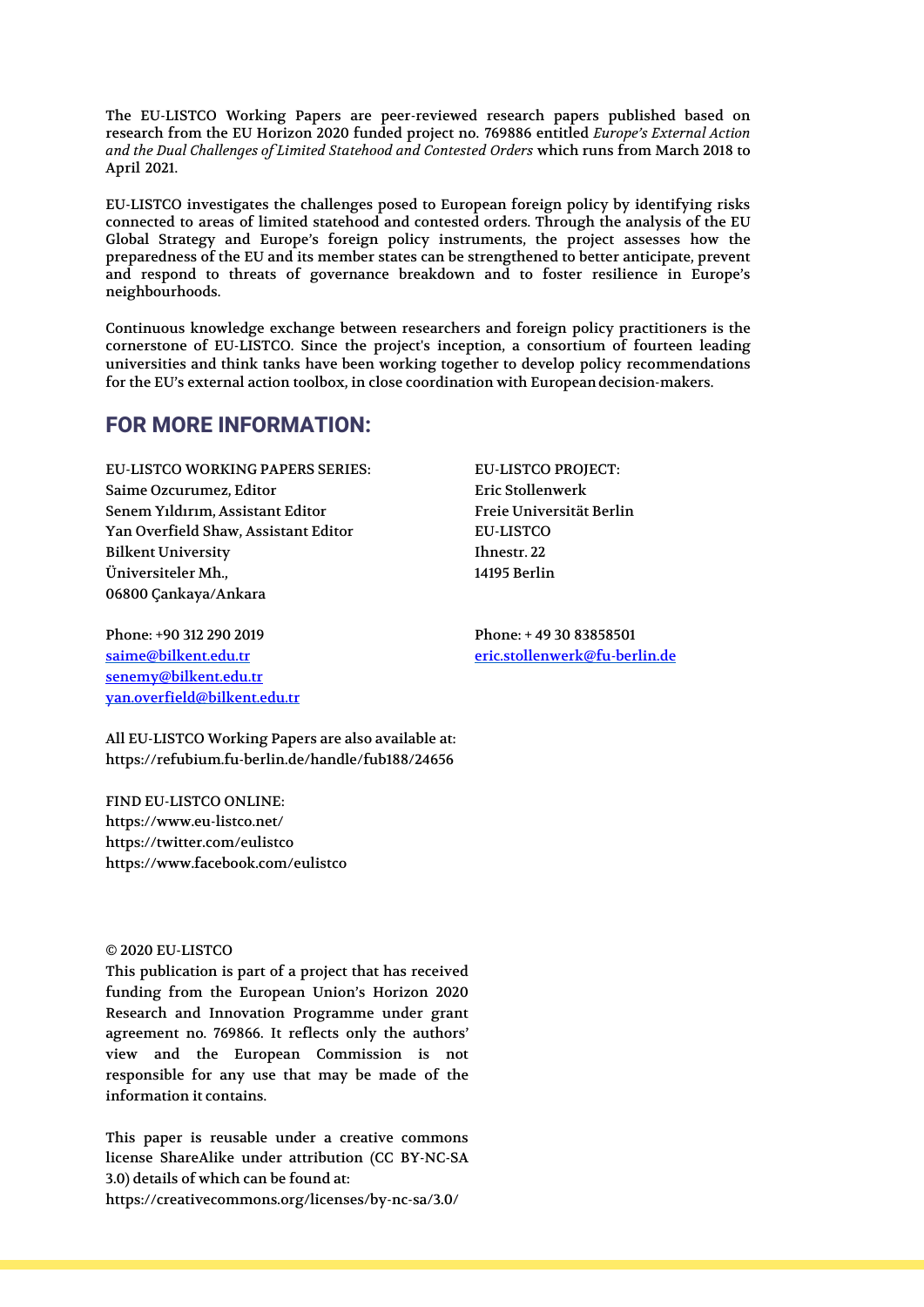

# **TABLE OF CONTENTS**

| <b>AUTHORS</b>                                                                           | 5  |
|------------------------------------------------------------------------------------------|----|
| <b>ABSTRACT</b>                                                                          | 6  |
| <b>INTRODUCTION: INTEGRATED RESPONSES AND RESILIENCE TO COMPLEX</b><br><b>CONFLICTS?</b> | 6  |
| 1. DIPLOMATIC INSTRUMENTS: SUSTAINED, PLURAL, AND EXPANDING                              | 9  |
| 1.1 Multi-Track, Long-Term, and Creative Diplomatic Initiatives                          | 10 |
| 1.1.1 Limitations of EU Diplomacy: Too Slow, Narrow, and Incoherent?                     | 13 |
| 1.2. The Evolution of the EU Sanctions Policy                                            | 16 |
| 1.2.1 Are EU Sanctions Fit for Purpose?                                                  | 17 |
| 2. ECONOMIC INSTRUMENTS: RESILIENCE IN TRADE AND AID POLICY<br><b>INSTRUMENTS</b>        | 20 |
| 2.1 EU Trade Policy: Facilitating Resilience in the Neighbourhood                        | 21 |
| 2.1.1 From FTAs to Deep and Comprehensive FTAs: Old Wine in a New<br>Bottle?             | 23 |
| 2.1.2 Trade and Economic Cooperation amidst Order Contestations                          | 25 |
| 2.2 EU Aid: Diversifying Activities to Foster Resilience                                 | 26 |
| 2.2.1 Limitations of EU Aid: Is It a Priority?                                           | 27 |
| 3. LIMITS AND POTENTIAL OF CIVILIAN AND MILITARY MISSIONS AND<br><b>OPERATIONS</b>       | 30 |
| 3.1 Towards More Flexible, Fast, and Comprehensive Civilian Missions                     | 30 |
| 3.2 CSDP Military Structures: Beyond Bullets and Weapons                                 | 34 |
| 4. CONCLUSION: MULTIPLE, SUSTAINED, AND INDIRECT ACTIONS TO<br><b>FOSTER RESILIENCE</b>  | 37 |
| <b>APPENDIX 1: INTERVIEWS</b>                                                            | 39 |
| <b>REFERENCES</b>                                                                        | 40 |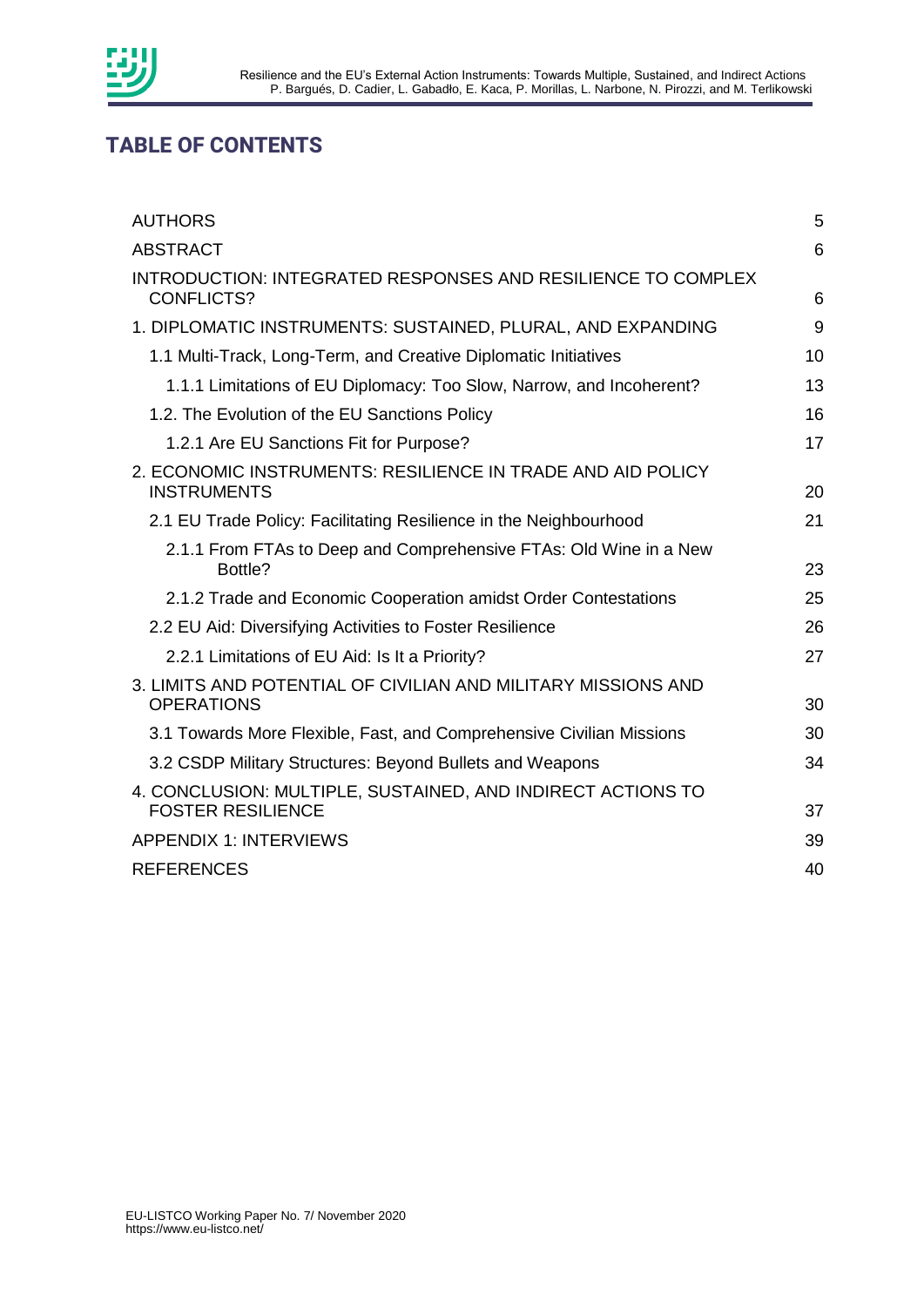

POL BARGUÉS is a research fellow at the Barcelona Centre for International Affairs (CIDOB).

e-mail: pbargues@cidob.org

DAVID CADIER is a researcher at the Centre for International Studies (CERI) at Sciences Po, Paris. He's also an Adjunct Lecturer at Sciences Po's School of International Affairs (PSIA) and a Research Associate at the London School of Economics (LSE).

email: david.cadier@sciencespo.fr

LIDIA GIBADŁO is a senior researcher in the Weimar Triangle Programme at the Polish Institute of International Affairs (PISM).

e-mail: gibadlo@pism.pl

ELŻBIETA KACA is a senior research fellow at the Polish Institute of International Affairs (PISM).

e-mail: kaca@pism.pl

POL MORILLAS is general director and senior research fellow of the Barcelona Centre for International Affairs (CIDOB).

e-mail: pmorillas@cidob.org

LUIGI NARBONE is director of the Middle East Directions Programme at the Robert Schuman Centre for Advanced Studies as well as coordinator of the Peace and Security cluster at the School of Transnational Governance, European University Institute (EUI).

email: Luigi.Narbone@eui.eu

NICOLETTA PIROZZI is Head of Programme on EU, politics and institutions and Institutional Relations Manager at Istituto Affari Internazionali (IAI), Rome. She is also Associate of the European Governance and Politics Programme at the European University Institute (EUI), Florence.

email: n.pirozzi@iai.it

MARCIN TERLIKOWSKI is coordinator of the International Security programme at the Polish Institute of International Affairs (PISM).

email: terlikowski@pism.pl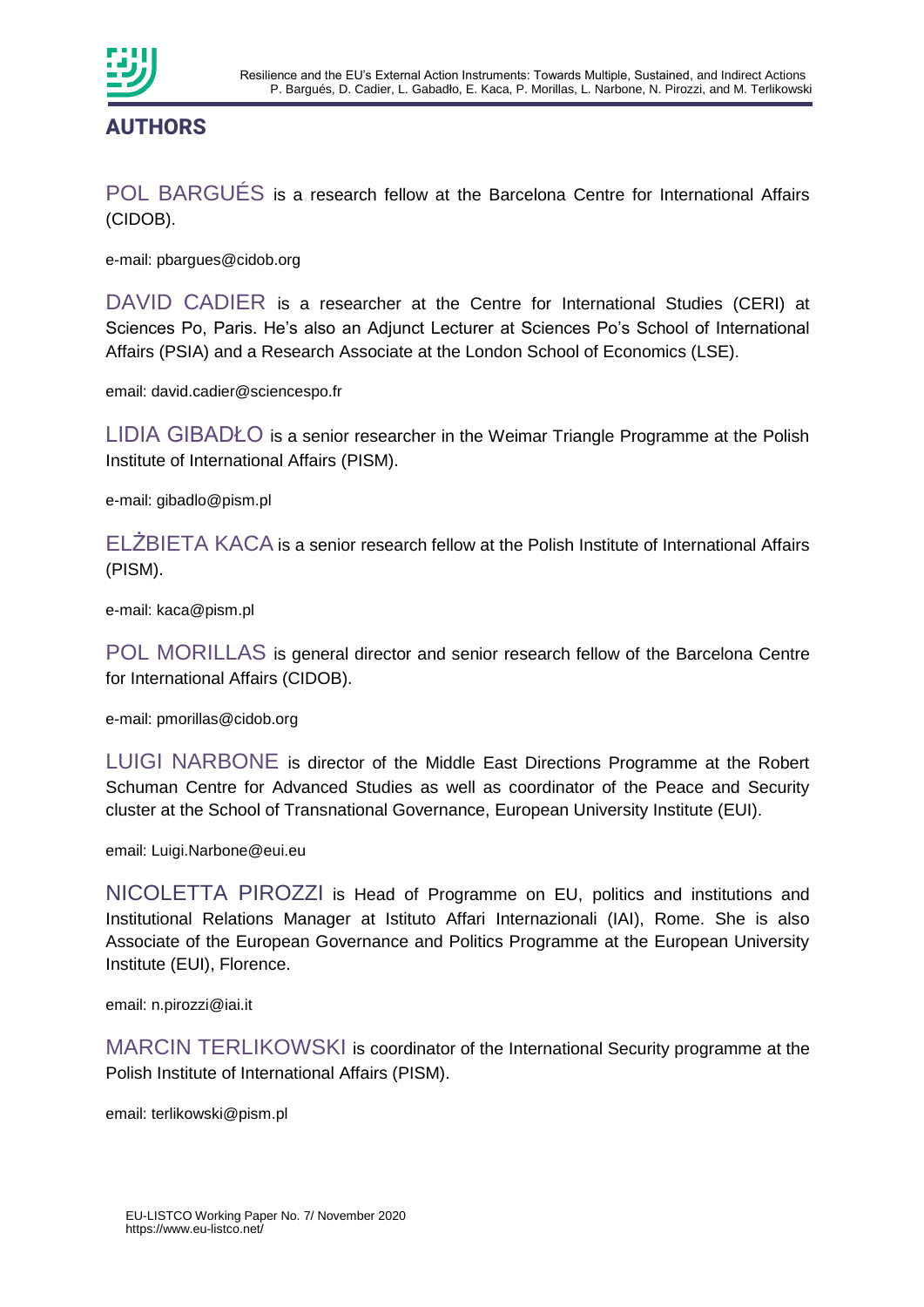

# **ABSTRACT**

The EU is increasingly concerned with the diffusion and uncertainty of risks and threats in the neighbourhood, and resilience appears as a useful and pragmatic policy framework to address risks in areas of limited statehood and contested orders. The working paper draws from extensive report analysis and semi-structured interviews with EU officials to examine the diplomatic, economic, and military instruments that the EU mobilizes in a resilienceinformed external action. The main contribution is that these instruments are increasingly facilitating resilience through multiple, long-term, and indirect actions. First, instruments have expanded and diversified to undertake as many different actions as possible. Second, they are sustained over long periods of time, even when there are no risks or threats or after peace and stability have been reached. Third, since resilience emerges "from below", building on societies' own resources and tools, EU instruments facilitate resilience indirectly, through constant engagement in the neighbourhood.

# **INTRODUCTION: INTEGRATED RESPONSES AND RESILIENCE TO COMPLEX CONFLICTS?<sup>1</sup>**

The civil wars in Libya and Syria, the protracted violence in Mali, the environmental and humanitarian crises in the Sahel, the conflict in Ukraine's Eastern region, as well as various diffused threats such as transnational terrorism, disinformation campaigns, cyber-attacks, organized crime, and irregular migration flows; all pose serious security challenges to the European Union (EU). As acknowledged by Federica Mogherini, the former High Representative of the EU for Foreign Affairs and Security Policy and Vice-President of the European Commission (HR/VP), the EU's foreign and security policy needs to be further integrated and use a variety of strategies to adapt and respond to "an ever more connected, contested and complex world" (EEAS 2019a: 8). These trends, if anything, "have deepened and have become more intertwined" in recent years (ibid.).

One could argue that this view was already present in 2003, when the "European Security Strategy" was published. Threats were perceived as "dynamic", different to the military or nuclear "massive visible threats of the Cold War", and the best

-

<sup>1</sup> The overall framework of this working paper was designed by Pol Bargués and Pol Morillas, who also led the writing of the first section 1.1; David Cadier was the lead author of section 1.2, Luigi Narbone of section 2.1, Lidia Gibadło and Elżbieta Kaca of section 2.2, Nicoletta Pirozzi of section 3.1 and Marcin Terlikowski of section 3.2.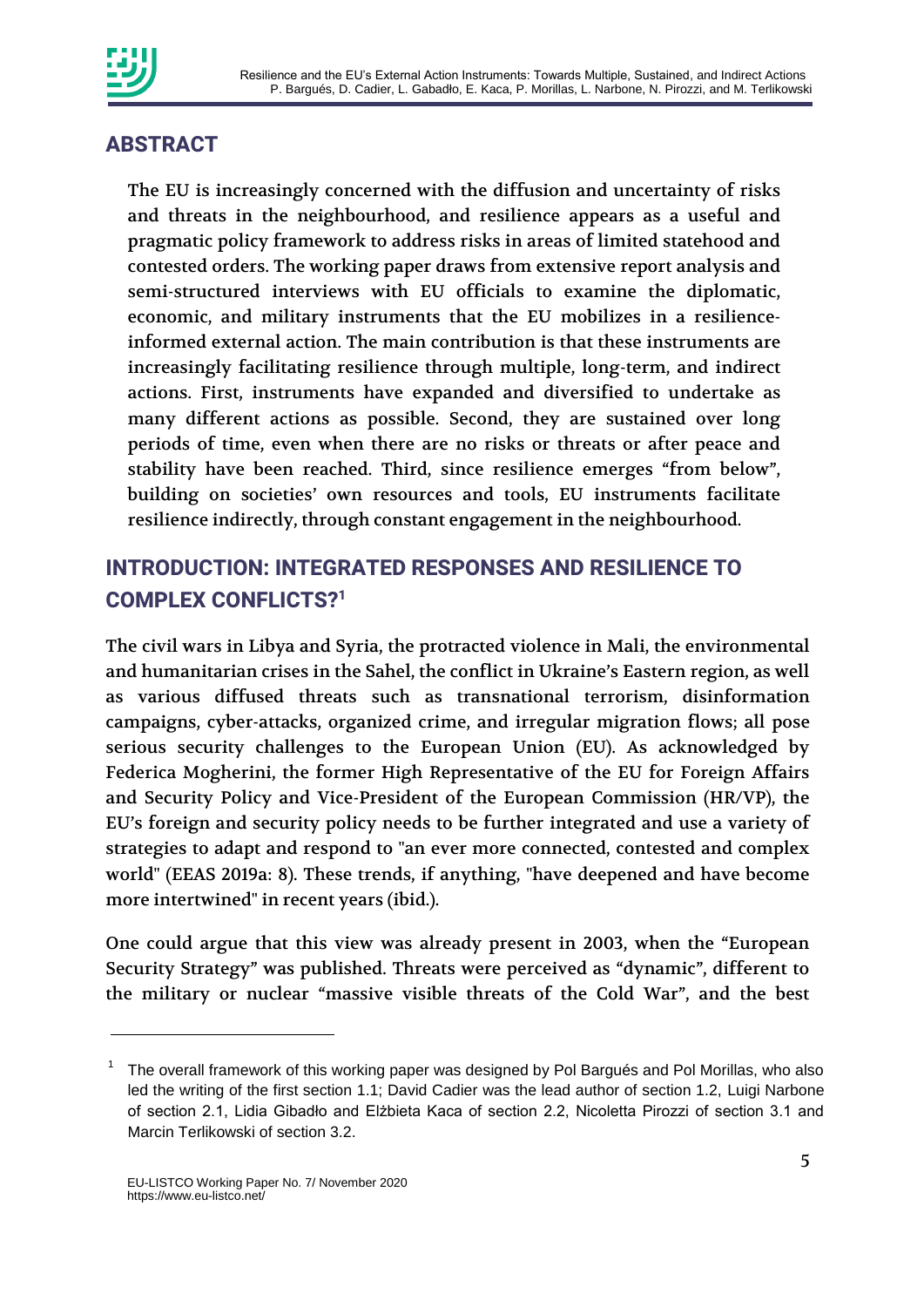response was one which required "a mixture of instruments" (Council of the EU 2003: 9). However, at the same time, in the early 2000s, the EU understood that threats were usually located in "failed states" and the perception was that the "EU is particularly well equipped to respond to such multi-faceted situations" (ibid.).

Today, the confidence in the EU's capacities to address conflicts has dimmed, in part, due to both the growing diffusion and complexity of conflicts. That is, on the one hand, risks and threats are fundamentally diffused, non-territorialised, internal and external to the EU, and bring about global consequences (Tocci 2020). Rather than considering "weak" or "failed" states the locus of today's problems, it is in areas of limited statehood (ALS), in which government authorities and institutions are too weak to set and enforce rules, and contested orders (CO), in which state and nonstate actors challenge norms, principles, and rules, where we can best appreciate the porosity and liminality of risks and threats (Börzel and Risse 2018). As a high official working for the European External Action Service (EEAS) put it in an interview, "everything is connected and hybrid threats have global dimensions", and she listed, all in one breath, the problems of climate change, conflict areas, mafias, migration flows, and radicalized European citizens who send money abroad (Interview  $#1$ ).<sup>2</sup> At the time of writing, the coronavirus pandemic and the socioeconomic and humanitarian crises it is generating have become the latest example of the global diffusion and interconnectedness of contemporary risks.

On the other hand, the root causes of risks and threats are difficult to comprehend and correct, and policymakers are forced to focus primarily on the governance of "effects" (Chandler 2015; Chandler 2020). The same EEAS official explained that most actions that destabilize the EU and its neighbourhood can rarely be attributed to specific actors: "There are many symptoms", from piracy to cyber-attacks to disinformation campaigns, "but the origin is uncertain": "there is no smoking gun" (Interview #1). The purpose of the actors behind the threats is to erode, irritate, discredit, and destabilize the EU and its member states: "they want the EU to die by a thousand cuts" (Ibid).

In response to such interconnected and complex threats, the EU's Global Strategy (EUGS) published in 2016 put forward two policy frameworks that are key to articulating its new external action. The first is the "integrated approach to conflict and crisis", the conclusions of which were released on January 22, 2018. This framework expands the "co-ordination" mechanisms introduced in 2003 and the

1

 $2^2$  See Appendix 1 for the list of interviews conducted by the authors. All interviews are anonymized and attributed in the feminine gender, to preserve confidentiality.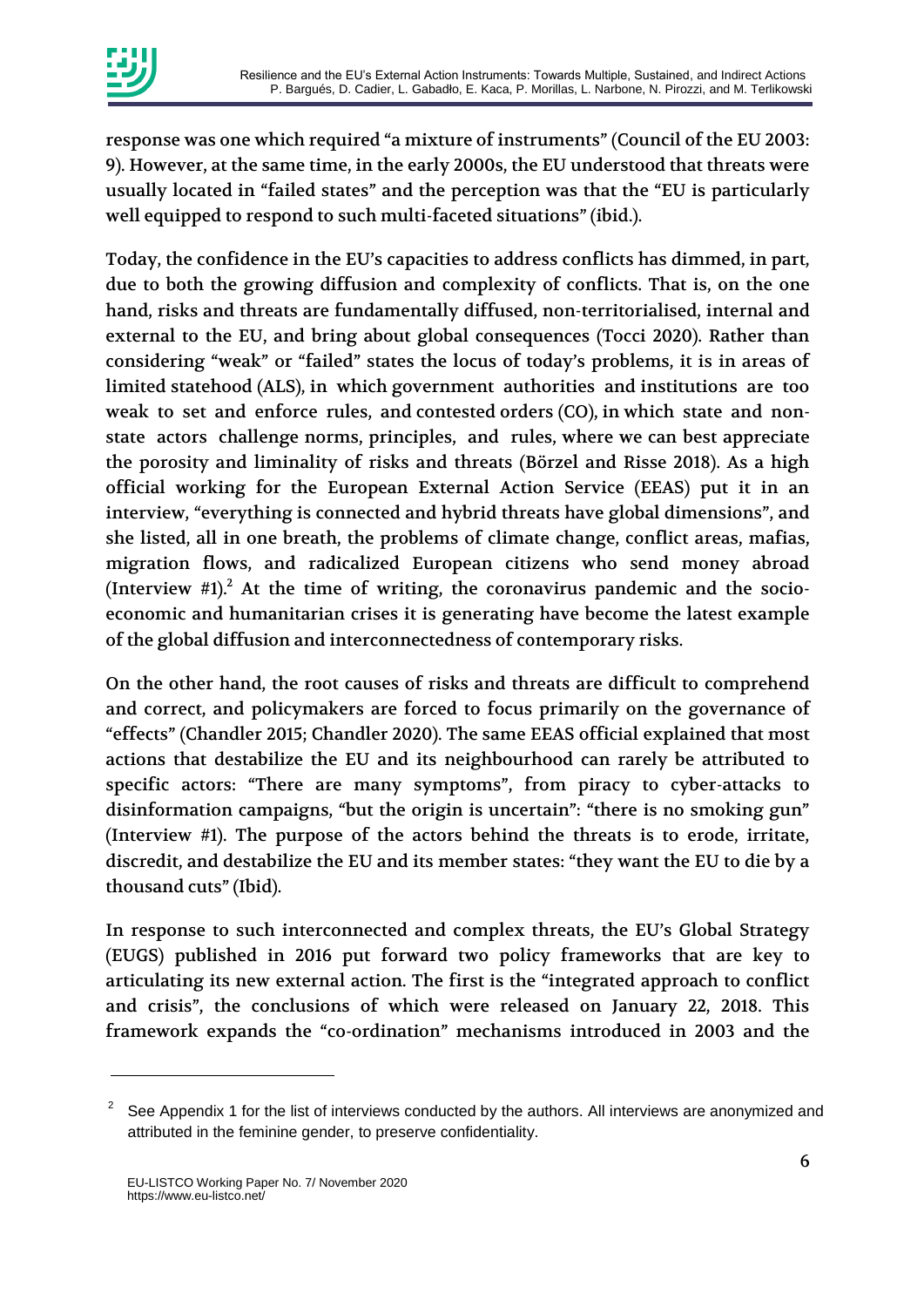

"comprehensive approach", designed in 2013, which promises a more consistent, holistic, and uninterrupted response to conflict and crisis (EEAS 2016b: 28–29). This integrated approach encompasses the local, national, regional, and global levels (multi-level) and is applied throughout all phases of the conflict—prevention, crisis response, stabilization, and longer-term peacebuilding (multi-phased)—in order to contribute to sustainable peace (Council of the EU 2018b: 2). Also, this approach seeks to address the multiple dimensions of conflicts "spanning the diplomatic, security, defence, financial, trade, development cooperation and humanitarian aid fields" and, in a "multi-lateral" manner, cooperate with "international and regional partners as well as civil society organizations" (Council of the EU 2018b: 2).

Second, the idea of resilience is paramount to the EUGS, understood as "the ability of states and societies to reform, thus withstanding and recovering from internal and external crises" (EEAS 2016b: 23). The EU seeks to foster "state" and "societal" resilience "in and around Europe", in the Eastern and Southern neighbourhoods and beyond, acknowledging the diffusion of threats that constantly cross in and out of borders. Although the concept of resilience already figured in the 2012 Commission Communication, in subsequent Council Conclusions, and in the Resilience Action Plan 2013-2020, it has developed more consistently after the EUGS in the 2017 "Joint Communication on a Strategic Approach to Resilience" (EC and HR/VP 2017). Here, the EU develops a "multi-faceted approach to resilience", which builds on diverse instruments and local and international partnerships to intervene in an integrated and sustained way and aims to foster long-term societal and state resilience to diverse risks and threats (EEAS 2017). The trend is to emphasize societal rather than state resilience, the three sources to build resilience being: social trust, the legitimacy of governance actors, and the design of governance institutions (Börzel and Risse 2018).

In short, both EU policy frameworks refer to the need to intervene in an integrated manner at home and abroad, in the east and south, through diverse and prolonged actions and partnerships. Replacing previous approaches that targeted states outside the EU and attempted statebuilding operations, these approaches deal with the increasing diffusion and complexity of contemporary conflicts. As Mogherini stated in the foreword of the report assessing the first three years of the EUGS: "The connection between internal and external events has become impossible to deny, and our policies have evolved accordingly" (EEAS 2019a: 5). Yet what policies does the EU have and how have they "evolved accordingly", so as to foster resilience in the neighbourhood and address today's risks and threats emanating from ALS and CO?

This working paper seeks to answer this question. We draw from extensive report analysis and semi-structured interviews with officials from the EU and member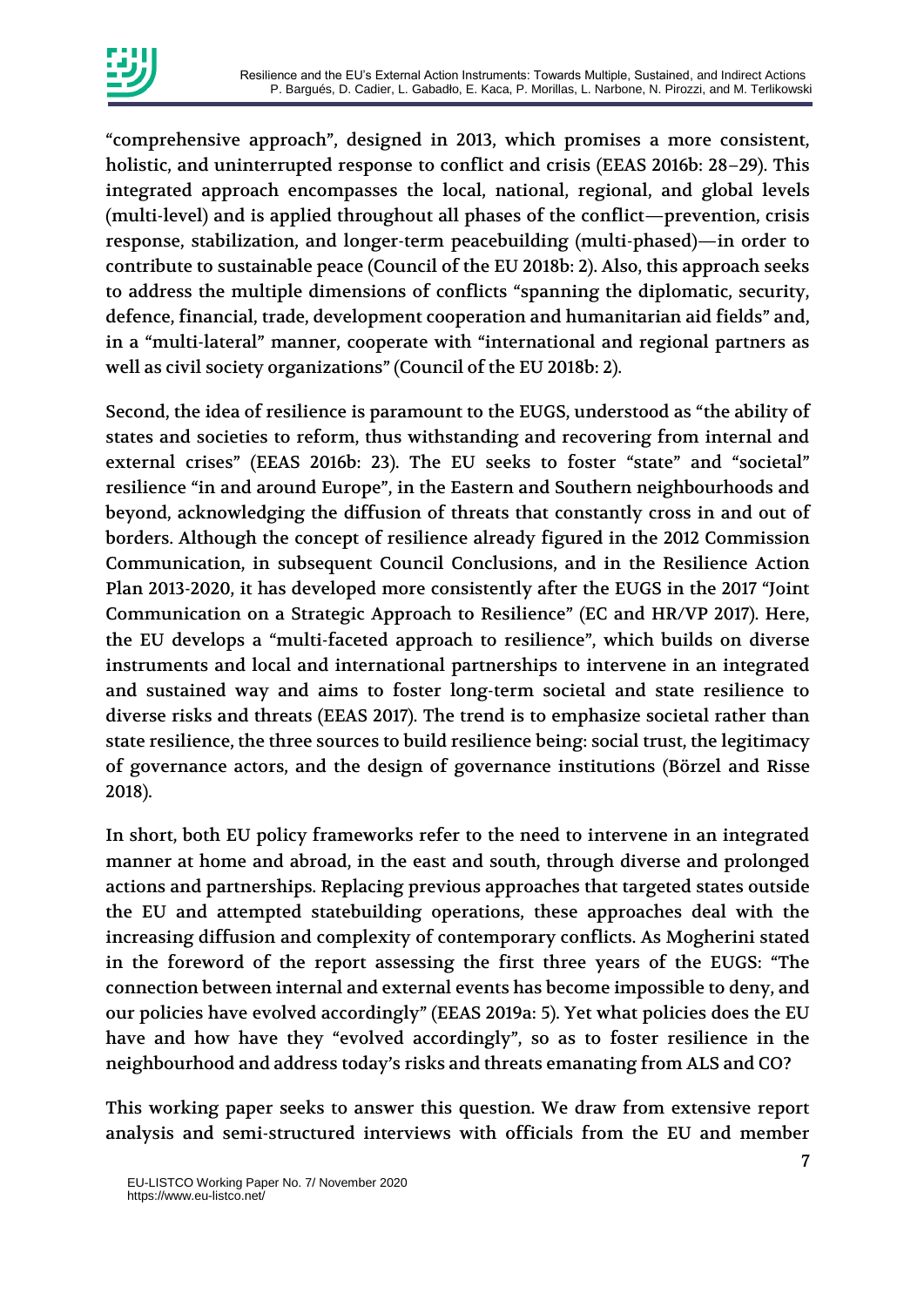

states to examine the Union's diplomatic, economic, and military instruments and their evolution over the past years. The main argument is that instruments are increasingly facilitating resilience through multiple, long-term, and indirect actions. That is, first, instruments have expanded and diversified to undertake as many different actions as possible. Second, they are sustained over long periods of time, even when there are no risks or threats or after peace and stability have been reached. Third, since resilience emerges "from below", building on societies' own resources and tools, EU instruments facilitate resilience indirectly, rather than directly building (let alone exporting or enforcing) it.

These three ways of governing have permeated the EU's instruments and are giving a new direction to the EU's external action in ALS and CO. Of course, these different instruments are evolving at different speeds and have their own specificities and history, sometimes constrained (or enhanced) by member states' preferences. Thus, the purpose of this working paper is to examine these instruments in detail, understanding their particular evolution, and to show how they are collectively advancing toward a resilience-driven external action that is concerned with the worlds' diffusion and uncertainty (Börzel and Risse 2018). The question of whether these advances are successful is key but will be pursued elsewhere, as it falls beyond the scope of the paper.

In order to address this argument, the paper is divided into three parts, each exploring two policy fields. The first examines diplomatic instruments and focuses firstly on the evolution of diplomatic actions and secondly on how these have gradually come to rely on sanctions. The second focuses on trade and aid as two vital economic instruments to foster resilience in ALS and CO. Finally, the third section explores civilian and military operations and missions.

# **1. DIPLOMATIC INSTRUMENTS: SUSTAINED, PLURAL, AND EXPANDING**

Diplomatic instruments are key to enhancing the capacities of the EU to engage in ALS/CO before tipping points are passed. Tipping points define an exact point in time when risks in ALS and CO turn into threats and lead to governance breakdowns and violent conflict (Börzel and Risse 2018). Both building societal resilience and the integrated approach to risks and threats emphasize the need for sustained engagements, where early warning and action are central. Furthermore, "preventing conflicts is more efficient and effective than engaging with crises after they break out" because "once a conflict does erupt, it typically becomes ever more intractable over time" (EEAS 2016b: 29). In this section, we argue that the EU is increasingly mobilizing multi-track diplomatic initiatives that deepen partnerships with other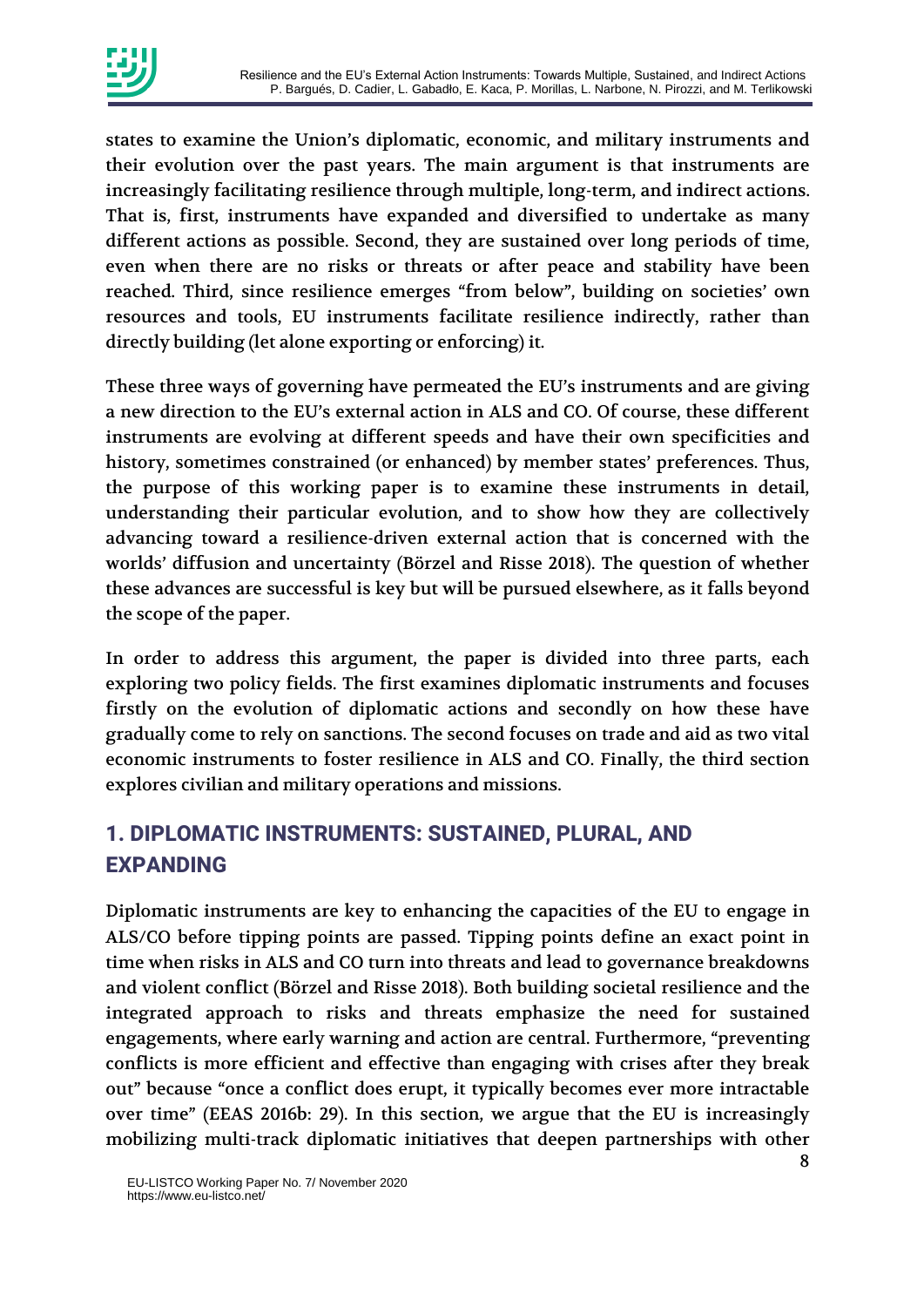

international organizations and civil society stakeholders. These allow the EU to intervene over prolonged periods of time, perform diverse responsibilities, and facilitate resilience indirectly, thus preventing risks in ALS and CO from turning into threats. The section is divided into two main parts. The first explores how diplomatic actions are expanding and evolving. The second part analyses how coercive measures like sanctions are increasingly prominent to support diplomatic initiatives and respond to order contestations.

#### 1.1 Multi-Track, Long-Term, and Creative Diplomatic Initiatives

Far from considering diplomacy an activity dominated by elite or state-level negotiations, occurring behind closed doors and oriented towards reaching agreements (Papagianni 2014), the EU has a much broader understanding. Some have called this "multi-track diplomacy", to emphasize that negotiation, mediation, and dialogue to facilitate conflict prevention and peacebuilding are pursued in coordination with many actors at different levels (from high-level governmental leaders to grassroots organizations) within partner countries (Göldner-Ebenthal and Dudouet 2017). This approach to diplomacy draws on Jean Paul Lederach's understanding of peace support activities as long-term and multi-track processes of societal transformation from below (Paffenholz 2014). We argue in this section that the EU has used diplomatic initiatives to (1) sustain action across prolonged periods of time, (2) develop diverse partnerships (with international and local actors), and (3) multiply its presence and influence abroad.

While the focus on conflict prevention and the need to use different instruments for mediation had already been noted in the Gothenburg programme for the Prevention of Violent Conflicts in 2001, the European Commission Communication on Conflict Prevention in 2001, and the 2003 European Security Strategy, it gained a new dimension with the publication in November 2009 of the "Concept on Strengthening EU Mediation and Dialogue Capacities" by the Council of the EU. Emphasis was put on the need to intervene "at all stages of the inter- and intra-state conflicts", pursue "a host of mediation- and dialogue-related tasks", build "synergies" between different instruments, policy domains, and bodies of the EU and Member States, as well as consolidate partnerships with other international, regional, and local actors, and engage with "grassroots initiatives" (Council of the EU 2009: 3–11). In other words, it sought to intervene and mediate before, during, and after the outbreak of violent conflict and ensure coherence and coordination between diverse actors and between top-down and bottom-up methods. Mediation thus became a key tool to prevent risks and threats in a comprehensive and coordinated manner, which is less expensive than civilian or military missions (Council of the EU 2009: 6).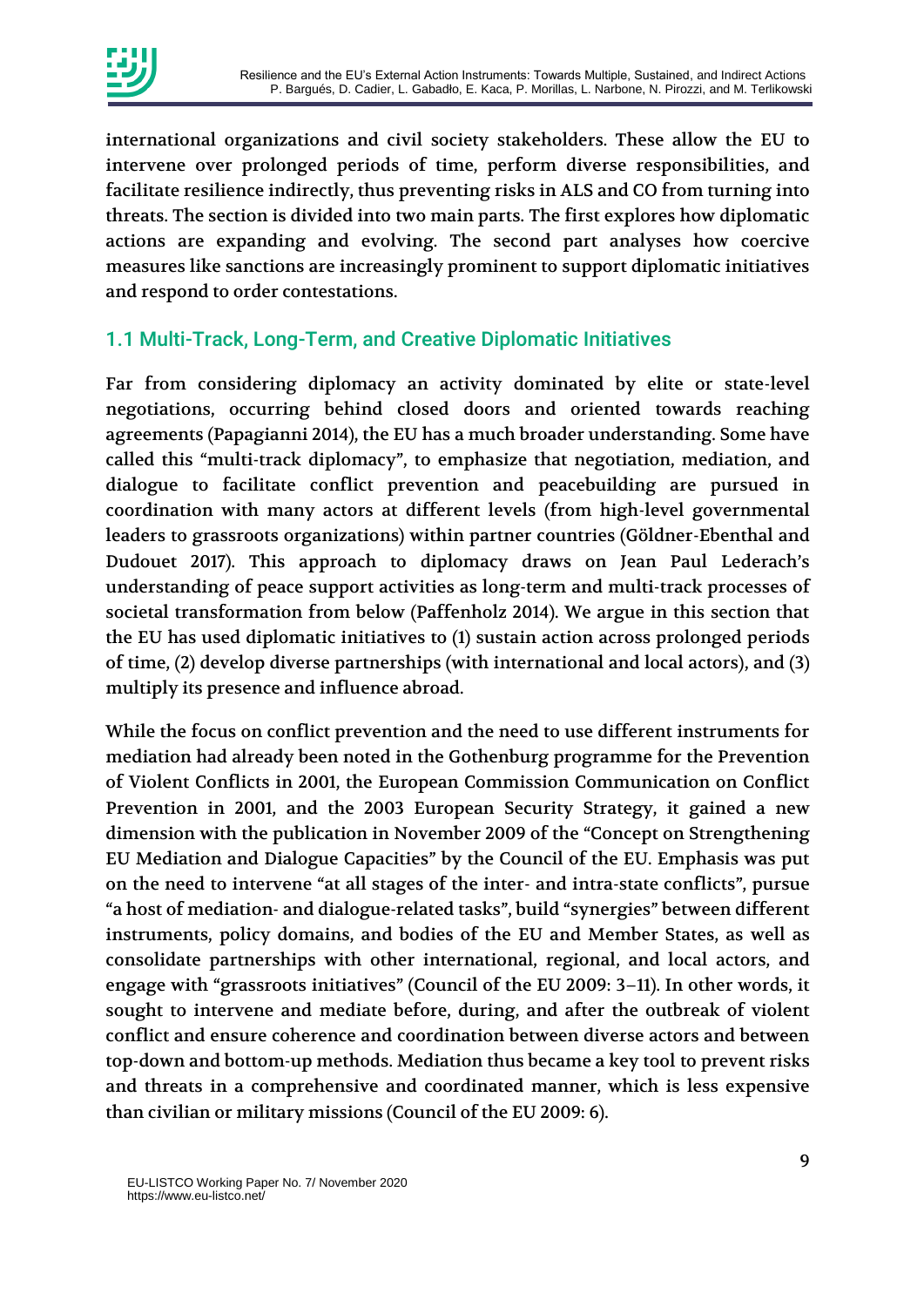

Key to the shift towards a more proactive and prolonged engagement which is at the same time inclusive of the grassroots is the gradual emphasis on dialogue and facilitation over mediation. "Mediation" is seen as an interfering process whereby the mediator actively participates both in the process and substance of formal negotiations, usually between high-level politicians or elites representing the parties of a conflict, making recommendations and proposals (Council of the EU 2009: 3). "Facilitation", on the other hand, is "less directive, and less involved in shaping the substance of the negotiations", and the emphasis is on enabling or supporting, rather than making suggestions (Ibid). Finally, "dialogue" is the least intrusive of the three strategies, seeking to foster an amicable, empathetic environment; it is long-term, more subtle and indirect, and is often understood as a process of confidencebuilding.

Although back in 2009 the EU argued that mediation, facilitation and dialogue were equally useful in dealing with risks and threats and had to be combined, over the past decade the tendency has been to prioritize dialogue as a more flexible tool for preventing and de-escalating conflict, which renders burdensome and heavyfootprint practices like mediation secondary options. As the WOSCAP (Whole of Society Conflict Prevention and Peacebuilding) research project explains, "the EU global polity agenda is slowly moving closer to a 'whole of society approach' to peacebuilding that would not only encompass internal and international coordination but also multi-level interaction within the recipient countries" (Göldner-Ebenthal and Dudouet 2017: 9).

Over the last decade, several diplomatic instruments have been put to use and multitrack diplomatic initiatives undertaken using innovative formats with the aim of bringing different actors together. Notorious are the annual Brussels Conferences on "Supporting the Future of Syria and the Region" organised since 2017 to support the UN Geneva talks on Syria. The conferences seek to strengthen the political, humanitarian, and financial commitment of international donors to the people in Syria and neighbouring countries, as well as promoting dialogue between international, regional, and local organizations, officials, and diverse civil society actors, such as Syrian women participants (Council of the EU 2019a). Similarly, the project "Iraq and its Neighbours: Enhancing Dialogue and Regional Integration in West Asia" seeks to open up new channels of participation for the most marginalized groups, like minorities, women, or youth.

While the tendency is to foster comprehensive dialogues that involve the grassroots level, aiming to be inclusive and consolidate peace and stability from below, the EU also mediates formal, high-level negotiations between governmental officials. For instance, since 2011, the HR/VP has led the talks between the Prime Ministers of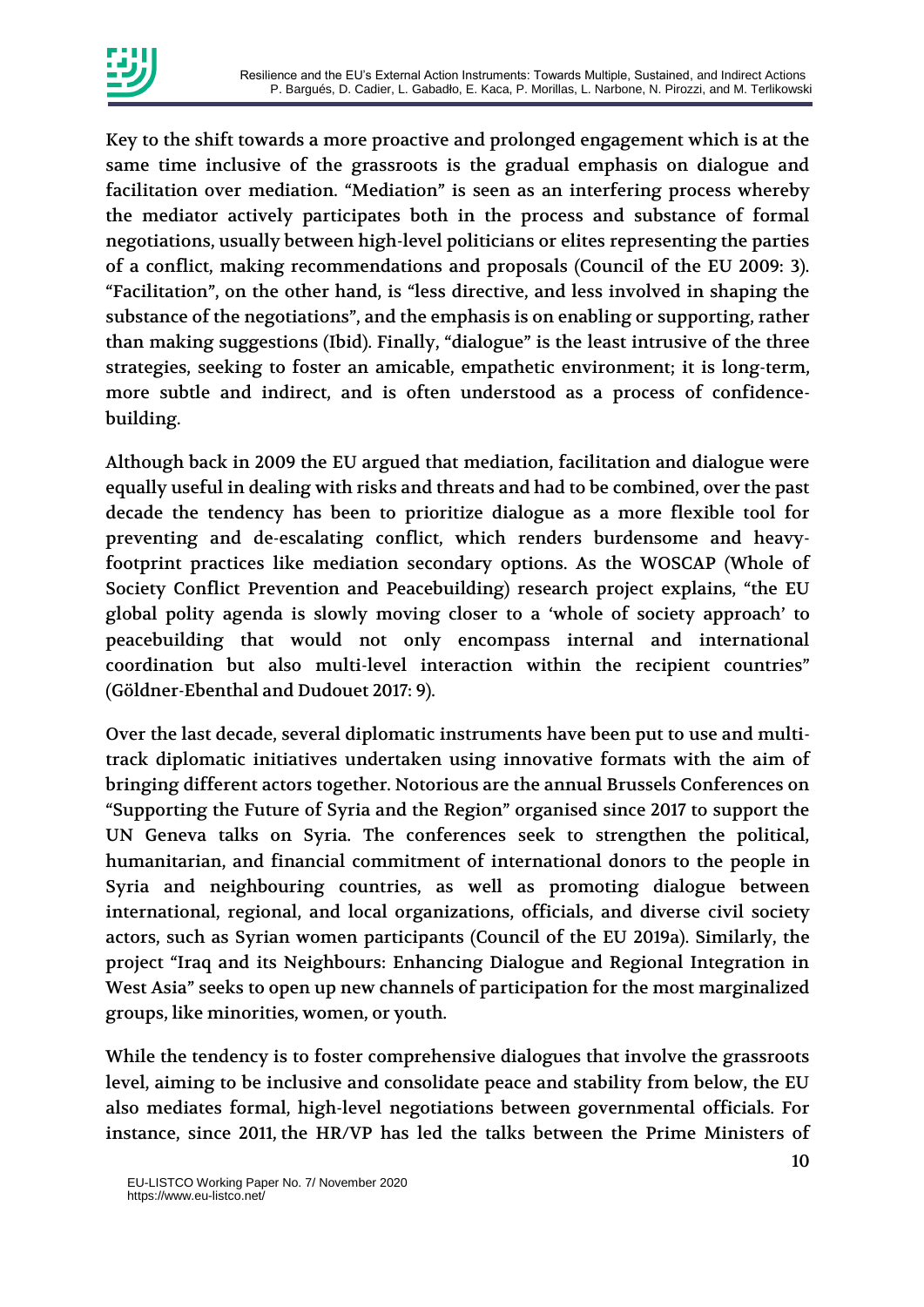

Serbia and Kosovo (from Catherine Ashton to Josep Borrell). Interestingly, the negotiations are referred to as "dialogue", and such dialogue is focused on addressing technical issues between the countries, as much as building confidence and normalizing relations between the two (Gashi and Novakovic 2017). Also, since 2015, the annual EU-G5 Sahel meetings have taken place between the EU (chaired by the HR/VR and the Commissioner for international Cooperation and Development) and the Ministers for Foreign Affairs of Burkina Faso, Mali, Mauritania, Niger, and Chad, to strengthen their partnership, dialogue, and cooperation in fields of mutual interest such as development, humanitarian situations, governance in ALS, security, and the fight against terrorism, among others.

Even if it is not really involved in the implementation process, the EU also supports initiatives that seek to make advances in the fields of conflict prevention, mediation, and crisis response. The Instrument contributing to Stability and Peace (IcSP), which replaced the Instrument for Stability in 2014, has funded over four hundred projects and actions against risks and threats (mostly in Africa, the Middle East, and Central Asia) that have been implemented by partners such as UN funding bodies and programmes, EU member states' bodies and agencies, NGOs, and private companies (Bergmann 2018).

The EU presents itself as "an agenda-shaper, a connector, coordinator and facilitator within a networked web of players", whose underlying purpose is to "develop more creative approaches to diplomacy" (EEAS 2016b: 31, 43). Energy, economic, and cultural diplomacy are singled out as fields where actions can be diversified so that risks of violent conflict and governance breakdown are minimized. Published a couple of weeks before the EUGS, the EU put forward a strategy paper for cultural diplomacy as a key foreign policy instrument to foster international cultural relations (European Commission 2016).

Next to the sponsoring of multiple, diversified, and creative projects, the EU's ubiquitous presence abroad is considered key to enhancing resilience to risks and threats. Statements and declarations are some of the traditional tools used by the EU to enhance its diplomatic capacities and react to international developments. While the former are issued by the HR/VP on his or her behalf, the latter are issued more formally and consensually on behalf of all member states of the EU. Since the Lisbon Treaty (2009), statements have been used more frequently than declarations, enabling a swifter, bolder, and more independent reaction to events and crises from the EU without previous institutional consultation (Helwig et al. 2013: 21–22). The trend initiated by Ashton was consolidated by Mogherini, who multiplied her appearances, speeches, and statements with the intention of further increasing the visibility of the EU (Interview #2). She travelled on numerous occasions to Africa,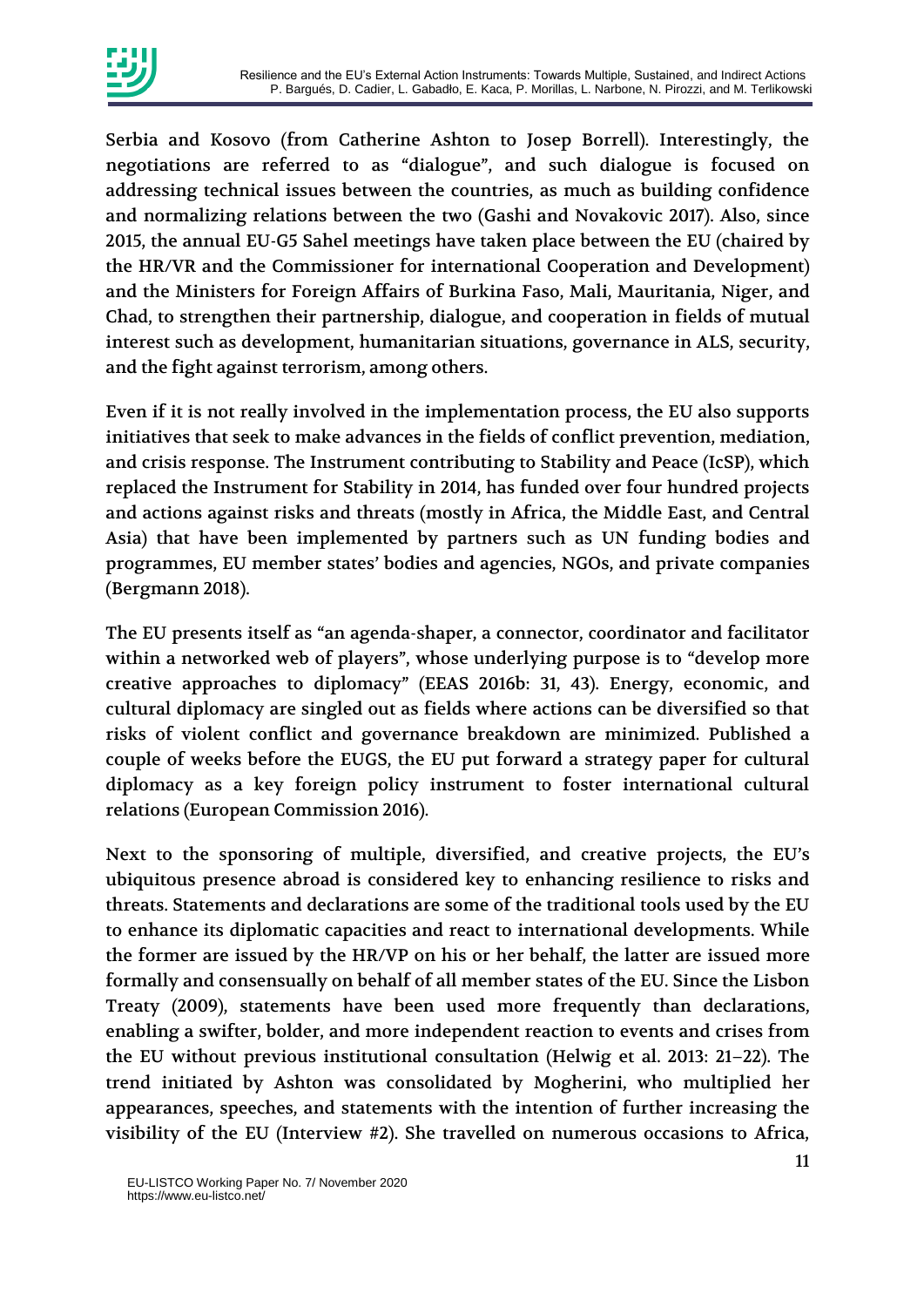

Asia, and Latin America, "not only to communicate the added-value of the EU's action, but also to open new channels for European and non-European citizens to engage with EU policy-making", as singled out in the report assessing the first year of implementation of the global strategy (EEAS 2017). Relatedly, during Mogherini's term, "public diplomacy" and "strategic communication" were vital to bolster resilience against hybrid threats in the style of disinformation campaigns that may cause public harm inside and outside the EU (EEAS 2019a: 26).

The EU also has 144 Delegations that represent the institution in its relationship with the authorities and population in any of the host countries. These acquired a broader role and more political responsibilities after the Lisbon Treaty, when they ceased to only represent the EC. Also, the eight EU Special Representatives (EUSRs) have the task of engaging in preventive diplomacy and mediation and consolidating peace, stability, and the rule of law in specific regions and countries—including Bosnia and Herzegovina, Central Asia, Georgia, the Horn of Africa, Kosovo, Sahel, South Caucasus, and the Middle East—and enforcing the area of Human Rights. Both the delegations and the EUSR increase the visibility of the EU, aiming to ensure a global presence that helps to "develop a political culture of acting sooner in response to the risk of violent conflict" (EEAS 2016b: 30).

#### **1.1.1 Limitations of EU Diplomacy: Too Slow, Narrow, and Incoherent?**

The diplomatic strength of the EU in fostering resilience to conflicts and preventing risks from turning into threats in ALS and CO is increasingly perceived favourably in the literature (Göldner-Ebenthal and Dudouet 2017: 9). Indeed, one of the greatest successes of Mogherini's term was the sealing of the Iran nuclear deal in mid-2015 (Cronberg 2017). The generally positive mood regarding the EU's diplomatic instruments, however, does not mean that scholars have not noted limitations. Some authors have criticized the EU's pre-emptive instruments as too slow and reactive, failing to avoid the violent escalation of risks and threats. For example, the EU failed to prevent the Ukraine-Russia conflict and has seen how France and Germany took the initiative and the leadership of the conflict resolution process, while the EU itself merely assumed a role of financial support and issuing a series of sanctions against Russian and Ukrainian persons and companies (Litra et al. 2017). The notion behind these critical assessments is that often it is not a matter of lack of will or of incapacity, but that diplomacy did not work because it was too slow and arrived a bit too late.

Another important limitation highlighted in the literature is that the EU's gradual commitment to engaging with bottom-up initiatives and extending dialogue to the grassroots is often not achieved in practice (Ejdus and Juncos 2018). Although there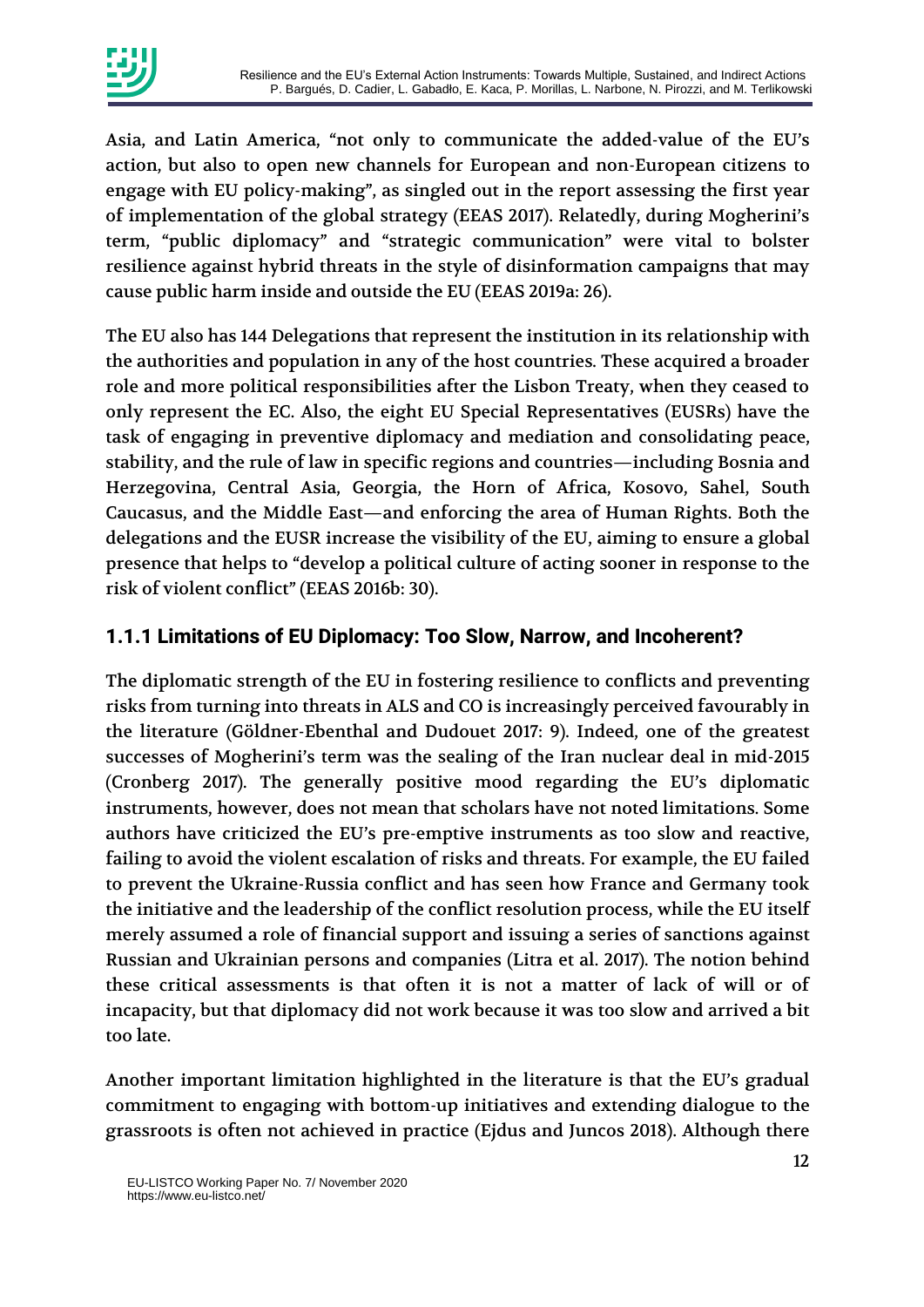

are certainly some successful dialogues and programmes that are meant to be inclusive of large sectors of the population, including the most marginalized, as seen above, several scholars detect a foreign policy dominated by security concerns (Ejdus 2017; Ejdus 2018; Rayroux and Wilén 2014). They consider that the shift to the local is merely a rhetorical move that fits with the EU's self-presentation as a normative power. In reality, the EU's practices are still selective and exclusionary and are not yet multi-track, favouring elite-level negotiations and agreements, neglecting certain groups and self-determination processes, and often generating local resistance (Juncos 2018).

A third limitation, arguably the most decisive one, is that the interests of member states can diverge and sometimes thwart the coherence of the EU's diplomatic activities abroad. Most member states are either ambivalent about handing over responsibility to the EU or are slow to agree on a common response, and so national diplomatic initiatives run in parallel to the common foreign policy (Lehne 2012). For example, French President Emmanuel Macron, in his famous speech in the Sorbonne University in Paris, in September 2017, appeared steadfast in his commitment to constructing "a sovereign, united and democratic Europe", endowed with more powers (Macron 2017). Besides proposing economic and fiscal reforms, like establishing a fiscal union and a European Monetary Fund, regarding European defence, he urged fostering an "European Intervention Initiative", a military project meant to build "a common strategic culture", and thus "establish a common intervention force, a common defence budget and a common doctrine for action"; he also advocated "a European civil protection force" to respond to disasters (Ibid).

Yet, at the same time, Macron did not seem willing to strengthen European diplomacy. Some commentators have claimed that he boasted about France's "international role" and used the EU mainly "as a forum to promote national initiatives" (Lehne 2017; see also, Zaretsky 2019). A dominant view is that Macron is willing to impose the French perspective on the way the EU addresses risks in the South and East. For instance, his "European Intervention Initiative" has been launched outside EU structures. It includes ten states, for example the United Kingdom and Denmark, while keeping others aside and eclipsing EU-based structures of military cooperation like PESCO (Permanent Structured Cooperation) (Schuette 2018).

Disagreements were also seen in the meeting between Macron and German Chancellor Angela Merkel in January 2019 in Aachen, Germany. Although both representatives declared that they were devoted to working together more closely on foreign policy, economic integration, and border cooperation, France dismissed Germany's request to hand its Security Council seat over to the EU (Chazan 2019).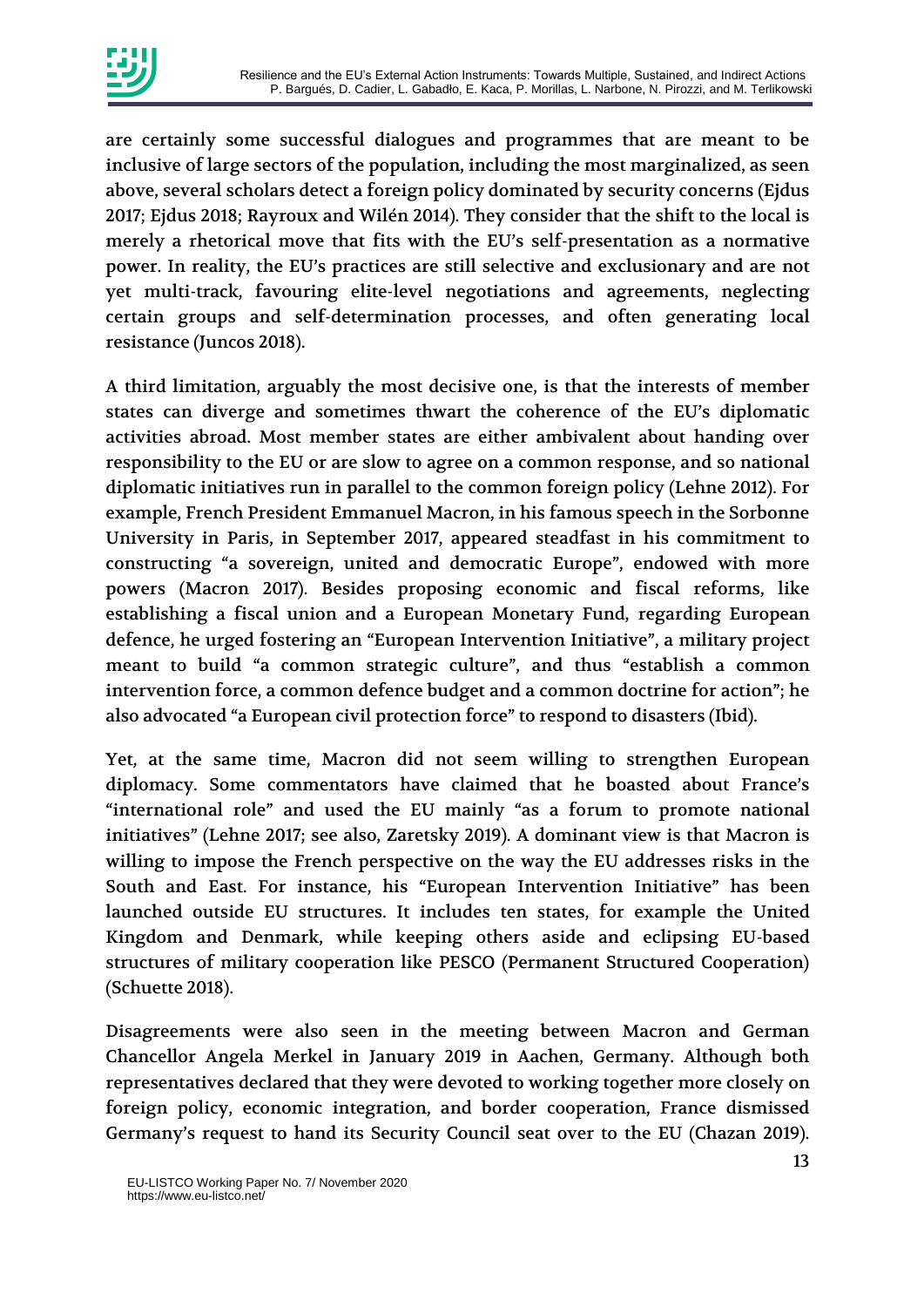

More than France, Germany has historically put a premium on EU integration, including a more coherent and autonomous foreign policy (although there are exceptions, such as Merkel's negotiations with Turkey over refugee quotas). Merkel has emphasized the need for a stronger European diplomacy in order to respond to China and Russia with one single voice (King 2017). However, some analysts have noted how Berlin has utilized EU structures to exercise leadership and amplify its influence abroad, making Germany a principal driver in international diplomacy (Helwig 2019).

The 2018 Italian government (formed by League and the Five Star Movement, among others) disrupted the coherence of the EU's external projection. Drawing on a prosovereignist rhetoric and hyper-leadership style, former Deputy Prime Minister and former Interior Minister, Matteo Salvini, closed Italian harbours to NGO ships carrying migrants to protest to EU migration policies that, he claimed, harm countries most exposed to asylum-seekers such as Spain, Italy, and Greece (De Maio 2019). After the European Parliamentary Elections of May 2019, he joined forces with other populist and far-right parties to create the "Identity and Democracy" (ID) group in the Parliament to pursue anti-integrationist reforms and push their antiimmigration agenda. As some analysts have noted, the Five Star-League government has tended, like other populist governments, to over-prioritize domestic politics and instrumentalize EU debates for winning domestic support, resorting in the process to "undiplomatic diplomacy" (Cadier 2019).

In sum, as the first secretary-general of the EEAS, Pierre Vimont, argued, what leads to conflict is the fact that all member states wish to favour a more integrated EU where their particular interests can be protected: "They are interested in a European foreign policy but at the same time they want to retain national powers as much as possible" (Barigazzi 2017). This zero-sum framing—where more to the EU is seen as less to the national capitals—hampers the EU's diplomatic instruments.

To solve these limitations—the too slow, too narrow, or too incoherent—the EU rarely understands foreign policy solely as a diplomatic endeavour. When diplomatic tools fall short of providing solutions or preventing or mediating conflicts and the EU is seen to lack credibility, other instruments surface. An important instrument in foreign policy that deserves particular attention is the application of sanctions—or "restrictive measures" in EU official language—which can include asset freezes, travel bans, arms embargoes, or sectorial trade and investment restrictions. As set out in the EUGS, when combined with diplomacy, sanctions are "key tools to bring about peaceful change": they can "play a pivotal role in deterrence, conflict prevention and resolution" (EEAS 2016b: 32). In practice, however, due to flaws in design and implementation, but also more profoundly due to the very nature of this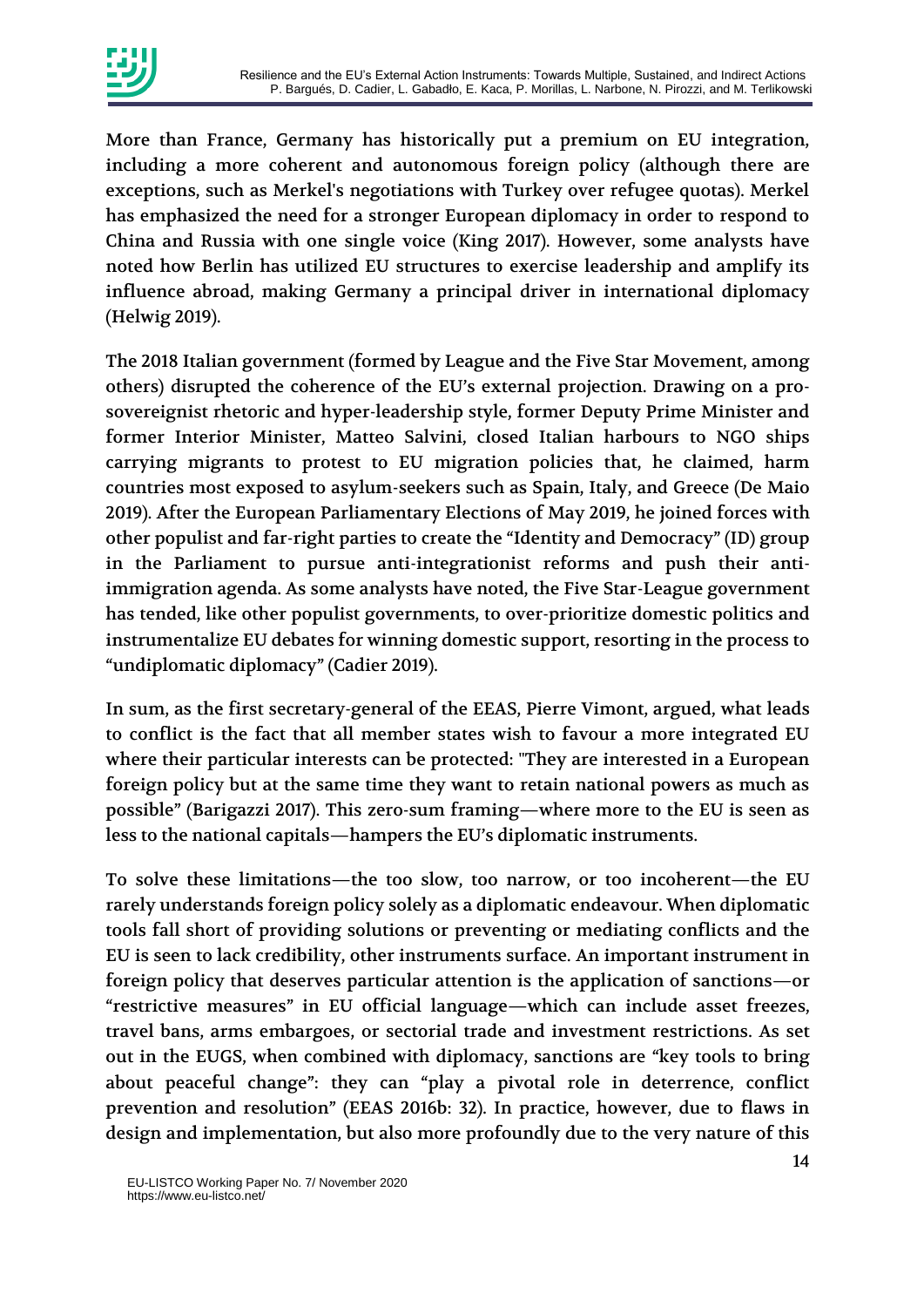

policy instrument, this potential has not been always fully realized.

In the second part of the first section, we trace the evolution of the sanctions policy, as it has been formulated and applied by the EU and its member states, and ask whether it has been fit for purpose when it comes to meeting EU foreign policy goals.

### 1.2. The Evolution of the EU Sanctions Policy

As a collective diplomatic actor, the EU has awakened to the use of sanctions rather late. In the decade of the creation of the CFSP (Common Foreign and Security Policy) and the one following (i.e., the 1990s and 2000s), EU sanctions regimes were limited in both frequency and reach. In addition, the adoption of EU sanctions against a country or regime neither hindered other forms of assistance from the EU, nor necessarily impinged on trade relations. For example, while sanctioned by the EU, Myanmar received financial support from Brussels to develop its health sector; the level of development aid dispensed to Zimbabwe increased; and Belarus and the EU cooperated in the energy sector (Portela 2011).

Since the early 2010s, however, EU restrictive measures became both more numerous and more comprehensive (de Vries et al. 2014: 1–2). Between 2010 and 2011, the number of sanctions-related decisions taken in the CFSP framework more than tripled (Lehne 2012). These decisions concerned, for the most part, newly adopted restrictive measures against Libya, Iran, Ivory Coast, and Syria. With the latter three countries in particular, the EU adopted much more far-reaching measures, demonstrating a willingness both to impose greater harm on the target country and to accept greater costs for itself. For instance, while for previous regimes the EU had, by and large, followed UN recommendations in terms of types and range of sanctions, in the case of Iran it went well beyond the realm defined by UN Security Council resolutions (European Council 2012b). These sanctions notably included an oil embargo and heavy financial restrictions which directly affected European companies (Giumelli and Ivan 2013: 13). Similarly, the restrictive measures adopted after the electoral crisis in Ivory Coast included a ban on cocoa imports and a prohibition on European companies conducting trade through Ivorian ports (Reuters 2011).

In the face of the deterioration of the humanitarian situation in the country and the helplessness of European states, the sanctions against the Syrian regime followed an escalatory pattern and notably included an embargo on Syrian oil and gas (European Council 2012a). The restrictive measures adopted against Russia as of 2014 can be seen as a culmination of the tendency to rely more heavily on sanctions as an instrument of coercive diplomacy. As of today, over forty EU sanctions programs are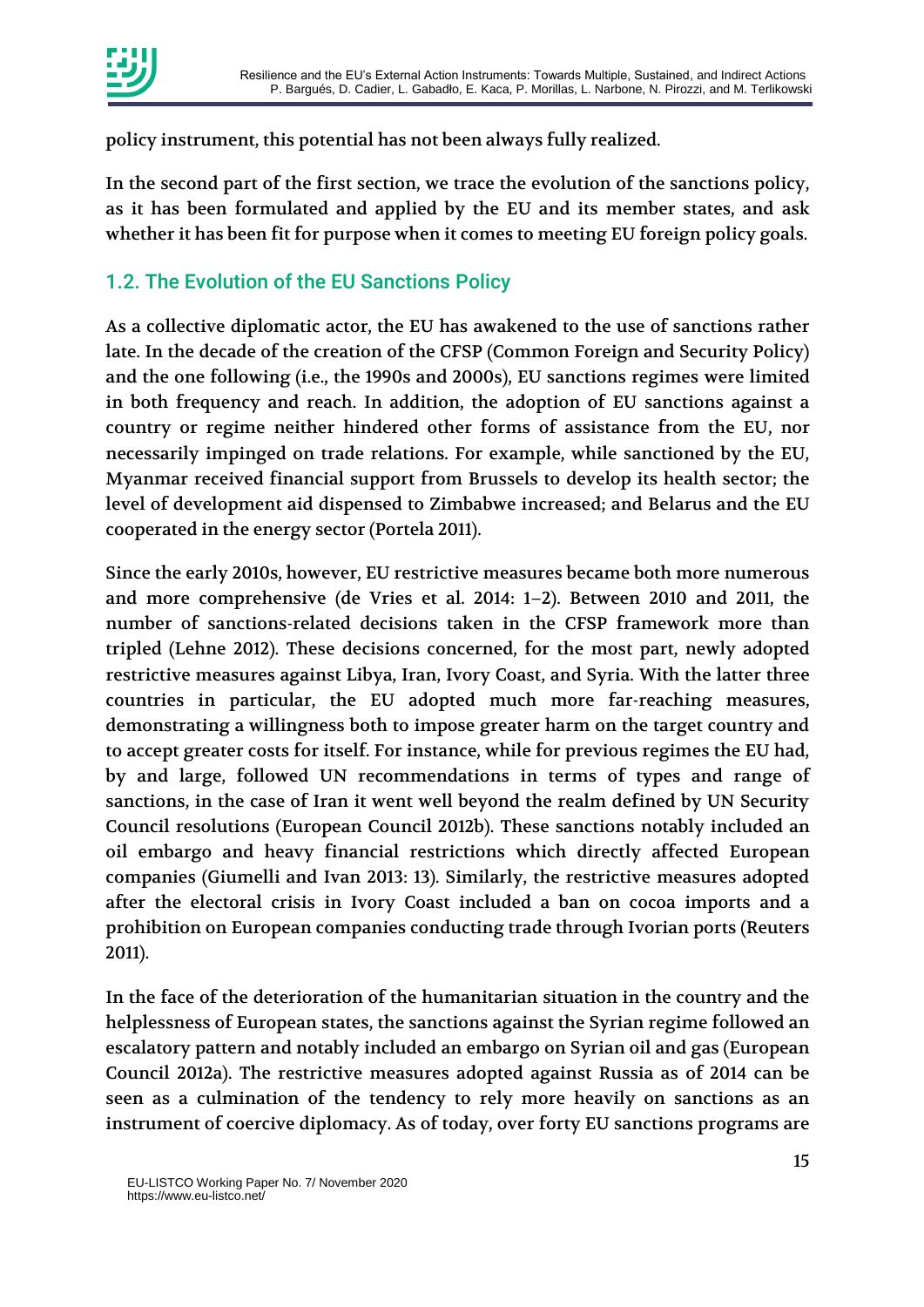

in place, targeting 34 countries as well as groups engaged in terrorist activities or cyber-attacks (Council of the EU 2017). This makes the EU the second biggest user of sanctions after the US (Russell 2018: 2).

Several factors account for this evolution. The first has to do with the nature of economic sanctions themselves: since the mid-1990s, notably in reaction to the humanitarian catastrophe provoked by the sanctions against Iraq, the UN and other international organizations, including the EU, have gradually resorted to targeted (or "smart") sanctions. These measures purport to apply pressure on the individuals or groups responsible for the actions sanctioned, rather than the population as a whole (Tostensen and Bull 2002). They are relatively easy to put in place, but tend to be selfperpetuating and often come with an escalatory dynamic: when the initial, limited measures do not bring about the desired effects, the sending state is forced to implement additional sanctions to demonstrate its commitment to changing the situation.

Second, the financial crisis of the end of the 2000s placed significant constraints on EU resources and eroded its self-confidence, and there followed an increase in the use of sanctions. Indeed, compared to political and military instruments deployed in civilian or military crisis management missions, "sanctions are not major drains on budgets and not very demanding in terms of manpower or political energy" (Lehne 2012). Third, the growing reliance of the EU and its member states on more comprehensive sanctions is also a result of international dynamics. The heavy sanctions regime put in place against Iran, which marked a turn in EU sanctions policy, was largely adopted at the instigation of the US: Washington set the diplomatic process in motion and pressured those EU member states that were reluctant to sign up to these measures (Portela 2016: 39). Fourth and more generally, the new resolve and magnitude in EU sanctions policy is also a reflection of its more assertive self-understanding as an international actor. Indeed, the advent of smart sanctions and the European and international conjuncture contributed to overcoming the initial reluctance of some member states to see the EU engage in coercive policies and bilateral pressure rather than to sticking to positive measures in multilateral regimes (Lehne 2012).

#### **1.2.1 Are EU Sanctions Fit for Purpose?**

In the EUGS, sanctions are described—along with diplomacy, the Common Security and Defence Policy (CSDP), and development aid—as an instrument of "crisis response"; one that is meant to be complemented by "long-term work on pre-emptive peace, resilience and human rights" (EEAS 2016b: 51). Indeed, sanctions bear potential in fostering resilience *indirectly*, by prompting certain policy changes that may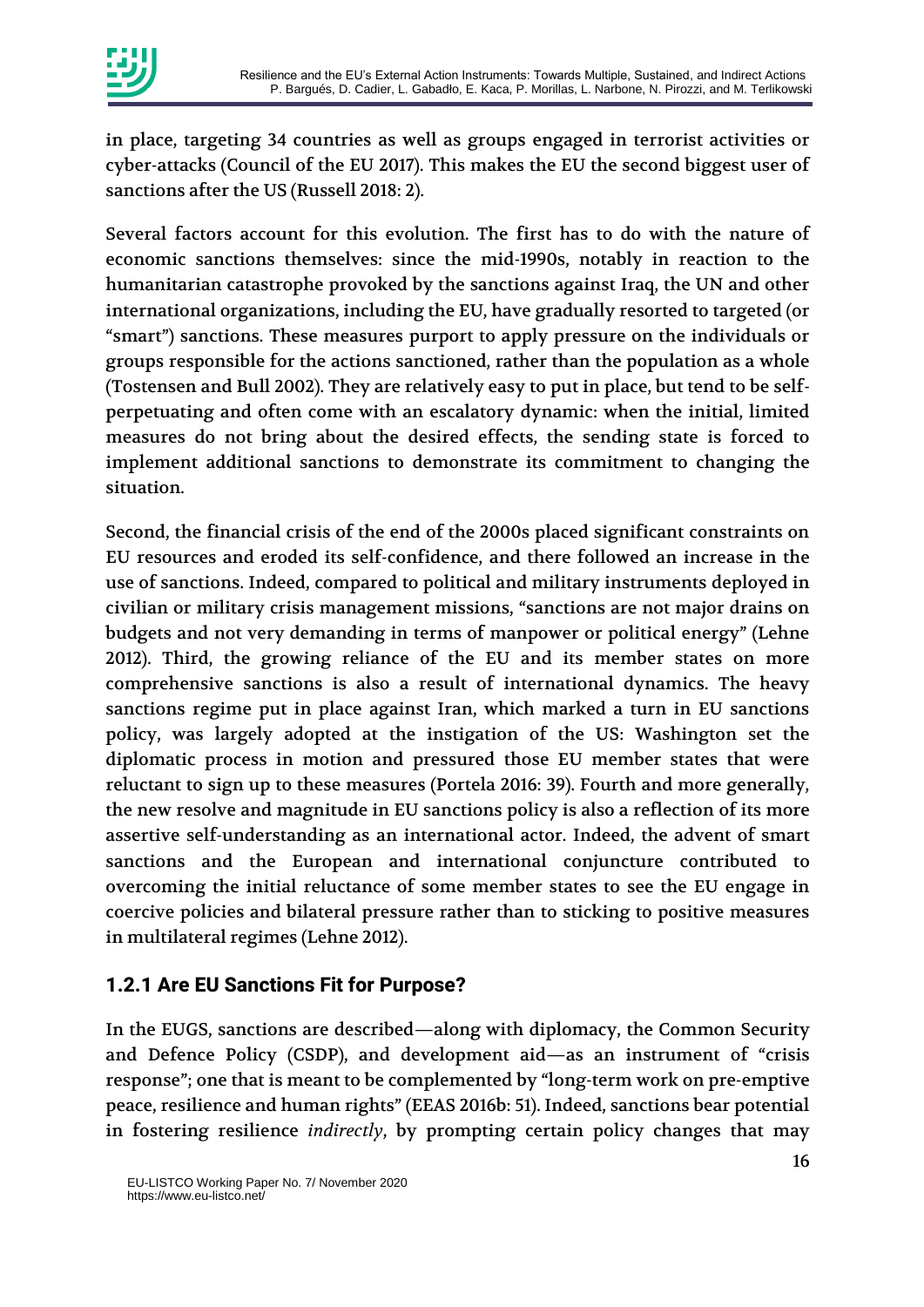

facilitate societal change (Chandler 2020; Tocci 2020). That is, restrictive measures sanctioning human rights violations can be seen as pushing for policy changes towards more inclusive social identities and thereby as contributing to fostering social trust. Similarly, particularly in their signalling function, sanctions might affect the social acceptance of internal and external governance actors and institutions, impacting negatively on the traditional authority of targeted governments and positively on the image of the EU as a defender of human rights. However, the policy goals of sanctions are generally specific and restrictive in nature. Their direct aim is mainly to trigger a change of policy or behaviour, and it is done by sending a signal rather than by directly affecting structural conditions. As such, they can hardly be seen as potentially fostering resilience in themselves but can certainly be conceived of as complementing other instruments—especially in the context of the EU's new emphasis on diversification of instruments and actions—and indirectly facilitating long-term resilience (Bargués-Pedreny 2015b).

A key question is thus: are sanctions able to achieve the concrete and specific policy changes set out in corresponding CFSP Council Decisions? In other words, are sanctions fit for purpose in responding to order contestations or in preventing conflict in ALS? Although sanction regimes surely need to be analysed on a case-bycase basis, scholarly analyses generally find that they have a low success rate, from about 10% to 30% (Rudolf 2007: 7–9). These numbers need to be qualified, however, when adopting the perspective of practitioners and when thinking of sanctions as a complement to resilience fostering endeavours. In imposing sanctions, policymakers generally pursue objectives beyond those that are officially stated; their target is rarely solely the target state; and the decision to impose sanctions is not only determined by their estimated success but also by the availability of alternative strategies (Drezner 1998). As seen in other diplomatic activities, in resorting to sanctions, European policy-makers aim to influence different levels: first, the target state, often including different groups or stakeholders within it; secondly, the EU member states' own constituencies; and thirdly and more broadly, the international order. Moreover, objectives can be different: from coercing (changing the actions of the target state), as generally explicitly stated in official documents, to constraining (preventing further actions by the target state), and signalling (condemning the actions of the target state even while being unable to change them) (Giumelli 2015). Statistical studies find that the record of sanctions in meeting constraining and signalling objectives has been almost three times higher than in meeting coercing objectives (Hovi et al. 2005).

When it comes to coercing actors in order to change their behaviour, the success of sanctions is contingent on certain contextual conditions, such as the nature of the targeted political regime, the power distribution among elites, and the availability of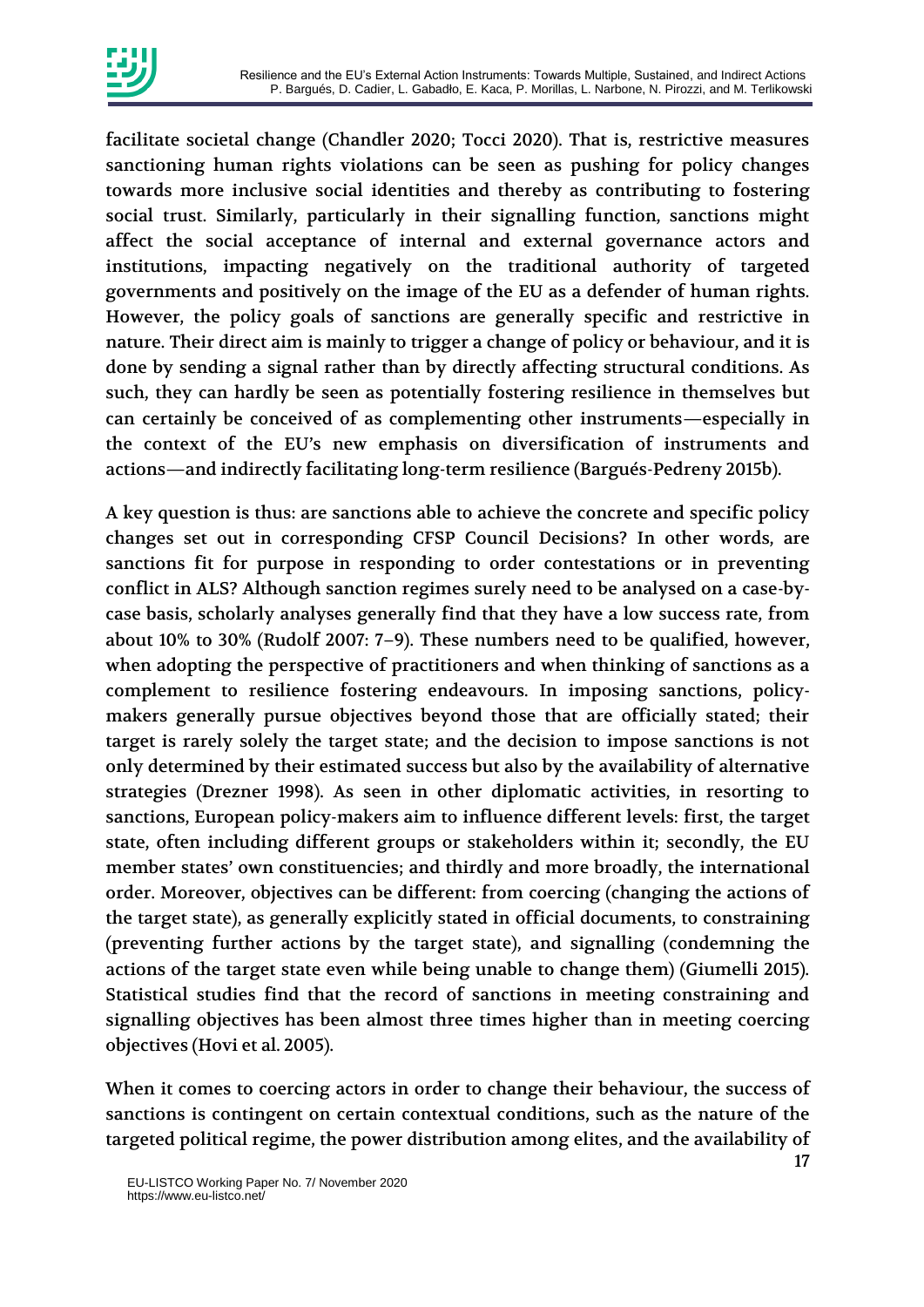

alternative trading partners. The chances of success are generally contingent on the following elements in their policy design. First, sanctions must be conceived as part of a comprehensive strategy rather than as a substitute for it: they are most effective when they are combined with other diplomatic instruments and used as a tool in a continuous bargaining process, which implies a certain flexibility in their design in terms of how they can be increased, downgraded, or lifted (Drezner 1998; Rudolf 2007: 15–16). For instance, in the case of Syria, EU member states decided to collectively impose sanctions on the Assad regime but, despite the EU having embraced a "joined up" approach, failed to define a common political strategy that could mobilize some other instruments coherently to further intervene in the conflict. This has explained, in part, why sanctions against Syria seem to have not been successful in constraining or coercing the Assad government. Similarly, as the EU sanctions against Russia are tied to the full implementation of the Minsk Agreements—a peace-plan for Eastern Ukraine that many regard as difficult to implement and whose realization is contingent not only on Russia's but also Ukraine's behavior—they cannot be operationalized as a flexible bargaining tool in a comprehensive strategy. The possibility of sanctions being gradually lifted in exchange for a phased implementation of the Minsk Agreements might have carried more sway in terms of pressuring Russia to change its policies, but was precluded from the start and is unlikely to be introduced at this stage as EU member states are fearful that re-opening the sanctions package would break European unity. While not amounting to a strategy, however, what the sanctions did successfully achieve is the signaling the EU's condemnation of Russia's violation of Ukraine's territorial integrity (Elgström et al. 2018: 314).

Second, the policy demands made to the target state must be clear and aimed at concrete policy change, and sanctions must be designed so as to be clearly correlated to these changes. If the target state anticipates long-term political conflict and is left with the impression that changing its behaviour would not necessarily lead to the sanctions being lifted—in other words, if it believes it is being sanctioned for what it *is* rather than for what it *does*—it is unlikely to amend its behaviour and policies. Furthermore, there is an important temporal element to the efficient use of sanctions as a policy instrument that requires a long-term timeframe, as it is commonly noted that sanctions are easy to put in place but much harder to lift.

Third and relatedly, the sanctions policy must include planning and monitoring capacities, both to anticipate what the envisaged measures could potentially achieve and to constantly monitor their impact and effectiveness once they have been implemented. EU sanctions policy has long lacked such capacities (de Vries et al. 2014), which "suggests that the political message conveyed by sanctions has been the main motivation rather than the actual effects of the measures" (Portela 2016: 39). In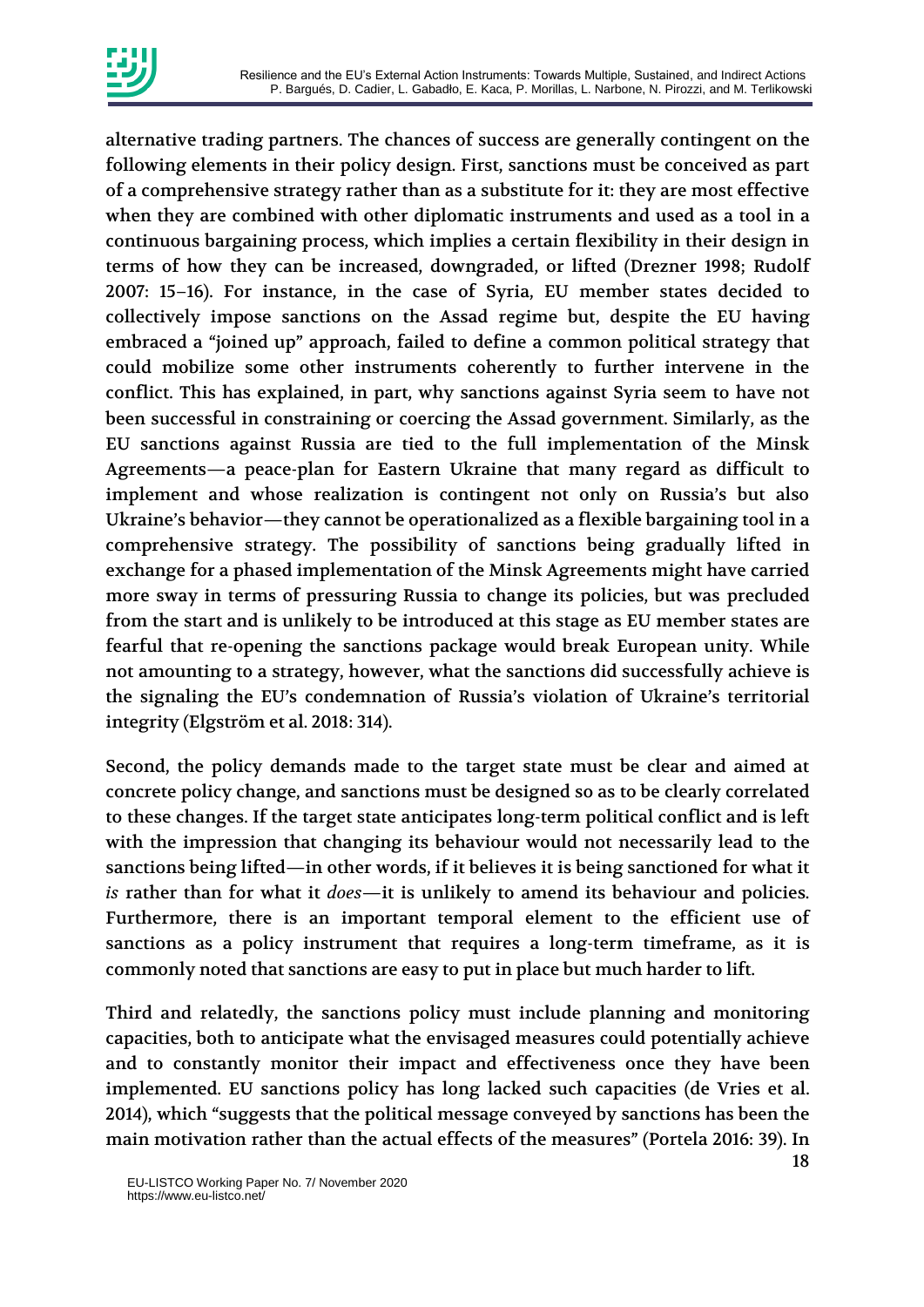

recent years, however, monitoring and review mechanisms have been developed by EU institutions and their importance is emphasized in the CFSP guideline documents, underlining the requirement to prolong engagements (European Council 2018). Nevertheless, experts point to remaining limitations in terms of preassessment evaluations (Giumelli 2013: 40) and of monitoring, both with regards to the impact of sanctions on the political landscape in the target state and to the realization of the EU's policy objectives (Portela 2016: 40).

# **2. ECONOMIC INSTRUMENTS: RESILIENCE IN TRADE AND AID POLICY INSTRUMENTS**

Over the past three decades, trade policy has persistently figured among the most important instruments in the EU's relationships with its neighbours, although it has always been poorly integrated in wider EU foreign policy-making. With the increasing difficulties experienced by the multilateral trading system, the main objective of trade policy has progressively become the creation of a network of trade agreements with countries and regions economically important for the EU. The focus of the policy has been less to promote development and more to protect and advance EU interests in global trade.

While EU trade policy objectives are economic in nature, more successful trade policies can contribute to strengthening resilience by increasing economic wellbeing and promoting better governance by enhancing social trust, political legitimacy, and more efficient institutions. For example, by providing economic opportunities, trade policies should assist in addressing some of the underlying socio-economic issues in partner states, such as youth unemployment, which would otherwise feed social unrest and conflict. Thus, although resilience is not systematically indicated as a central objective in trade policy-making, it is fostered indirectly, as a product of continued and enhanced trade relations.

In aid policy frameworks, in contrast, resilience has been incorporated more explicitly since 2012, as a means to shift from short- to long-term actions and assist fragile societies beyond the post-disaster recovery phases (Council of the EU 2013; European Commission 2013b). Today, financial assistance is not only meant to reduce poverty and promote sustainable development, but encompasses a whole range of diverse activities to foster resilience—from democracy support and economic macrostabilization to migration management (EC and HR/VP 2017; EEAS 2016b).

This section analyses how EU economic instruments have evolved to contribute to strengthening the resilience of states and societies. First, we examine the evolution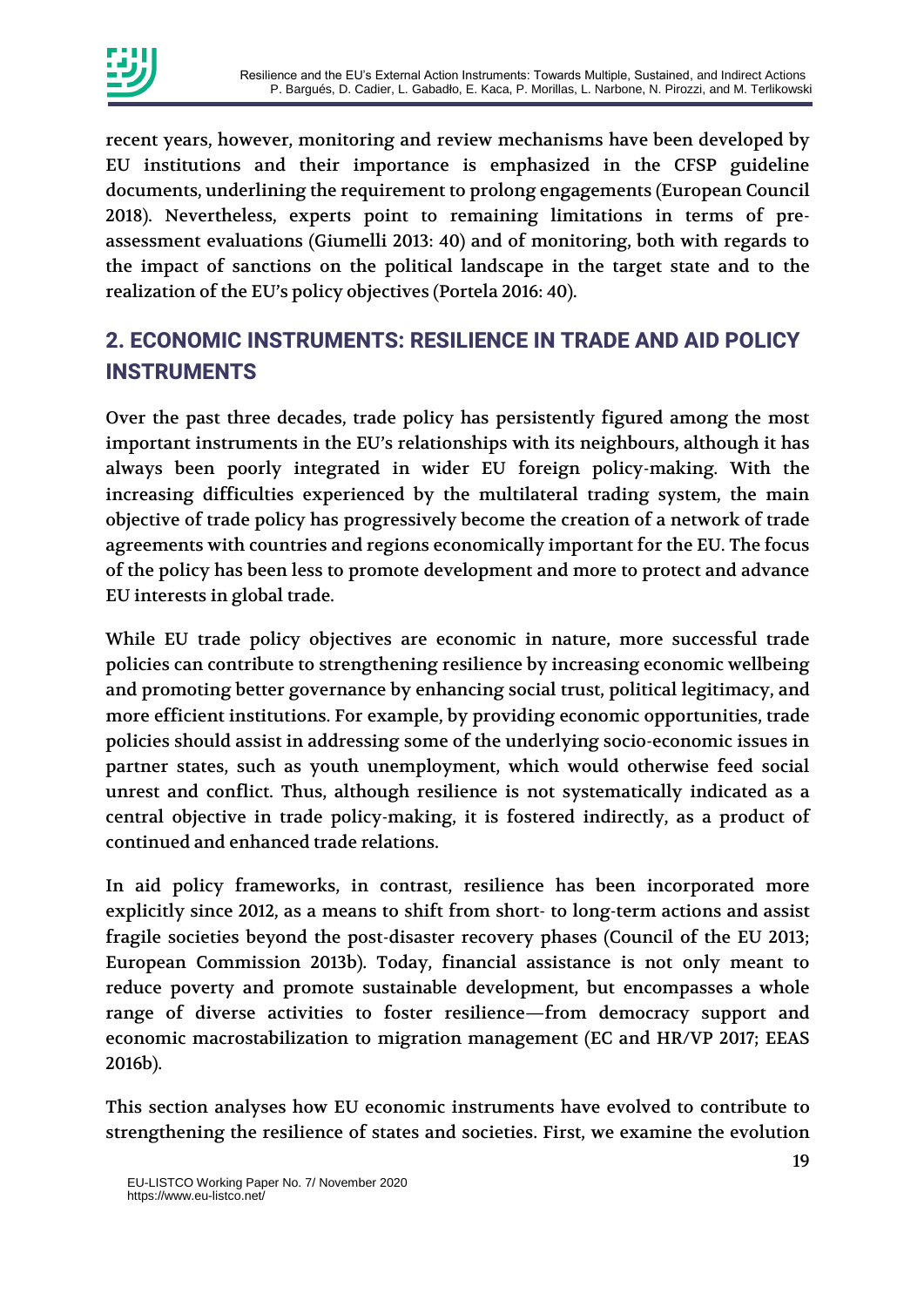

of EU trade policy, in particular towards the Southern Neighbourhood, and secondly, we focus on aid policies.

#### 2.1 EU Trade Policy: Facilitating Resilience in the Neighbourhood

Since the 1990s, promotion of a liberal order, multilateralism, and democratization have made up the core of the EU domestic and foreign policies. In this framework, and building on the successes of EU economic integration, free trade agreements (FTAs) have been considered one of the most effective tools to enhance a rule-based international liberal trading system as well as economic prosperity. Free trade was also a key objective in the relationship with and between neighbouring states, to support market-driven development efforts and with a view to creating a ring of stable, prosperous, and friendly states at the EU borders. The FTAs were meant to provide unhindered access to the large EU internal market, which is economically important for neighbouring countries, as the EU is the major trading partner for the majority of them. FTAs would trigger export-led growth, help EU neighbours to attract the foreign investment essential to facilitate knowledge transfer, create employment, reduce poverty, and build the skills of the local workforce (Anyanwu et al. 2016: 210). In turn, partners would commit to economic and institutional reforms to create a more conducive business environment and improve economic governance. The virtuous processes kick-started by FTAs would thus help modernize the Union's partners' economies and upgrade their socio-economic standards. Over time, benefits deriving from FTAs would help tackle ongoing political and economic problems in these countries, such as crony capitalism, rent-seeking behaviour, and corruption.

In 1995, the launch of the "Barcelona Process" or Euro-Mediterranean Partnership (Euromed) (European Commission 1995) in the Southern Neighbourhood established the ambitious objective of creating a Mediterranean Free Trade Area by 2010. As a first step, bilateral FTAs were concluded as part of the Association Agreements, which the EU negotiated with each Euromed partner. These FTAs were limited to goods and did not include services, and quotas were established on imports of agricultural products due to resistance among member states and the restrictions dictated by the EU Common Agricultural Policy.

Similarly, in 2004 the EU launched the European Neighbourhood Policy (ENP) "to help the EU support and foster stability, security and prosperity in the countries closest to its borders … and create a ring of friends" (European Commission and HR/VP 2015a) with whom it could "achieve the closest possible political association and the greatest possible degree of economic integration" (EEAS 2016a: 2). The ENP was based on the 2004 EU enlargement model, which, through the adoption of the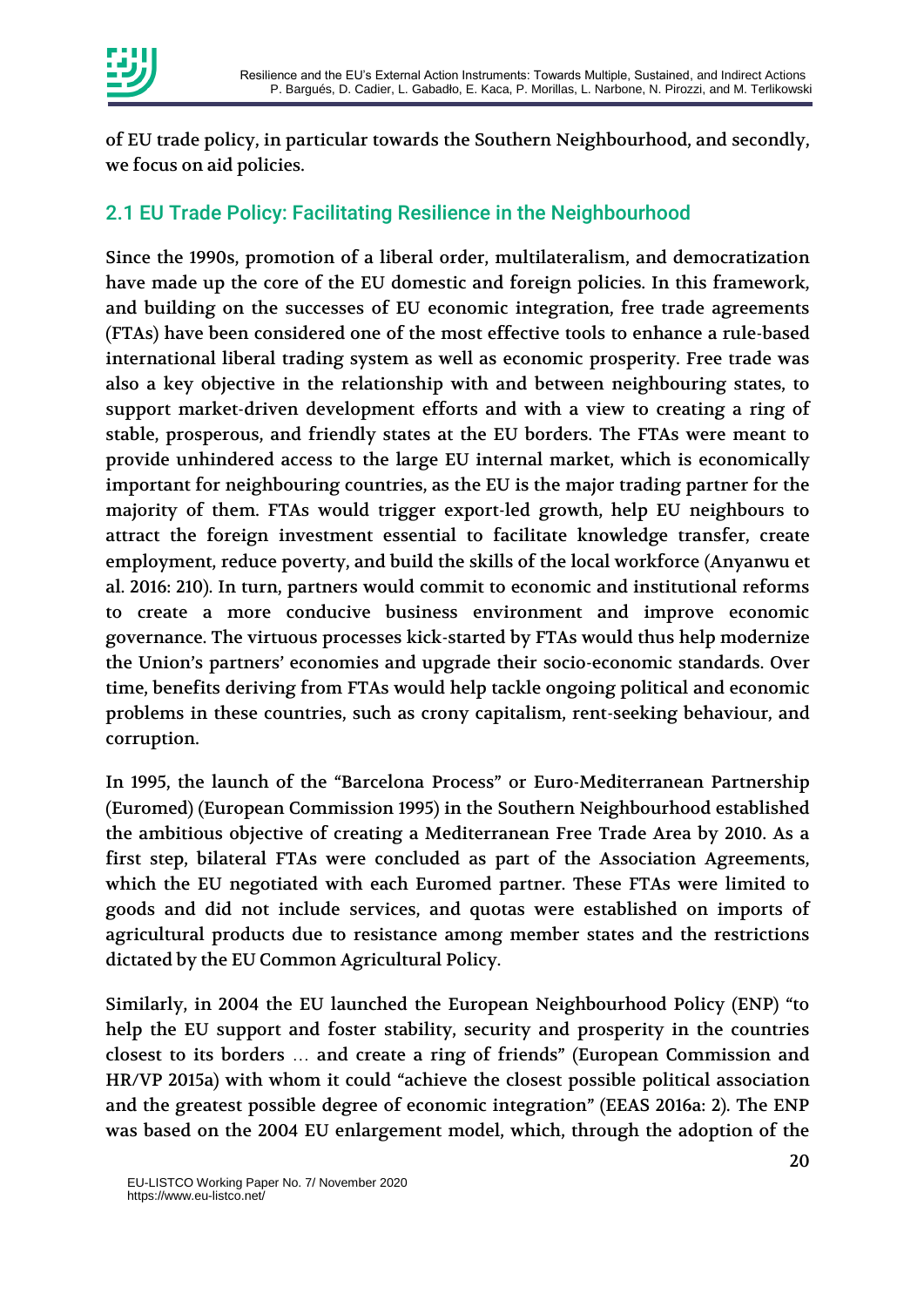

*acquis communautaire* (Community acquis), had promoted a comprehensive reform agenda and helped acceding countries to manage the transition to a market economy. Trade was a crucial component of the ENP's economic offer. Greater economic integration with the EU through trade liberalization and alignment with EU standards and regulations would be among the incentives that partner countries would have in the ENP. This was followed, in 2008, by the founding of the Union for the Mediterranean (UfM), aimed at strengthening the Barcelona Process and promoting human and sustainable development through concrete projects (UfM 2008).

The ENP was revised in 2011, and then again in 2015, to deal with instability in the Middle East and North Africa (MENA) region. The 2011 Arab Spring increased awareness on the ENP's failings to anticipate the protest movement brought the need to adapt to the new and volatile political situation. The EU would "calibrate its response to the events of the Arab Spring and put a strong focus on the promotion of deep and sustainable democracy, accompanied by support for inclusive economic development" (European Commission and HR/VP 2015c: 5). The EU "proposed the incentive-based approach ('More for More') to foster stronger partnerships with those neighbours that made more progress towards political and institutional reform" (European Commission and HR/VP 2015c).

The 2015 review came at a time when the Arab Spring's early hopes of a liberal democratic transformation across the MENA region had waned and the EU's foreign policy was confronted with a much more unstable neighbourhood. The conflicts in Syria and Libya, the return to authoritarianism in some countries, increasing numbers of migrants and refugees arriving to Europe, as well as security risks and threats prompted by Islamic State which impacted both southern neighbours and EU countries; all led the ENP increasingly towards more differentiated and comprehensive approaches. There was also recognition that partner countries have different levels of ambition in relation to the EU (Tocci 2020). Thus, a new diversified response would be more apt to deal with ALS and CO through bilateral Priority Partnerships where the partners and the EU would select areas for joint work within the framework of the ENP.

Moreover, crucial security issues—such as radicalization and terrorism—and some of the root-causes of instability—including inequality, poverty, and poor economic and social growth—would be tackled comprehensively. The idea was to mobilize all the political, diplomatic, security, and economic instruments at the disposal of the EU (Hoekman 2017). In this framework, strengthening the resilience of the EU's partners became a key priority as means to prevent risks turning into threats and ameliorate the socio-economic pressures that neighbouring countries were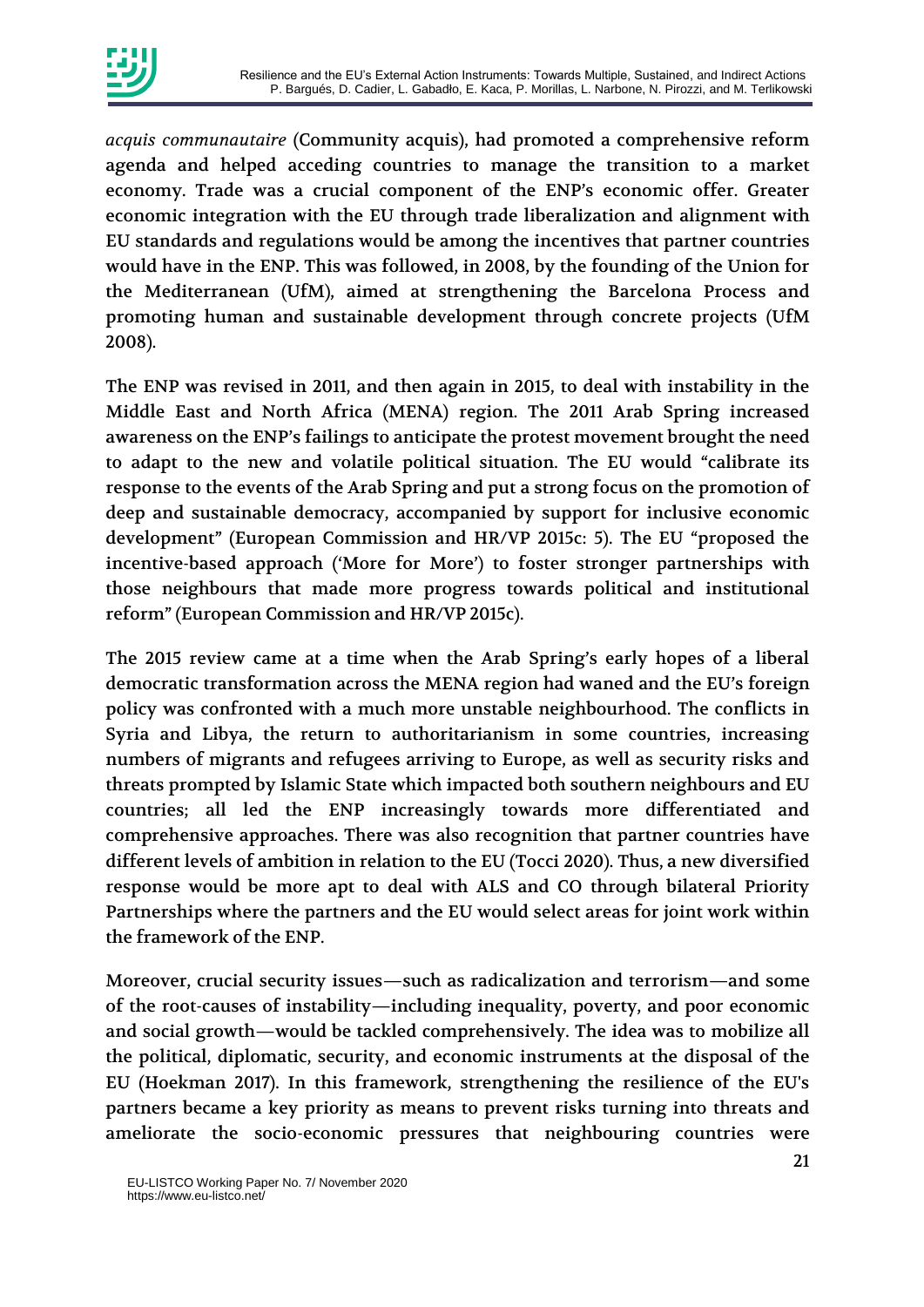

experiencing. It is worth stressing, however, that the review of the ENP approach did not greatly modify the economic offer. With the exception of new schemes aimed at mobilising investments in cooperation with International Financial Institutions, like the EU External Investment Plan, the new ENP economic leverage remained substantially similar to that of the previous iteration of the ENP. Trade liberalization, potentially greater access to the EU's market and regulatory framework, and greater participation in EU agencies and programmes remain at the centre of the EU policy palette. Trade, however, needs to be understood as part of a more comprehensive strategy of fostering resilience.

### **2.1.1 From FTAs to Deep and Comprehensive FTAs: Old Wine in a New Bottle?**

The objective of an expanding free trade area in the Eastern and Southern neighbourhoods lost momentum through the 2010s, as the EU was busy adapting its policies and instruments to the changing political and security environments. From an economic point of view, several shortcomings of the trade liberalization agenda had become apparent. First, in spite of their geographic proximity, while the firstgeneration of trade liberalization agreements had had some positive impact on trade creation, they had failed to stimulate high growth rates and a large inflow of foreign direct investment (FDI) into the southern economies. Second, due to the prevailing political economy dynamics—generally fostering oligopolistic and rent-seeking business elites—these countries had been reluctant to adopt a reformist agenda and to open-up to foreign competition. The benefits from the liberalization of the Association Agreements had been monopolized by a small number of economic actors, generally large state-owned or politically-connected enterprises that were best placed to take advantage of export opportunities. It became clear that the measures had neither reduced the oligopolistic structure of the economies nor favoured economic decentralization or the development of peripheral regions. Third, with the exception of Algeria, Euromed integration had led to deficits in the partners' trade balance, mostly due to lack of diversification and high dependence on natural resources (Interview #3).

In the past decade, the trade policy offer to the neighbouring countries has crystallized around the Deep and Comprehensive Free Trade Agreements (DCFTAs). DCFTAs are broader than normal FTAs, encompassing the extension of the four freedoms of the EU Single Market to partners—free movement of goods, services, capital, and people; the latter, though, with specific limitations—as well as regulatory approximation to address non-tariff barriers. To make them more appealing to potential partners, and having learned from the shortcomings of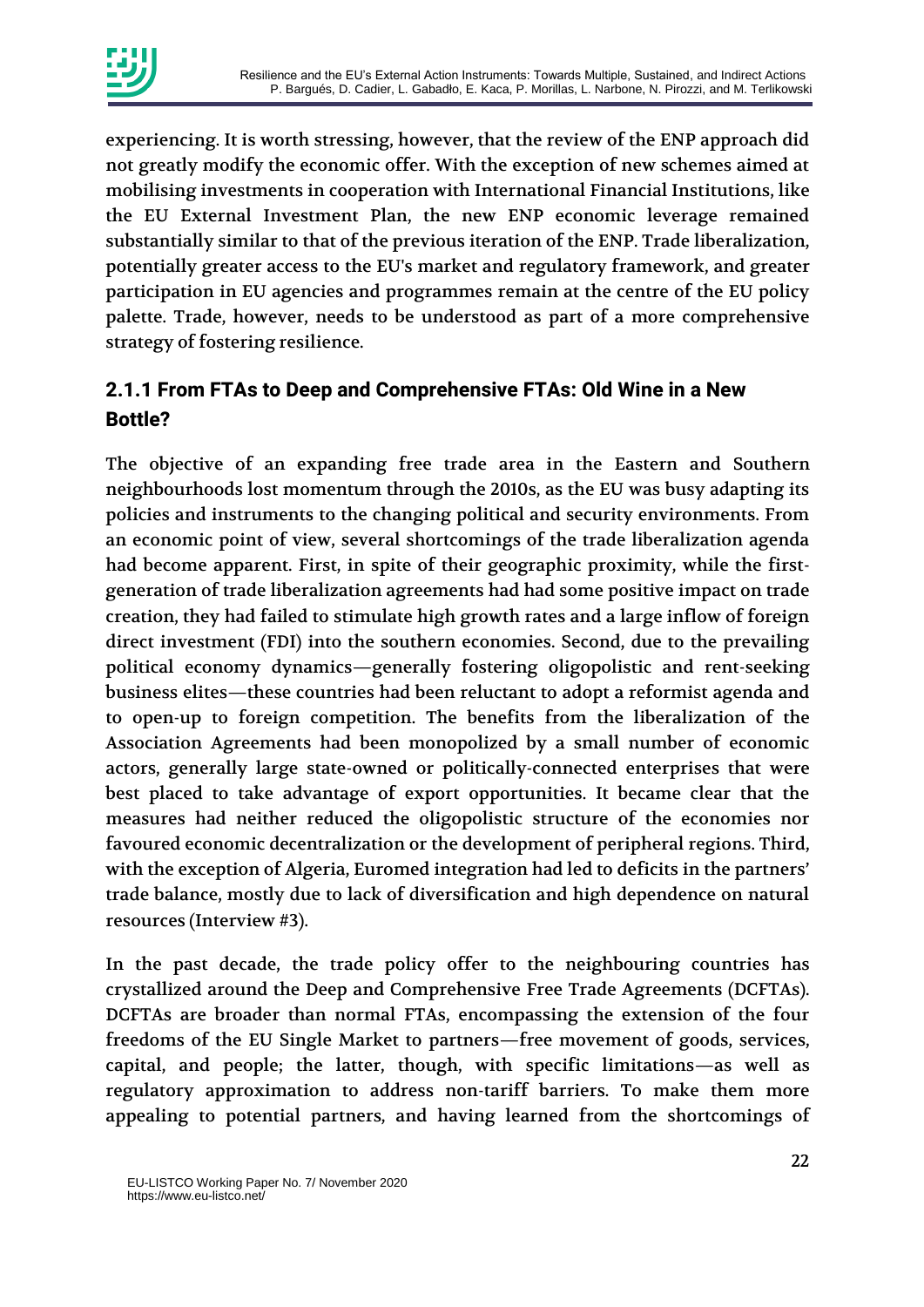

previous trade agreements, DCFTAs would be asymmetrical, in that they would give partner countries the possibility to protect key sectors of their economy from the negative impact of strong EU competition after the conclusion of the agreement. Furthermore, partners' right to temporarily shelter certain products from the effects of liberalization would be recognized and accepted by the EU in the negotiations.

In 2011, the EU started pursuing DCFTAs with Morocco, Tunisia, Egypt, Ukraine, Georgia, and Moldova. The latter three agreements, in the Eastern Neighbourhood, are now in the implementation phase. The Commission considers these DCFTAs to be on track, though in need of a more coherent and more coordinated approach for monitoring the implementation of commitments (Interview #3). However, learning from the lessons of the negotiating experience, there is recognition that the EU's approach was too top-down, and partner countries experienced difficulties in following a strategic approach and identifying clear national priorities (Interview #3).

Negotiations with the Southern Neighbourhood have been more difficult. Countries have been hesitant to consolidate agreements and negotiations have been complex, slow and highly politicized. Negotiations are currently at a standstill, and the Commission is reflecting on how to move forward. There is consensus, however, that DCFTAs should not be pursued through one-size-fits-all or top-down approaches, as these might hinder societal resilience. Progress on regulatory alignment, for example, depends on how countries see the future of their economic relationship with the EU and context-sensitive strategies are required. Some countries, like Morocco and Tunisia, are clearly benchmarking against the EU while other states, such as Algeria or Egypt, are less interested in doing so (Interview #4). Furthermore, to derive maximum benefit from closer integration with the EU and negotiate effectively, partner countries must have a vision about the future of their economies and prioritize key sectors accordingly. Yet long-term visions and strategies are not widespread in the MENA region, and negotiating capacity is often limited.

DCFTAs have attracted a wide array of criticism in the Southern Neighbourhood. Some of these remarks are concerned with the negative social and environmental consequences and are similar to the arguments made by European civil society organizations that oppose trade agreements with the US and other major trading partners (CADTM 2019). Some analysts consider that DCFTAs are tools to expand neoliberal agendas that may benefit large local or multinational corporations to the detriment of small and medium-sized enterprises and less modern sectors of the local economy. These sectors are thought to face increasing difficulties adapting to the highly competitive environment that emerges at the conclusion of such an agreement (Lafrance 2019; Samound 2019). In the absence of mechanisms to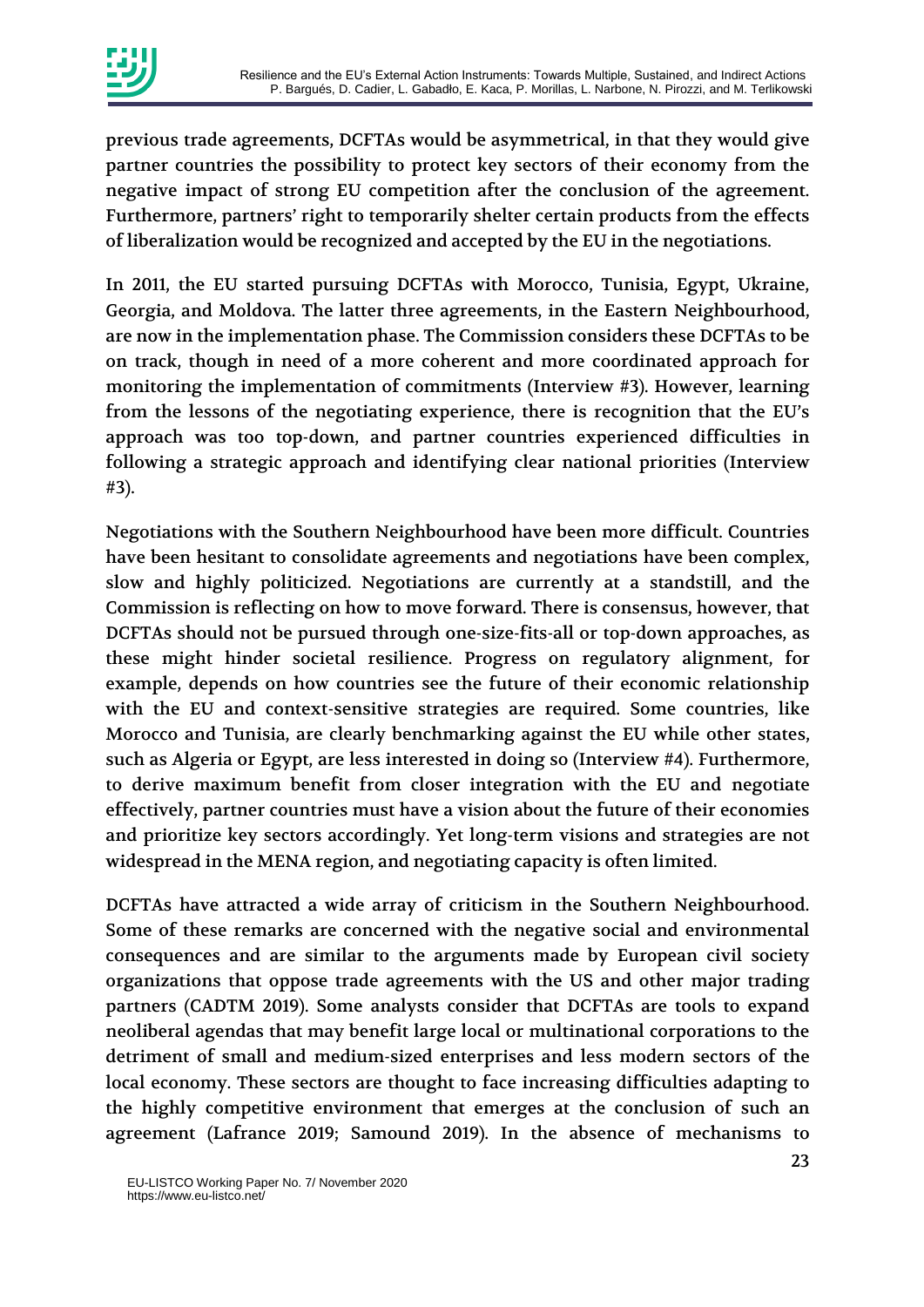

compensate the groups most affected by the most damaging effects of trade liberalization, DCFTAs could potentially destabilize the weakest economies in the neighbourhood, exacerbate inequalities, and heighten social and political tensions. There is also scepticism about the developmental impact of FDIs, as so far results have been limited and concentrated in energy, natural resources, and non-tradable goods, such as real estate and construction, rather than in export-oriented manufacturing or high-tech services, thereby limiting integration in global value chains. Finally, the EU trade negotiations have often been accused of not engaging sufficiently with civil society groups and setting bottom-up initiatives that do not critically address policy consequences (CADTM 2019).

#### **2.1.2 Trade and Economic Cooperation amidst Order Contestations**

Some countries which are not interested in a DCFTA, such as Egypt, have highlighted some of the limitations of the current DCFTA model and proposed alternatives to the EU. These would be, for instance, initiatives aimed at concluding bilateral investment agreements. Instead, the EU is aware that the most suitable approach to promote stability and resilience is tying economic trade to broader objectives and adopting a common perspective for the region based on common interests and joint priorities. According to an EC official, in the face of strong political fragmentation, diverging priorities, and a lack of regional integration, the EU needs to develop a more holistic approach, involving more policy areas and incentives, rather than focusing on narrow trade-negotiation dynamics (Interview #3).

The Southern Neighbourhood is a top priority for the EU, which increasingly links trade to migration and security concerns and seizes the economic opportunities that this region provides. This is important since the MENA region is witnessing a high level of contestation of the traditional regional order that has, among its pillars, a special political and economic relationship with Europe. Other external powers, including China and Russia, are challenging the EU's role with renewed geo-political and geo-economic activism. The Union appears divided and indecisive over what to do with its neighbourhood, and member states currently prefer national, bilateral projection, often with short-term political and economic objectives, over EU and regional approaches (Morillas 2019b). This fragmented approach hinders the efforts to increase the resilience of neighbouring countries.

Trade policy is also contested within partner countries, and it is often perceived as promoting the interests of foreign powers and local elites, who are seen as corrupt figures monopolizing all economic benefits. Therefore, more attention should be devoted to integrating trade into multi-policy and multi-dimensional strategies. These include joined-up actions in the areas of connectivity, investment, and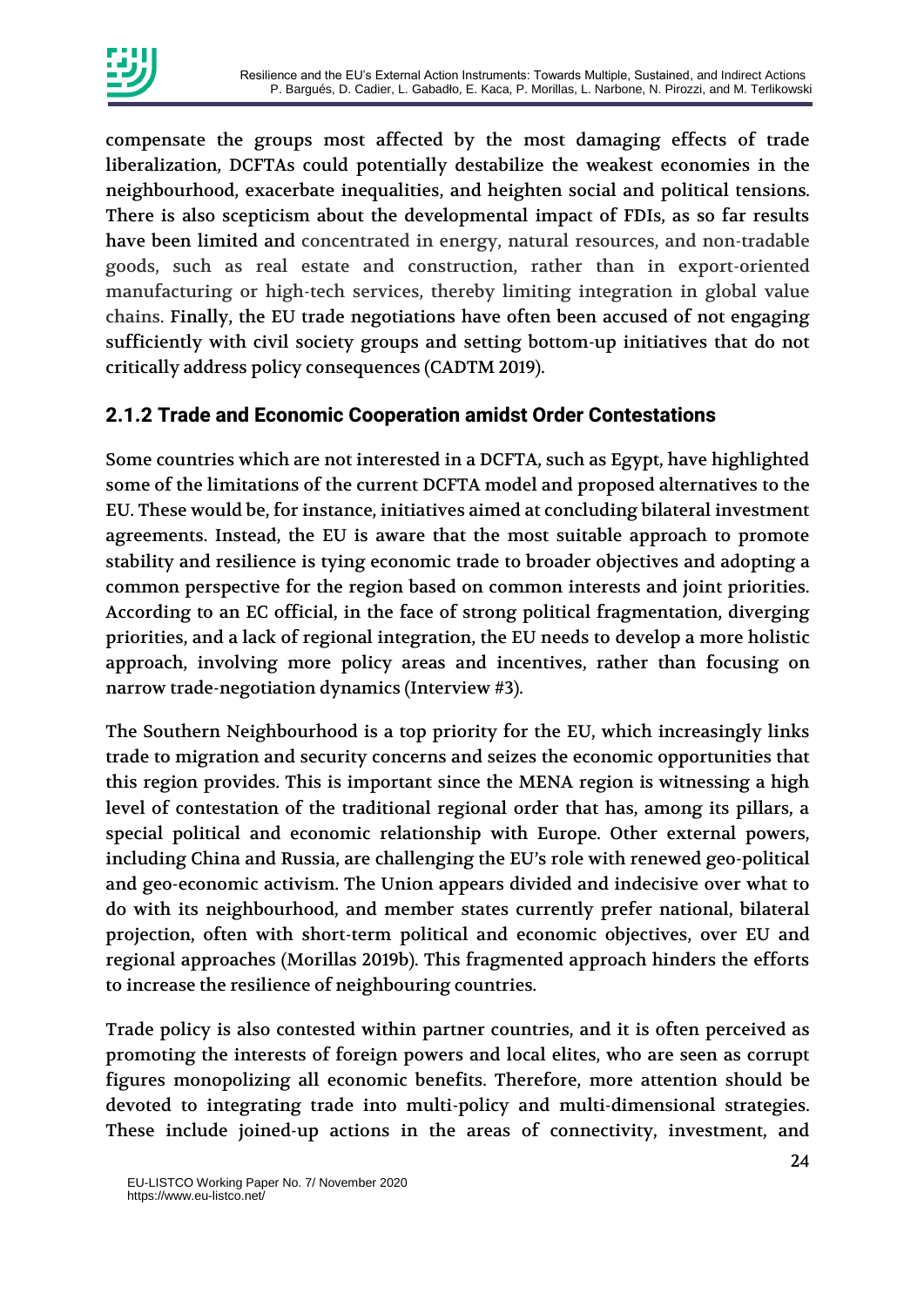

technical cooperation, as well as education and training. Institutions, governance and regional integration efforts should also be supported, as they are key to improving the region's resilience.

#### 2.2 EU Aid: Diversifying Activities to Foster Resilience

EU aid policies have emphasized resilience since 2012, when the European Commission highlighted the need to strengthen the capacity of partner countries and populations to adapt to disasters and crises (European Commission 2012). Initially, strengthening the resilience of partner countries was deemed key to address poverty reduction and lifesaving, with a special focus on vulnerable populations (Council of the EU 2013; European Commission 2013b). In response to the 2012 food crises in the Sahel region and the Horn of Africa, the EC wanted to reinforce the link between humanitarian and development aid and to anticipate similar crises by switching from short- to long-term actions. At the operational level, the introduction of resilience in the EU aid mechanisms implied several changes: an improvement of risk analysis; inclusion of resilience factors into the programming and project management cycle of EU aid in several disaster-prone and conflictaffected countries; greater use of flexible funding mechanisms (review of trust funds, introduction of new social protection mechanisms); and better donor coordination (European Commission 2013b).

Since the publication of the EUGS in 2016, the EU has widened and deepened the notion of resilience, which no longer focuses exclusively on poverty reduction. Financial assistance is now linked to a whole range of diverse activities—including but not limited to democracy support, economic macrostabilization, prevention of risks and threats, climate change and environmental degradation, and migration management—to foster resilience (EC and HR/VP 2017; EEAS 2016b). This shift resulted partly from the larger catalogue of risks and threats to be covered (from security to migration concerns) but also from the premise that the risks and threats are not linear and do not have easily identifiable or predictable tipping points (Bressan et al. 2019). Thus they must be prevented or addressed by simultaneously targeting a wide range of shortcomings, including weak governance, economic shocks, migratory challenges, or order contestation by external powers.

Further changes were introduced in EU aid policy at the operational level. Regarding aid in the EU neighbourhood, the 2015 ENP review, coordinated closely with the EUGS, emphasized several aid instruments to cooperate on economic development, migration, and security issues, with the objective of strengthening the resilience of partner countries (European Commission and HR/VP 2015b). The examples included: the Economic Resilience Initiative that sought to boost economic resilience in the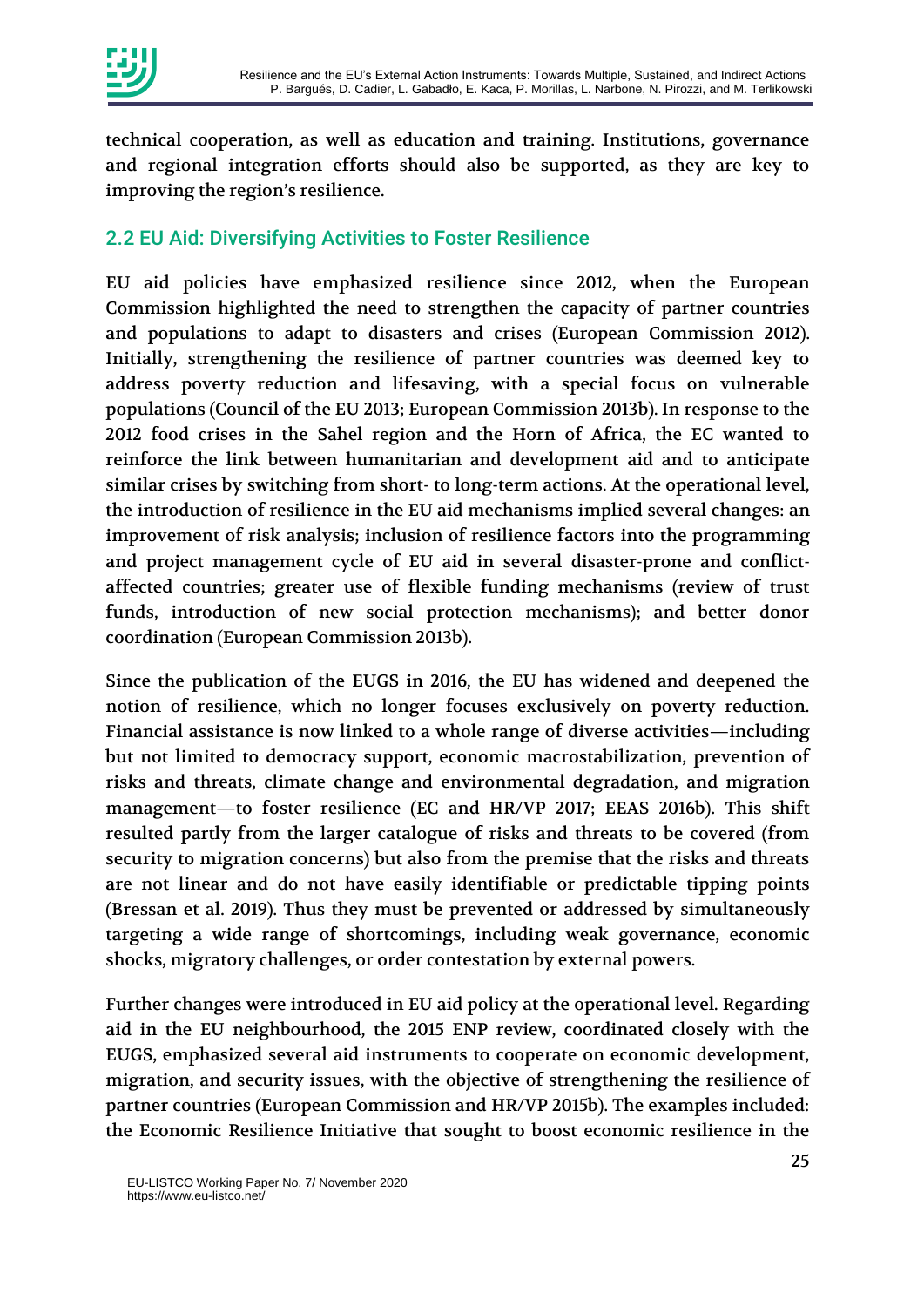

Southern Neighbourhood and the Western Balkans by investing in vital infrastructure, developing the private sector, and stimulating growth and job creation; the European External Investment Plan that was intended to attract more investment into the EU Neighbourhood and Africa, from businesses and private investors in particular; or trust funds to ensure better migration management (such as the EU emergency trust fund for Africa and the EU Regional Trust Fund in response to the Syrian Crisis).

Furthermore, the aid programming was based on a new generation of documents, referred to as Partnership Priorities, as well as on the revision of already existing documents, in order to develop more differentiated, tailor-made partnerships between the EU and its neighbouring partners. Most importantly, a new funding scheme enabling greater financial resources for unpredictable crises was presented by the EC in the scope of the Multiannual Financial Framework (MFF) 2021-2027 negotiations (European Commission 2018). It was proposed that the European Neighbourhood Instrument (ENI), the main source of financing in the area, be included in a larger external tool covering EU aid globally; the Neighbourhood, International Cooperation and Development Instrument (NDICI). Such pooling of financial instruments would boost the financial resources for unexpected risks by creating a financial reserve of  $\epsilon$ 10.2 billion. However, as the NDICI is a global instrument, a risk for the ENP region would be the unpredictability of such emergency funding. The inclusion of ENI into NDICI involves the possibility of a transfer of funds for crisis-related EU actions away from the neighbourhood to other regions (and vice-versa), as there is no guarantee that the funds from the new NDICI financial reserve will be spent on ENP goals.

#### **2.2.1 Limitations of EU Aid: Is It a Priority?**

Strengthening resilience in the ENP region by widespread use of aid policies, particularly the ENI, faces three main shortcomings: ineffectiveness of conditionality, low flexibility of EU funding, and weak prioritization of EU aid. First, according to the evaluation of the European Court of Auditors, the EU financial assistance has only partially contributed to supporting the reform agenda in Tunisia (2011-2015) and Ukraine (2007-2015) (European Court of Auditors 2016; European Court of Auditors 2017). Particularly in the case of Tunisia, a major deficiency relates to the government's weak effort in implementing supported reforms in political dialogue. The use of conditionality was hampered by poorly defined or wrongly designed EU conditions for disbursements of financial assistance, lack of systemic monitoring together with insufficient data collection, and weak supervision of effective implementation of reforms. Second, while in both countries EU aid (mainly loans and general budget support) was disbursed rapidly to help stabilize the fragile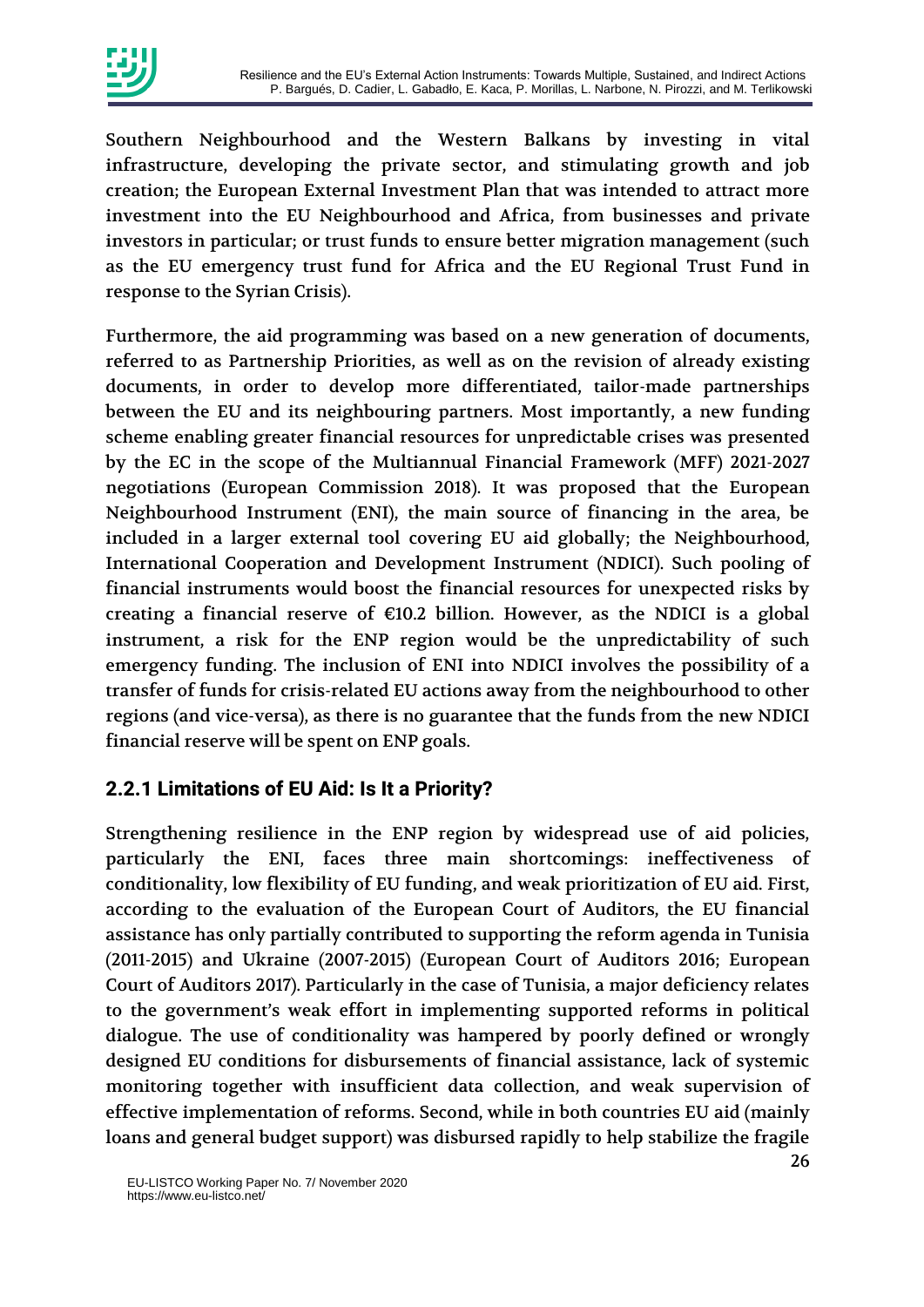

economies in post crisis situations, the conditionality attached to it was too flexible. Last, according to the EC's evaluation of this instrument (Hennion et al. 2017), even though the ENI's response capacity has improved in terms of flexibility of funding, it is not yet proportionate to the scale of challenges like the prevention of crises and conflicts.

In the academic literature, most scholars attribute the ineffectiveness of EU aid policies that are conditioned to democracy promotion to their flawed design and implementation, as well as limited interest by national partners and low receptiveness by local populations (Kostanyan et al. 2017). The lack of membership perspective in the ENP weakens the effectiveness of the EU's conditionality, and the EU assistance is not sizeable enough to offset the costs of domestic change in the ENP countries. The EU's positive conditionality—i.e., the incentive-based or "more (funds) for more (reforms)" approach—has been criticized for being inconsistently applied in different countries, as the EU has provided increased benefits under the ENP even in the absence of sustained progress (Buscaneanu 2015: 36). The EC acknowledged that the incentive-based approach has not worked out in countries where there is no political will to commit to such reforms (European Commission and HR/VP 2015b), while the effectiveness of the negative conditionality—i.e., suspension of funds—has not been documented sufficiently (Interview #5). Other major shortcomings highlighted by scholars relate to the low publicity of EU aid, which is unknown to the general public, and the low level of coordination of various financial instruments both at the EU level and between the EU and member states (Kostanyan et al. 2017).

France and Germany have been the most vocal member states regarding the EU aid programmes in the ENP region, as expressed during the 2015 ENP review (European Commission and HR/VP 2015b). They called for a stronger link between the EU's political priorities and the technical implementation of its aid programmes, enhanced aid flexibility and swifter responses to crisis situations, better coordination of programmes, and greater ownership by partner countries. Currently, German concerns relate to the fact that the term "resilience" is often used to mask a strong drift towards securitization, both in terms of Official Development Assistance (ODA) spending (the EU Emergency Trust Fund for Africa is a case in point) and in the objectives of policy frameworks, namely the ENP (Interview #6).

In the Eastern Partnership (EaP) region, France, Germany, and Italy oppose increasing their financial support and impose strict conditions for disbursing EU aid (Kaca et al. 2019). This group of countries has, however, a common interest in supporting EaP initiatives and allocating funds, aimed in particular at improving the investment and business environment in the region. In relation to the Southern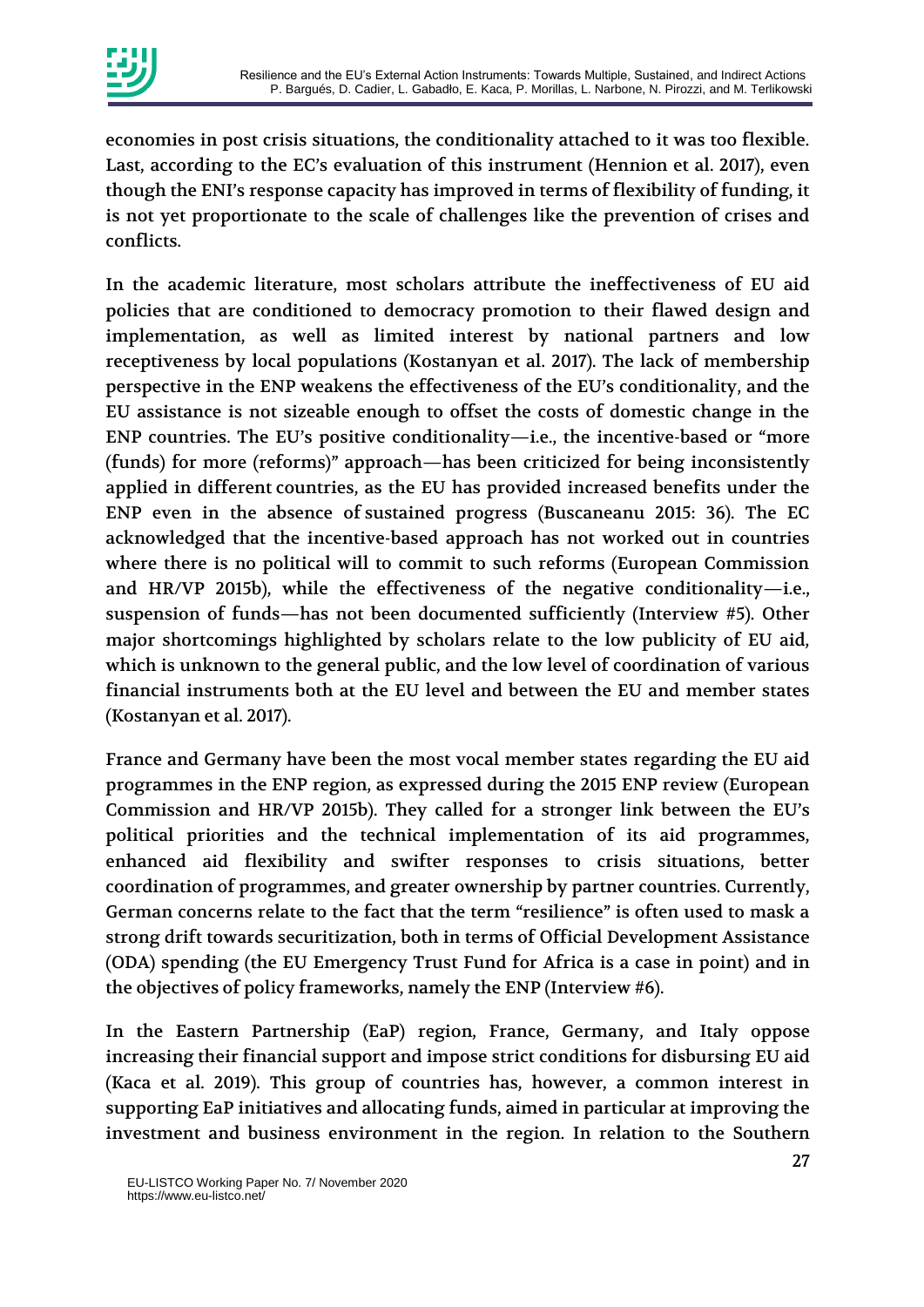

Neighbourhood, Italy's major concern is to ensure the centrality of the Mediterranean region in financial allocation and tackling illegal migration (Vdovychenko 2017: 187–208). Although Italy is the most active promoter among member states, there is a broad consensus on the need to link development aid and migration. As already seen above in relation to trade, development is meant to promote socio-economic stability that in turn may halt migration movements (European Parliament 2019).

In France, foreign aid is intended to strengthen resilience and prevent the deterioration of risks in ALS and CO (French Ministry for Europe and Foreign Affairs 2018). The comprehensive strategy links development aid and defence and thus provides support at different levels—state, society, and community—to mitigate risks of an economic, environmental, political, security, and societal nature. The spectrum of targeted aid areas is diverse—from food programmes to assistance to civil society development and business growth—and is not limited to post-crisis assistance but is sustained across long-term frames. Emphasis is put on early recovery, post-crisis loans, and budgetary support for macroeconomic stabilization, as much as on conflict prevention.

In Germany, foreign aid focuses on humanitarian and development policies (called transitional development assistance) and is geared towards fostering long-term resilience (BMZ 2013: 5). The process of enhancing the resilience in ALS has three pillars that cover multiple domains: identification of development opportunities and promotion of peaceful relations between competing groups or institutions; strengthening national disaster risk management and climate change adaptation plans in countries particularly exposed to natural hazards and climate change; and supporting conflict and disaster recovery scenarios, including reconstruction and rehabilitation of basic social and productive infrastructure, disaster risk management, integration of refugees, and food and nutrition security (BMZ 2013: 10–13; BMZ 2019: 14–17). Like the EU approach, the German one is comprehensive and highlights the importance of promoting institutional coordination and collaboration, including state authorities, local structures, and the private sector (BMZ 2013: 8).

In sum, the EU approach to strengthening resilience in partner countries by its financial assistance is gaining momentum as it is linked to other relevant sectors such as migration, security, or economic stability. The EU's approach to aid has thus shifted from being restricted to humanitarian aid in post-disaster recovery to being diverse in focus and intended to promote societal resilience in the long term. Beyond EU institutions, member states like Germany and France have also started applying aid beyond post-crisis stabilization phases.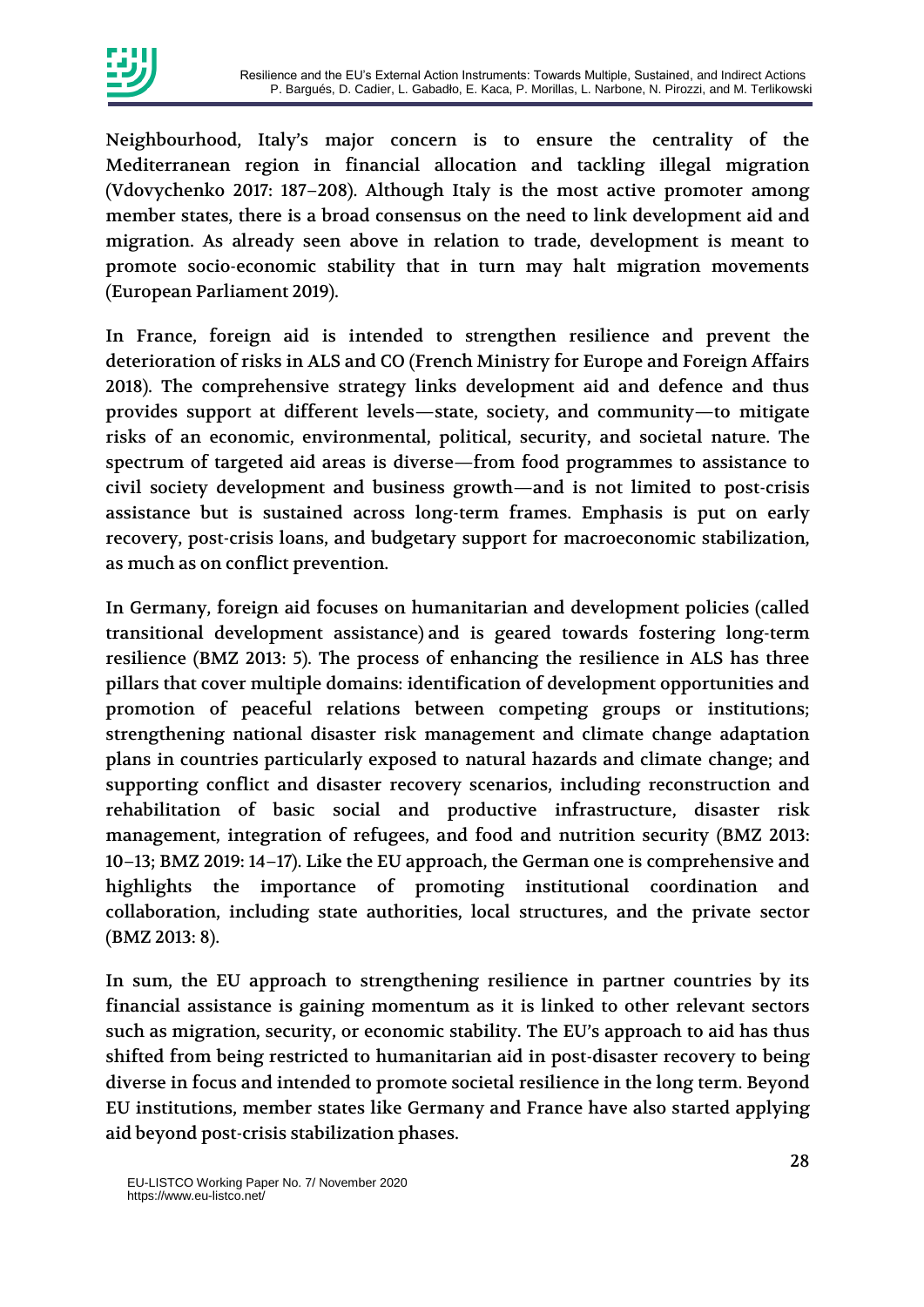

# **3. LIMITS AND POTENTIAL OF CIVILIAN AND MILITARY MISSIONS AND OPERATIONS**

Civilian crisis management has been a distinctive feature of the CSDP since its inception at the Santa Maria de Feira European Council in 2000. Initial tasks were mainly related to policing, rule of law, civilian administration, and civil protection, and later extended to monitoring and providing support to the EUSR (Council of the EU 2005). Its evolution has been marked by capability development processes borrowed from the military, including the Civilian Capabilities Commitment Conferences initiated in 2004 and the subsequent Headline Goals 2008 and 2010 (Council of the EU 2007). The civilian CSDP missions have gradually become the EU's primary procedure for crisis management on the ground, as they ensure a widespread and sustained presence and can enable cooperation with several instruments simultaneously, despite limitations in terms of availability of expertise, visibility, and investments.

To date, the EU has launched 34 different civilian and military missions and operations, as part of a broader effort to facilitate resilience (EEAS 2019b; EEAS 2020). There are many more civilian CSDP missions than military operations, even though many of the civilian missions also include police/gendarmerie forces or other uniformed personnel. Civilian missions are seen as less controversial than military ones, which have been constrained from the outset by an apparent overlap with NATO missions, require greater capabilities, and entail more political risks. Nevertheless, as we argue in this section, developing an autonomous military capacity appears increasingly vital to support other EU and member states instruments in helping other societies to be resilient to ALS and CO.

This section analyses how EU civilian and military missions and operations have evolved in the last years and their contribution to building resilience. First, we examine the evolution of civilian missions, particularly in the Southern Neighbourhood, and secondly, we focus on military operations.

#### 3.1 Towards More Flexible, Fast, and Comprehensive Civilian Missions

Since the launch of operational CSDP in 2003, 22 civilian missions (out of 34) have been deployed to areas ranging from the Western Balkans to sub-Saharan Africa, and 12 in the Middle East and the Southern Caucasus. From 2010 to 2018, the personnel deployed in civilian CSDP missions declined drastically from 2,307 to 1,247 officers. In particular, numbers of personnel seconded by member states diminished consistently over the period while personnel contracted directly by EU institutions remained constant in absolute terms, coming to represent 40% of deployed forces in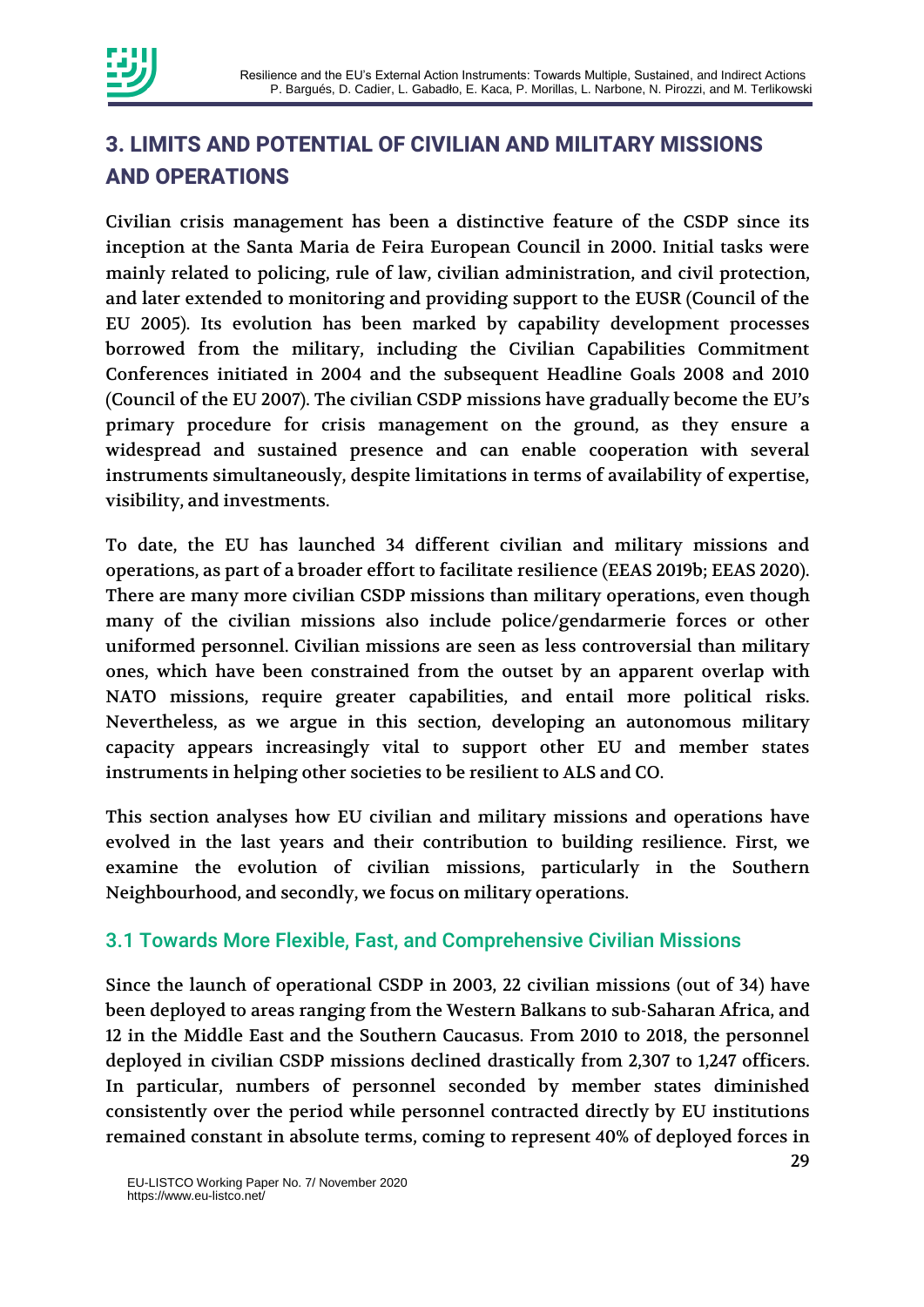

civilian CSDP missions (Interview #7). It is also interesting to note that, among the top contributors, Germany and Italy participate in all 10 civilian missions currently run by the CSDP, while the French personnel are almost all deployed in the Sahel region; i.e., in Mali and Niger.

The EU's approach to civilian crisis management has significantly changed in recent years, particularly after the launch of the EUGS and the adoption of its Implementation Plan on Security and Defence (HR/VP 2016). Traditionally, civilian crisis management was considered the best means to tackle risks and threats that were social in nature, with a view to supporting the establishment of democratic institutions, respect for human rights and the rule of law, and the promotion of sustainable development and peace. In the EUGS, civilian capabilities are presented as key components to achieve the new level of ambition in security and defence matters set by the EU, ensure resilience of states and societies in surrounding regions, and implement the integrated approach to risks and threats. At the same time, its Implementation Plan also identifies the need for more flexible, faster, and targeted actions in civilian crisis management, with the aim of enhancing the CSDP's awareness and responsiveness in all phases of the conflict cycle, including conflict prevention (HR/VP 2016: 3).

As specified in the latest progress report of the EUGS released by the HR/VP in June 2019, the objective of resilience does not substitute previous priorities such as democracy and human rights, but rather complements them with a view to "support states and societies undergoing change to prevent, react and recover from the shocks and crises" (EEAS 2019a: 22).

The process that followed the adoption of the Implementation Plan in the field of civilian CSDP was marked by a Concept Paper released in April 2018 (Council of the EU 2018d) and a Civilian Capability Development Plan adopted in September 2018 (Council of the EU 2018a), which prepared the launch of the so-called Civilian CSDP Compact in November 2018 (Council of the EU 2018c). The primary objective of the Civilian Compact is to reform civilian CSDP in line with the transformation of the security environment over the past years. This goal affirms that the priorities for civilian crisis management defined at Feira in 2000 are still valid and relevant, but they need to be updated in light of today's security risks and threats. The document confirms the preponderant influence of internal security priorities on the foreign policy agenda and marks an increasing tendency to narrow down stabilization efforts and capacity-building carried out by CSDP missions to migration management and connected issues (Pirozzi 2018).

The Civilian Compact explicitly mentions the contribution to "resilience and security of partner countries" as an objective for the renewed civilian CSDP and underlines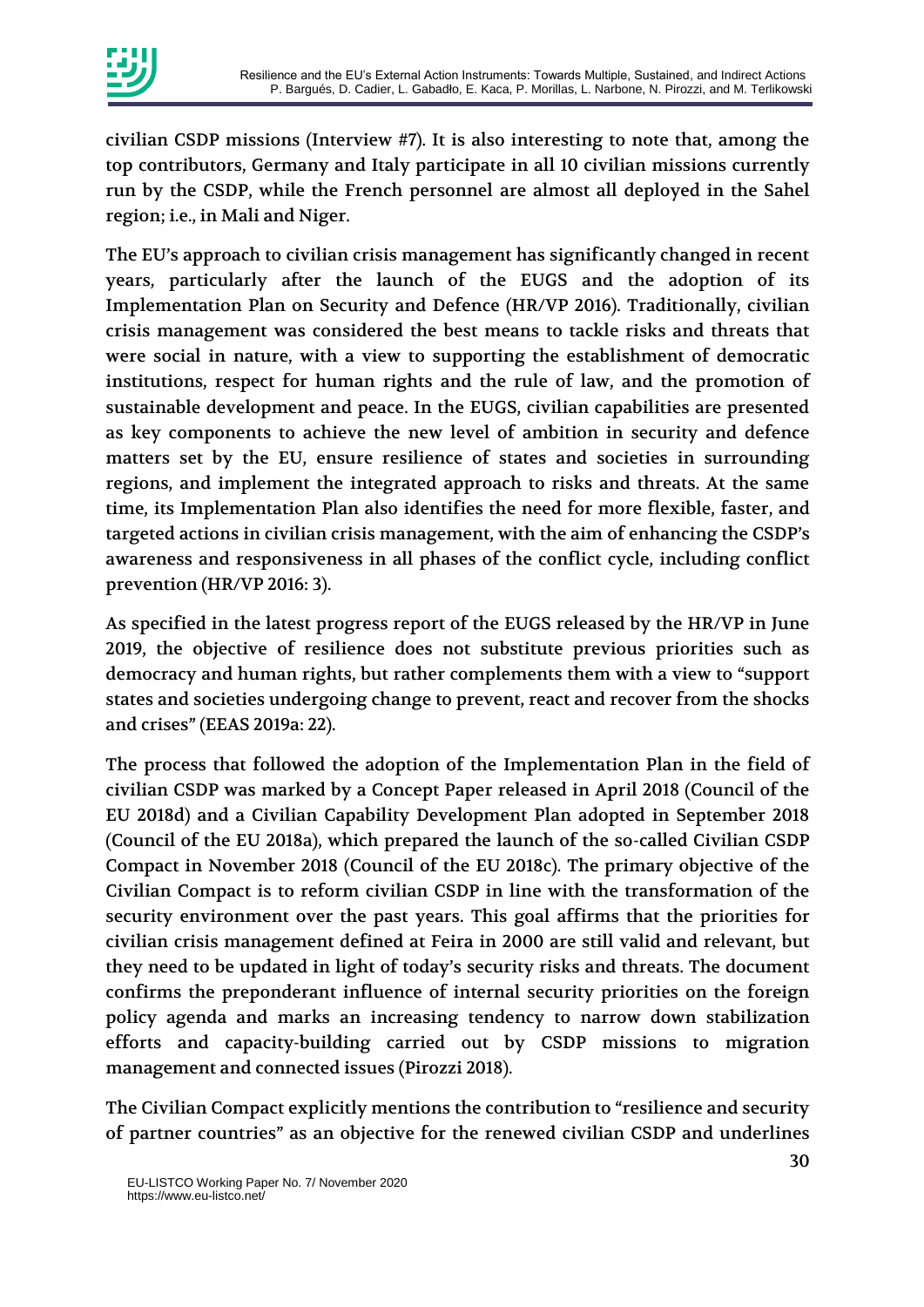

the need to ensure "the ownership of the host country to achieve effective and sustainable results" (Council of the EU 2018c: 5). Resilience, therefore, is facilitated indirectly, by providing a context of societal security and trust, institutional legitimacy, and stability, where societies can adapt to risks and threats using their own means. In the document, the reference to the concept of resilience has two main operational points for civilian crisis response actions: the geographical focus on the neighbourhood countries in the East and in the South; and an integrated approach in programming and implementation, encompassing civilian CSDP missions, other actors in the field of the CFSP, and development actors (Council of the EU 2018c: 10).

The year 2019 marked the translation of the renewed concept of civilian CSDP into concrete actions by EU institutions and member states. In April 2019, the EEAS and the EC produced a Joint Action Plan, which provided a short analysis and proposed concrete actions to operationalize the commitments undertaken by the Council and the member states in the Civilian Compact, to be realised by 2023 at the latest (Council of the EU 2019c). Here again, the concept of resilience is associated with the integrated approach to risks and threats and is instrumental in advocating for enhanced coordination in "the formulation of conflict prevention responses, EU programming and the design of major EU interventions in conflict sensitive countries/regions" (Council of the EU 2019c: 13). In practical terms, it means that relevant services in the EEAS, the EC, and the member states should increase efforts to work together, and CSDP missions should be further exploited to support current actions on issues such as mediation, Security Sector Reform (SSR), and civil protection (Council of the EU 2019c: 13–14).

Member states have begun the process of developing their own National Implementation Plans, which were initially discussed at the first Annual Review Conference in November 2019 (Council of the EU 2019b). National approaches remain highly diversified within the EU: only a few member states—in particular the Nordic countries—have developed specific strategic documents for civilian crisis management; training, recruitment, and analysis processes vary significantly; and some countries have to cope with legislative obstacles to the deployment of civilians or the lack of a dedicated budget line. The implementation process of the Civilian Compact represents an opening for national capitals to either streamline or reform decision-making and coordination mechanisms in order to boost their contributions to civilian CSDP.

Overall, the Civilian Compact and the related impact of the migration phenomenon on the operational priorities of member states in the field of CSDP have been the main game changers for civilian crisis management in recent years. Thus, key EUGS priorities such as resilience have only partially influenced the rethinking of civilian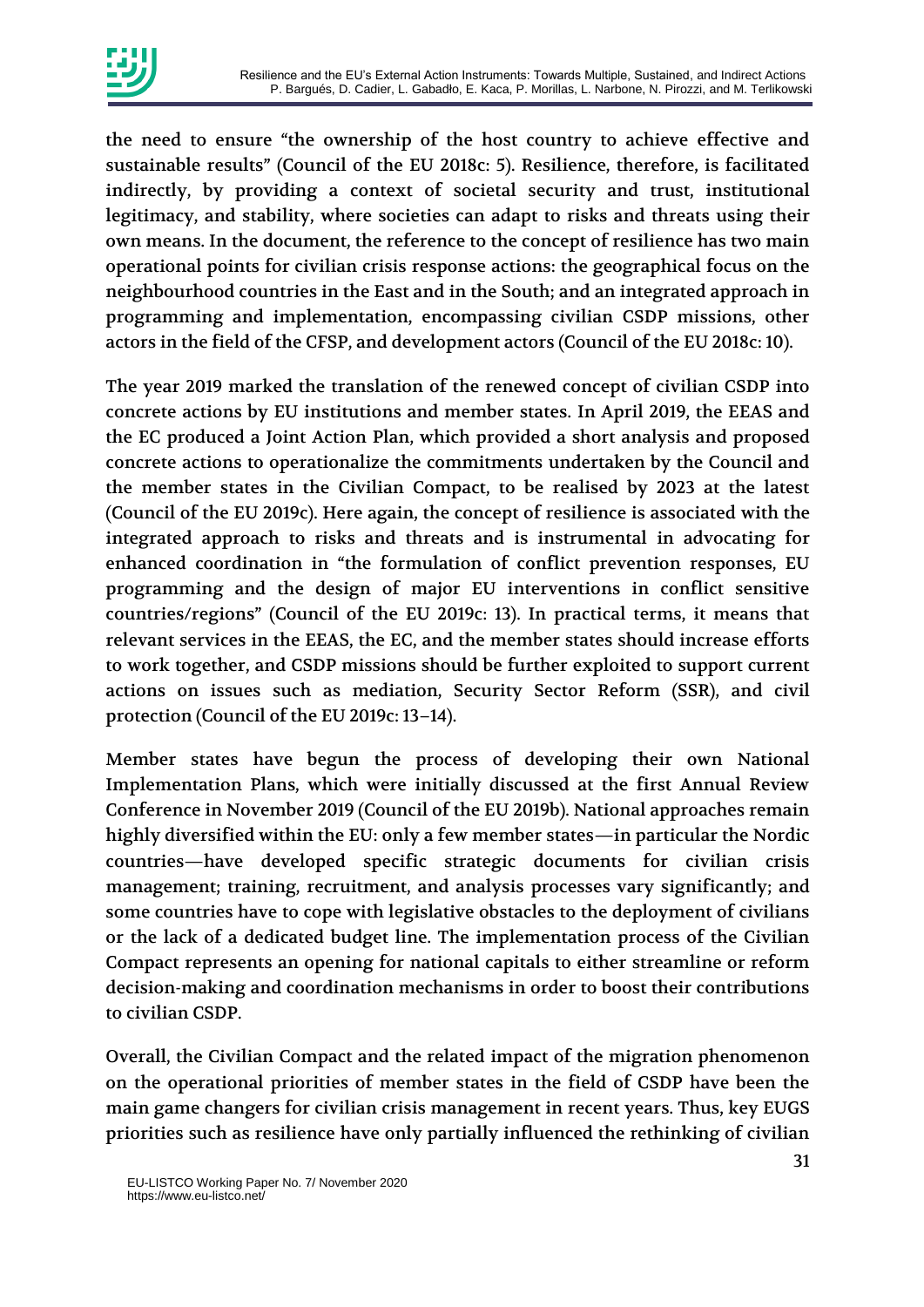

CSDP, which still focuses on immediate and short-term security concerns; for example, border management and maritime security. At the institutional level, one implication connected to adoption of the idea of resilience is the gradual enhancement of cooperation between civilian CSDP structures and relevant Commission's Directorates General of European Neighbourhood Policy and Enlargement Negotiations, European Civil Protection and Humanitarian Aid Operations, and International Cooperation and Development, in line with a joined-up approach that mobilizes security, humanitarian, and development cooperation instruments (EC and HR/VP 2017). Such cooperation has improved in particular as regards the ongoing strategic review of missions and the programming and implementation of the EU Emergency Trust Fund for Africa, where a common pool of money is to be used by different actors for targeted countries (Interviews #8, #9, #10, #11).

At the operational level, capacity building remains a core task for civilian CSDP and an anchor of resilience. In addition, the mandate of civilian missions has been or is in the process of being reviewed in order to incorporate key EUGS objectives, including resilience. Examples include statehood support for security sector reform by European Union Advisory Mission EUAM Iraq, strategic advice and practical support for good governance and human rights by The European Union Advisory Mission EUAM Ukraine, and help in rebuilding governance and improving security—including the fight against terrorism and illicit trafficking—in fragile areas by European Union Capacity Building Mission EUCAP Sahel Niger (Interviews #8, #9, #10, #11). This should also contribute to the broader objective of correcting topdown approaches to state-building and as means to engage with the societal level through a processual strategy that tries to work from below to achieve social legitimacy and cohesion (Bargués-Pedreny 2015a; Ejdus and Juncos 2018).

The operationalization of the idea of resilience in this sector has been constrained by two connected factors: the limited involvement of civilian CSDP structures in the process of its elaboration and the fuzziness of its definition. First, CSDP structures in charge of civilian crisis management felt marginalized in the work on resilience conducted in the aftermath of the EUGS (Interviews #9, #10).

The second impediment has to do with the still partial clarification of resilience both in terms of its object and relevant instruments. There is no consensual understanding of the implications of resilience at the institutional and operational levels among civilian CSDP actors, even within single CSDP structures. It is mainly used as a sort of all-encompassing concept referring—on a case by case basis—to rule of law, energy, critical infrastructure, cybersecurity, strategic communications, security sector reform, counter violent extremism and terrorism, and climate change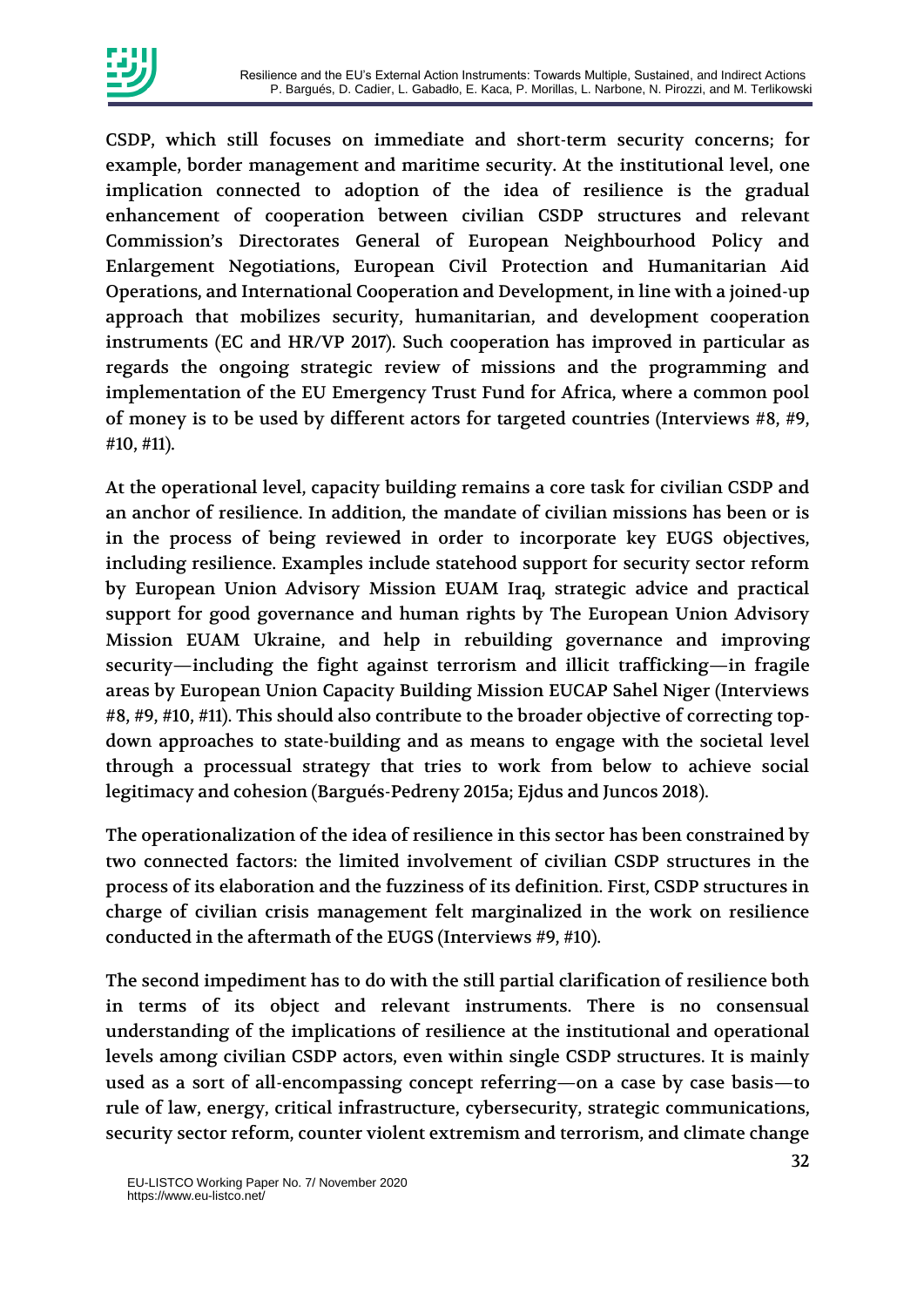

mitigation, among others (Interviews #8, #9, #10, #11). Until these issues are addressed and solved, the role of civilian CSDP missions in fostering resilience will remain relatively narrow.

#### 3.2 CSDP Military Structures: Beyond Bullets and Weapons

The Common Security and Defence Policy (CSDP) provides the EU with military capacity and is an instrument that the Union has at its disposal in fostering resilience in its neighbourhood. What distinguishes CSDP military missions and operations is that they aim to endow the EU with an apparently autonomous military capacity, implying an ability to plan, launch, deploy, command, and sustain military operations without relying on NATO or the US; two traditional guarantors of European hard security (Smith and Gebhard 2017).

The development of CSDP military missions and operations followed the guiding principle that NATO remains the main pillar of European security, along with Article 5 of the Washington Treaty. Consequently, the CSDP was strictly seen as an auxiliary vehicle for addressing security challenges and threats in the European neighbourhood, while NATO retains primacy regarding major crisis management operations in the transatlantic area. This decision was influenced by the US, who shaped the framework for developing the CSDP, and a group of EU members, with the United Kingdom in the lead (Hunter 2002). The result was a number of caveats and self-limitations for the projection of EU military power.

The most crucial one was that the EU was prevented from developing a proper command and control system for CSDP military missions and operations. In consequence the EU could not develop its own, dedicated civilian and military structures (and procedures) tasked with early warning, contingency planning, managing the force generation processes, controlling the deployment of forces, and finally commanding the operation. The guiding assumption was that—in line with the so-called Berlin plus mechanism—the EU would "lease" NATO Command Structure to prepare, deploy, and run its operations. As this assumption did not hold because of political setbacks—only two operations were launched according to this scheme with one, Bosnia and Herzegovina, still running—the EU gradually established an autonomous command and control capability for CSDP military missions and operations (Reykers 2019).

The legal foundations for the CSDP military missions and operations, which indicate their role as an instrument of building resilience in the EU neighbourhood, are set in the Treaty on the European Union (TEU), which provides a list of specific tasks to be undertaken in the framework of CSDP. In accordance with the TEU, the EU may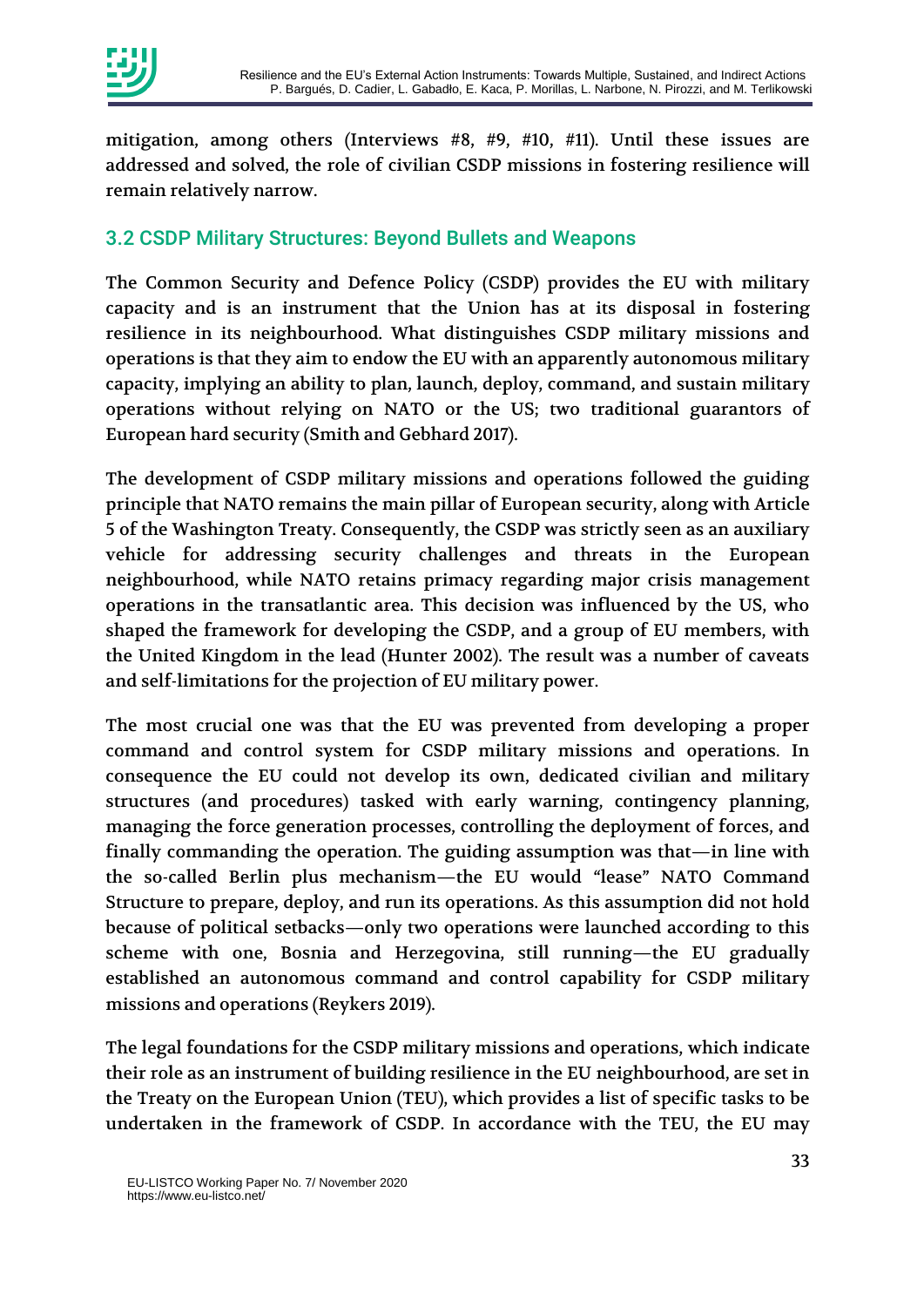

operationally use civilian and military assets to conduct "joint disarmament operations, humanitarian and rescue tasks, military advice and assistance tasks, conflict prevention and peace-keeping tasks, tasks of combat forces in crisis management, including peace-making and post-conflict stabilization" (Bonde 2009: 41). Furthermore, the TEU stipulates that the EU's operational activity within the CSDP is "peace-keeping, conflict prevention and strengthening international security" (Bonde 2009: 39). While CSDP missions and operations are not conceived so as to foster resilience directly, they are meant to provide the necessary secure and stable environment to regions, states, or ALS to enhance resilience to violent conflicts and governance breakdowns. That is, military operations are understood as a necessary fulcrum for the whole set of resilience-building instruments and actions.

In the 2003 European Security Strategy (ESS), a founding document for CSDP, security building in the neighbourhood was already linked to enhancing the governance of institutions. The objective was to "promot[e] a ring of well governed countries to the East of the European Union and on the borders of the Mediterranean" (Council of the EU 2003: 10). Yet, the role of CSDP military missions and operations in carrying out this multifarious and multidimensional task was considered limited. Achieving proper governance in the neighbourhood was a responsibility not just for the military, but also for EU diplomacy, aid, and trade structures. The military dimension of CSDP appeared useful to address the threats of terrorism, proliferation of weapons of mass destruction, the effects of regional risks and threats, and failure of statehood. Even here, however, the ESS underlined: "none of the new threats is purely military; nor can any be tackled by purely military means" (Council of the EU 2003: 9). From their inception, CSDP military missions and operations would never be used as a sole response to a violent conflict or governance breakdown.

The central concept was reflected in the ESS as the need for a "comprehensive approach", which would imply that the EU uses a "full spectrum of instruments for crisis management and conflict prevention, including political, diplomatic, military and civilian, trade and development activities" (Council of the EU 2003: 13). This approach was meant to strengthen the coherent use of all policies at the EU's disposal and focused particularly on coordinating the use of the military toolkit and civilian instruments (diplomacy, trade, official development assistance, civilian advice, etc.). Coherent and joined up strategies which can perform as many diverse actions as possible gradually became EU's modus operandi in its approach to hybrid and diffuse conflicts and governance breakdowns in the neighbourhood (Morillas 2019a). In 2013, the comprehensive approach counted "a wide array of policies, tools and instruments … spanning the diplomatic, security, defence, financial, trade, development cooperation and humanitarian aid fields" to respond to ALS and CO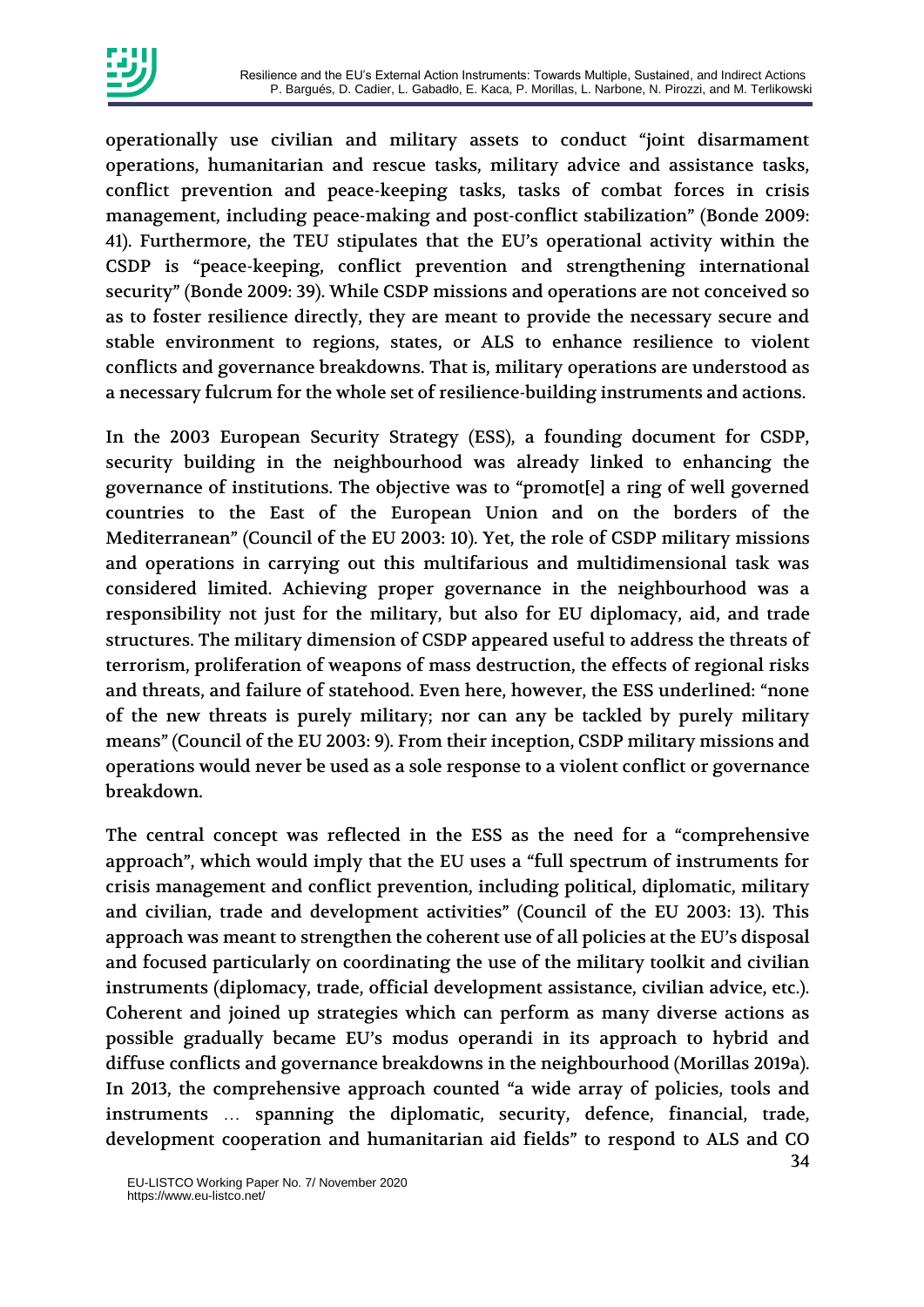(European Commission 2013: 3). It was in 2013 when the notion of "resilient societies" appeared prominent and was linked to the EU's commitment to long-term engagements where military support is vital.

In the EUGS, CSDP military missions and operations are deemed an auxiliary tool to promote resilience in the European neighbourhood. The military assets of the CSDP are strictly meant to allow the EU to "protect Europe, respond to external crises, and assist in developing our partners' security and defence capacities" (EEAS 2016b: 19). Thereby, the EUGS builds on the ESS to project military missions and operations only as a part of a wider effort to respond to violent risks and threats and governance breakdowns. Yet, the emphasis is even greater. The EUGS suggests moving from a "comprehensive" to an "integrated" approach to tackle risks and threats, which is bound to deepen, broaden, and streamline the former concept. The integrated approach of the EU to risks and threats in its neighbourhood is meant to be multidimensional (covering different dimensions of security), multi-phased (addressing different stages of conflict), multi-lateral (engaging different actors), and multi-level (applied at different governance levels) (EEAS 2016b: 28–29).

With the introduction of the integrated approach, the link between CSDP military missions and operations and the will to foster resilience in the neighbourhood is presented more directly and clearly. First, military tools are seen as necessary to stabilize the security situation on the ground so that the application of other instruments can follow. In this sense, operations of an executive character, falling broadly under the category of "peace-making" and "tasks of combat forces in crisis management" are seen by the EU as an opening phase of its long-term engagement to foster resilience in ALS and CO.

Second, military instruments are no longer understood traditionally, as forces of combat, but are also geared towards accessing and influencing the societal level. For instance, "military advice and assistance tasks", falling under the category of EU military "missions", are deployed to strengthen local capacity, required for making both the state and society more resilient to potential risks and threats and CO. The EUGS confirms this link, as "security and stabilization" are the primary tasks for CSDP military missions and operations and, at the same time, seen as preconditions for a long-term effort to build resilience in the EU neighbourhood. The EUGS states that the EU will engage militarily not only in response to erupting risks and threats, the rise of terrorism, or to protect human life, but also to allow consolidation of ceasefires and implementation of peace agreements, with particular focus on "paving the way for capacity building", enabling local and regional actors to adapt to risks, threats, and shocks (EEAS 2016b: 30).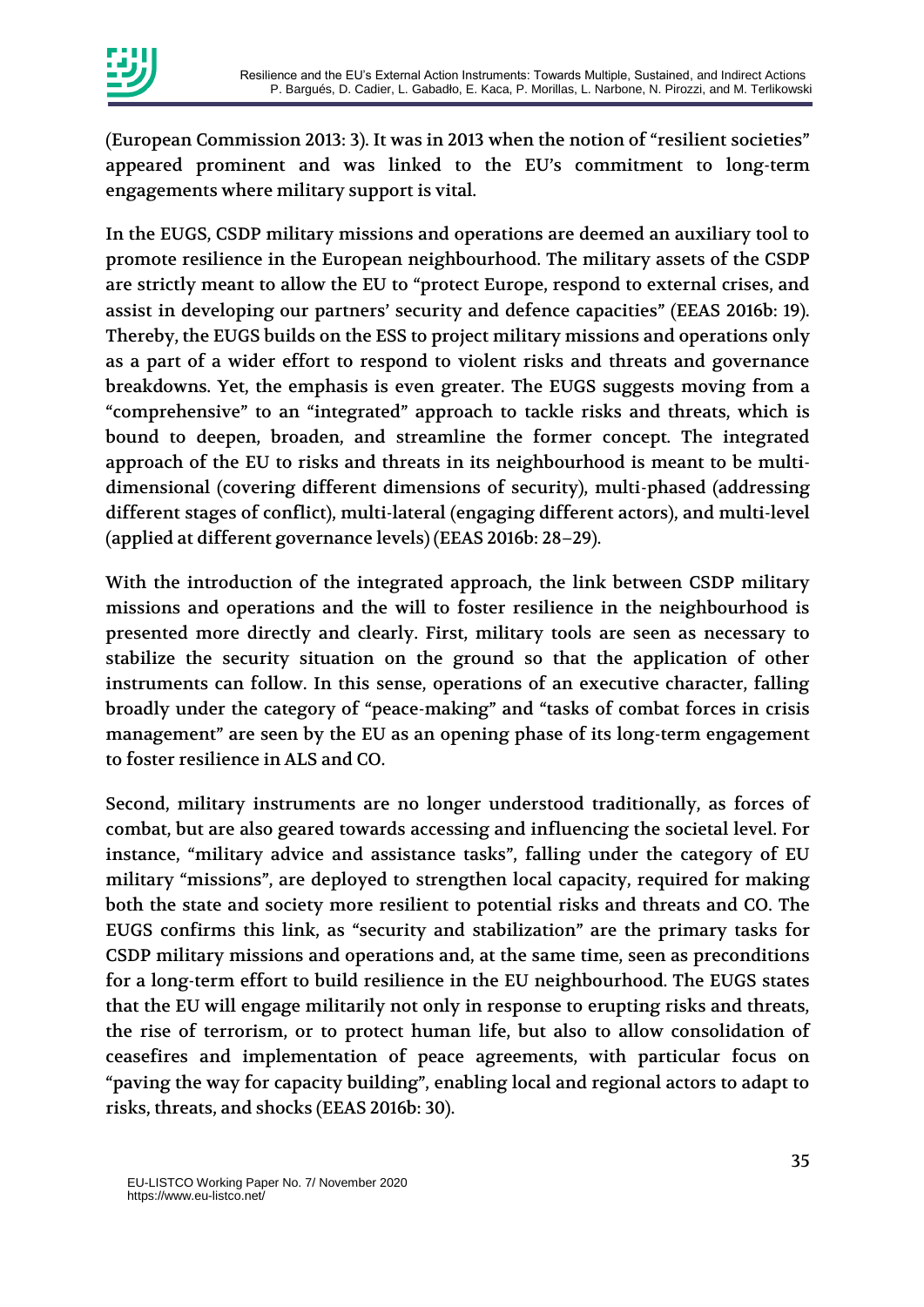CSDP military missions and operations work on multiple levels, cooperating with diverse local actors as much as with other regional powers and international organizations. Military missions of a training character, which are aimed at capacity building to help with stabilization and security, are clearly geared towards working with local actors. These complex partnerships enhance legitimacy and effectiveness. Further, the EU military engagement can be framed as a "bridging operation", i.e., setting the conditions for a transition of responsibility from international to local actors and keeping the security environment stable for all.

# **4. CONCLUSION: MULTIPLE, SUSTAINED, AND INDIRECT ACTIONS TO FOSTER RESILIENCE**

The growing diffusion and uncertainty of risks and threats poses serious challenges to the external action of the EU. At the time of writing, the outbreak of the coronavirus pandemic is forcing the EU to act jointly and rethink its strategies and tools to adapt to looming complex crises that involve humanitarian emergencies, economic downturns, governance breakdowns, and risks and threats. While most of this working paper has been written pre-pandemic, its value lies in offering a comprehensive analysis of the different instruments that the EU and MS wield to respond to ALS/CO. We have argued that the EU's diplomatic, economic, and military instruments are evolving so as to strengthen resilience of conflict-affected societies through multiple, long-term, and indirect actions.

First, instruments have expanded and diversified to undertake as many different actions as possible. Diplomatic actions, for example, cover different policy fields from energy, economy, and cultural diplomacy—to increase the degree of engagement with ALS and CO and are pursued in coordination with many actors from different levels (regional, national, and local agents). Creative initiatives like organising conferences and comprehensive dialogues to mediate conflict are part of the EU's "multi-track diplomacy" approach, which seeks to connect and facilitate cooperation at the global level. Economic instruments such as trade or aid are also linked to a whole range of different concerns—such as democracy support, conflict prevention, climate change mitigation, and migration management. No single instrument is expected to work independently from any other; sanctions support diplomacy as much as economic aid relates to societal or energy security. As risks and threats have become increasingly diffuse, hybrid, and interconnected, actions aiming to foster resilience have expanded and integrated.

Second, instruments are sustained over long periods of time, for risk and threats are protracted, and peace, security, and resilience always appear fragile. All EU and member state instruments—from sanctions to aid, trade, or civilian and military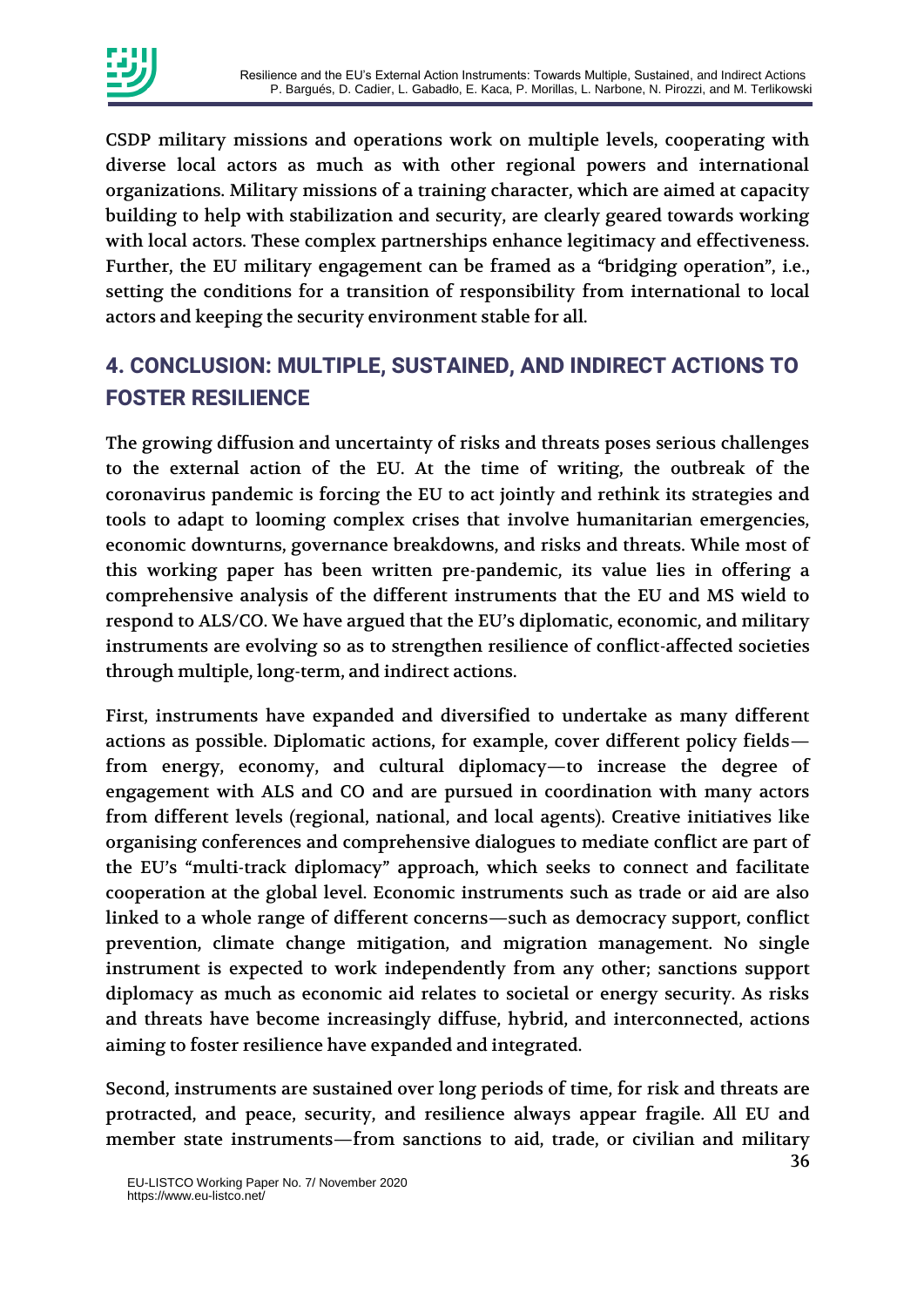

missions—are gradually set in a long-term perspective that is crucial to continually foster resilience and adapt to new risks and threats as these emerge. The EU's growing presence abroad through delegations and public diplomacy campaigns is about guaranteeing that the EU can influence both present and future developments. A widespread assumption today is that all phases of conflict response—from prevention to peace consolidation—overlap due to their non-linearity, thus requiring constant and long-term engagement. For example, civilian and military missions and operations are not conceived as deployments with specific and strict mandates, but as comprehensive and lasting structures that support social cohesion, trust, and an efficient institutional design over long periods of time.

Third, since resilience emerges "from below", drawing on each society's resources, the EU's instruments are often understood to facilitate resilience indirectly. That is, resilience cannot be imported or engineered from the outside but is enhanced or nurtured through processes of assistance. Sanctions, for example, are not meant to provide social cohesion or sustainable development. However, in targeting and coercing the actions of certain governments or groups, they encourage change. Sanctions often accompany other diplomatic actions like "dialogue", which foster resilience by providing a stable environment for confidence-building between opposed groups. Similarly, while the objective of trade is contributing to economic growth, it is also tied to environmental and social goals—from respect for human rights to environmental and labour standards—which strengthen resilience in the long run. By deploying all instruments at the same time, the EU and member states ensure a continued engagement to prevent ALS and CO from deteriorating into governance breakdown and violent conflict.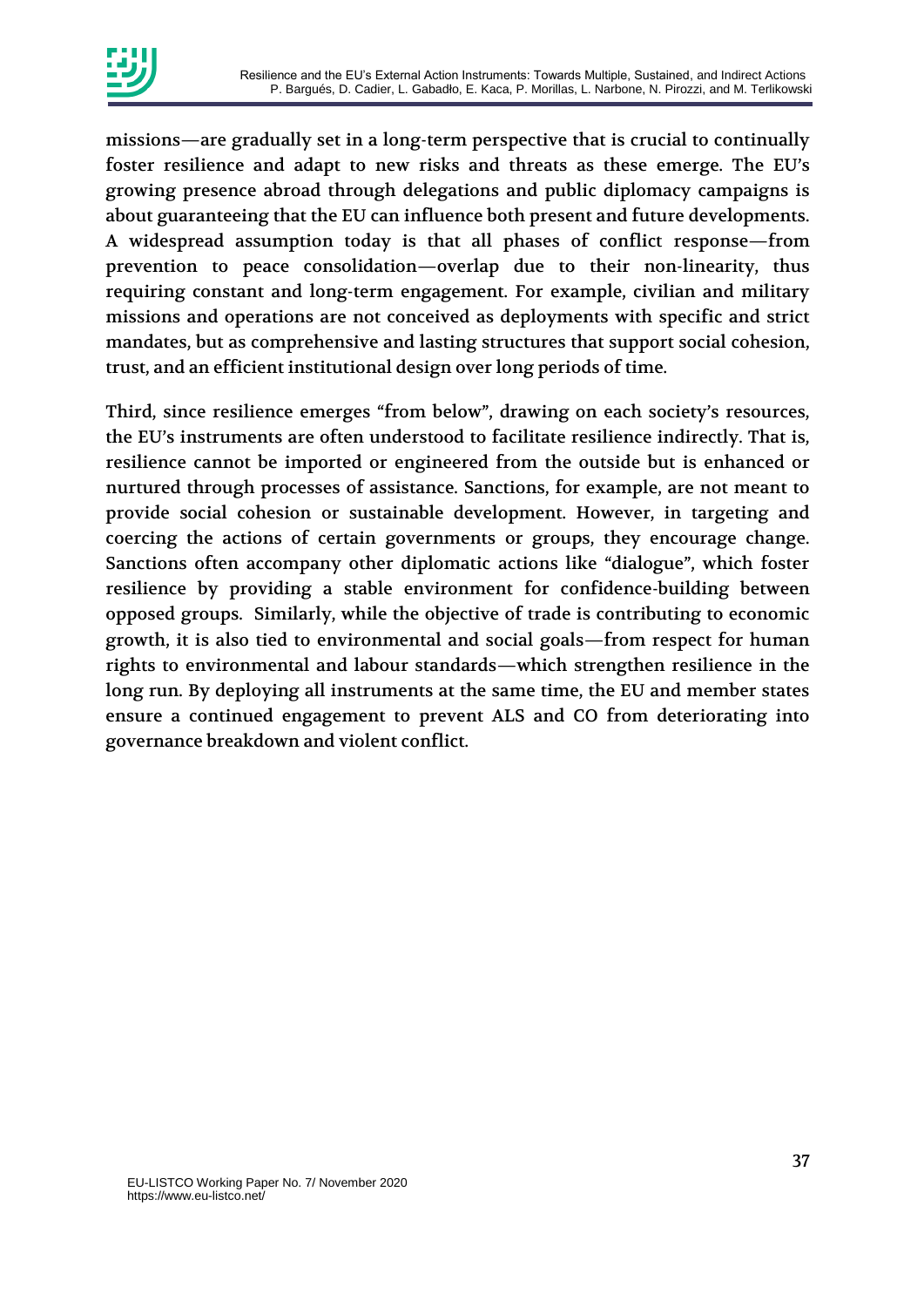

### **APPENDIX 1: INTERVIEWS**

| Interview #1  | EEAS official, Pol Bargués, Brussels, March 14, 2019.                                                 |
|---------------|-------------------------------------------------------------------------------------------------------|
| Interview #2  | HR/HV Cabinet official, Pol Bargués, Brussels, March 14, 2019.                                        |
| Interview #3  | European Commission official, Luigi Narbone, Brussels, July 1 <sup>st</sup> ,<br>2019.                |
| Interview #4  | European Commission official, Luigi Narbone, Tunis, July 25 <sup>th</sup> ,<br>2019.                  |
| Interview #5  | European Commission official, Elzbieta Kaca, [Brussels],<br>December, 2018.                           |
| Interview #6  | Researcher in a German institution in development policy,<br>Elżbieta Kaca [Brussels], June 12, 2019. |
| Interview #7  | Italian Permanent Representation to the EU official, Nicoletta<br>Pirozi, Brussels, June 7, 2019.     |
| Interview #8  | IPS official, Nicoletta Pirozzi, Brussels, June 6, 2019.                                              |
| Interview #9  | CPCC official 1, Nicoletta Pirozzi, Brussels, June 7, 2019.                                           |
| Interview #10 | CPCC official 2, Nicoletta Pirozzi, Brussels, June 7, 2019.                                           |
| Interview #11 | CPCC official 3, Nicoletta Pirozzi, Brussels, June 7, 2019.                                           |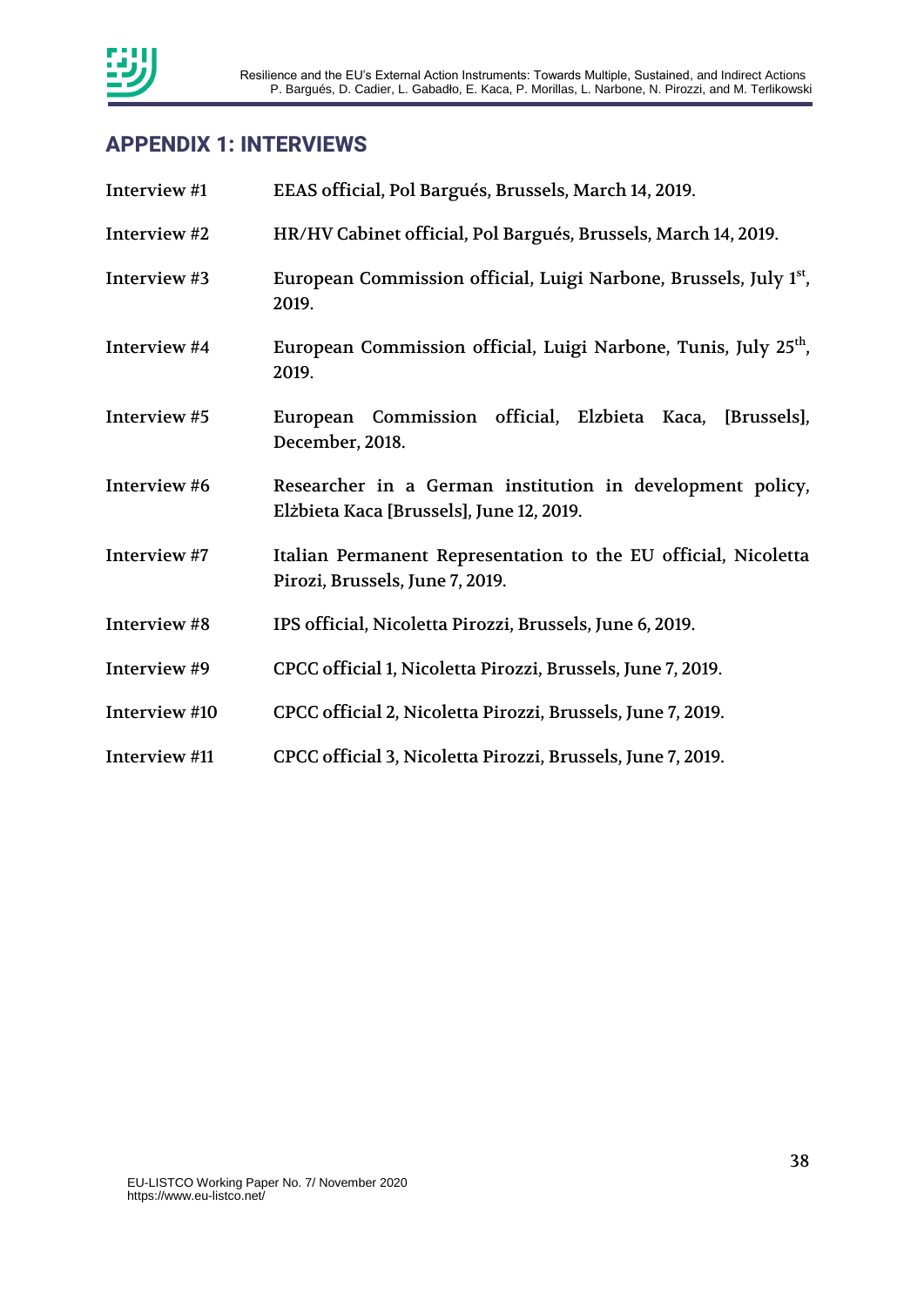

#### **REFERENCES**

- Anyanwu, J. C., Semi Ben Ali, M. and Yameogo, N. D. (2016) 'FDI in Middle Eastern and North African Countries', in *Economic Development in the Middle East and North Africa*. London: Palgrave Macmillan, pp. 197–216, available at https://www.researchgate.net/publication/303479844\_FDI\_in\_the\_Middle\_Easte rn\_and\_North\_African\_Countries.
- Bargués-Pedreny, P. (2015a) *Conceptualising Local Ownership as 'Reflexive Cooperation': The Deferral of Self-government to Protect 'Unequal' Humans?*, Duisburg: Käte Hamburger Kolleg / Centre for Global Cooperation Research, available at https://www.gcr21.org/publications/gcr/research-papers/conceptualising-localownership-as-reflexive-cooperation-the-deferral-of-self-government-to-protectunequal-humans.
- Bargués-Pedreny, P. (2015b) 'Realising the post-modern dream: Strengthening postconflict resilience and the promise of peace', *Resilience* 3(2): 113–132.
- Barigazzi, J. (2017) 'EU Diplomats Speak Softly, Carry Small Stick', *Politico* 9 July, available at https://www.politico.eu/article/federica-mogherini-eu-diplomatsspeak-softly-carry-no-big-stick/.
- Bergmann, J. (2018) *A bridge over troubled water? The Instrument contributing to Stability and Peace (IcSP) and the security-development nexus in EU external policy*, Bonn: German Development Institute.
- BMZ (2013) *Strategy on Transitional Development Assistance Strengthening Resilience - Shaping Transition*, Bonn: Federal Ministry for Economic Cooperation and Development, available at https://www.alnap.org/system/files/content/resource/ files/main/strategiepapier335-06-2013.pdf.
- BMZ (2019) *Comprehensive Risk Management. the Approach of German Development Cooperation for Dealing with Disaster and Climate Risks*, Bonn: Federal Ministry for Economic Cooperation and Development, available at https://www.bmz.de/ en/publications/type\_of\_publication/information\_flyer/information\_brochures /Materilie400\_risk\_management.pdf.
- Bonde, H.-P. (ed.) (2009) *The Lisbon Treaty: The Readable Version*, Third Edition, Brussels: Foundation for EU Democracy.
- Börzel, T.A. and Risse, T. (2018) 'Conceptual framework: fostering resilience in areas of limited statehood and contested orders' *EU-LISTCO Working Paper No. 1*, Ankara: Bilkent, September, available at https://www.eu-listco.net/publications.
- Bressan, S., Nygard, H. M. and Seefeldt, D. (2019) *Forecasting and Foresight: Methods for Anticipating Governance Breakdown and Violent Conflict*, Ankara, available at www.eu-listco.net.
- Buscaneanu, S. (2015) 'EU Democracy Promotion in Eastern ENP Countries', *Berlin Graduate School of Social Sciences* 29(1): 248–268.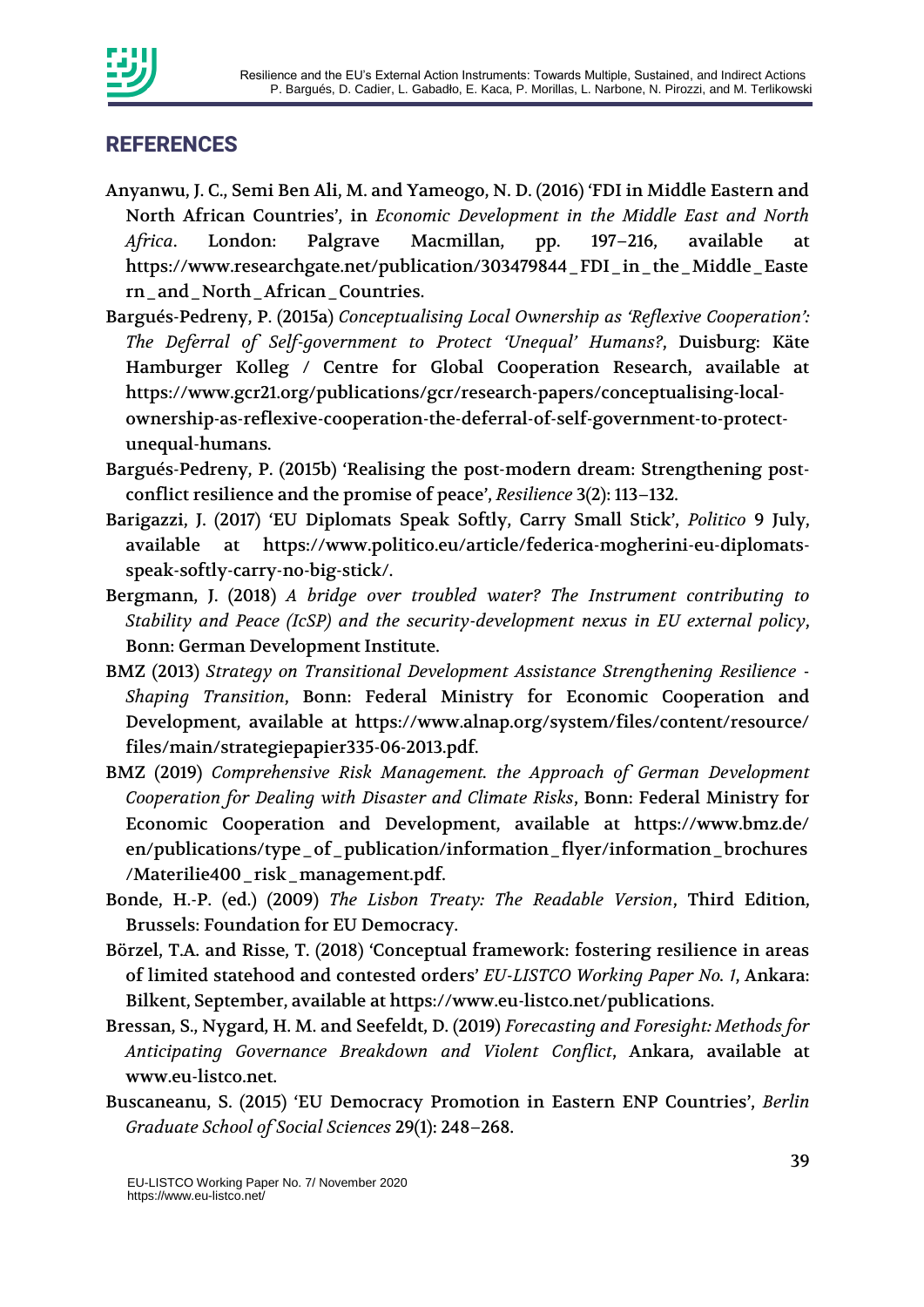

- Cadier, D. (2019) *How Populism Spills Over into Foreign Policy*, Carnegie Europe, available at https://carnegieeurope.eu/strategiceurope/78102.
- CADTM (2019) *Pas d'ALECA en Tunisie / No DCFTA in Tunisia*, 2 May, available at http://www.cadtm.org/spip.php?page=imprimer&id\_article=17374.
- Chandler, D. (2015) 'Reconceptualizing International Intervention: Statebuilding, "Organic Processes" and the Limits of Causal Knowledge', *Journal of Intervention and Statebuilding* 9(1): 70–88.
- Chandler, D. (2020) 'Security through societal resilience: Contemporary challenges in the Anthropocene', *Contemporary Security Policy* 41(2): 195–214.
- Chazan, G. (2019) 'Macron and Merkel sign Aachen treaty to deepen Franco-German ties', *Financial Times*, available at https://www.ft.com/content/fecf3854-1e37-11e9 b2f7-97e4dbd3580d.
- Council of the EU (2003) *A Secure Europe in a Better World: European Security Strategy*, Brussels: Council of the European Union.
- Council of the EU (2005) *Civilian Capabilities Improvement Conference*, Brussels: Council of the European Union.
- Council of the EU (2007) *New Civilian Headline Goals 2010*, Brussels: Council of the European Union, available at http://register.consilium.europa.eu/doc/ srv?l=EN&f=ST%2014823%202007%20INIT.
- Council of the EU (2009) *Concept on Strenghtening EU Mediation and Dialogue Capacities*, Brussels: Council of the European Union, available at http://eeas.europa.eu/archives/docs/cfsp/conflict\_prevention/docs/concept\_stre ngthening\_eu\_med\_en.pdf.
- Council of the EU (2013) *Council conclusions on EU approach to resilience*, Brussels: Council of the European Union, available at https://www.consilium.europa.eu/ uedocs/cms\_Data/docs/pressdata/EN/foraff/137319.pdf.
- Council of the EU (2017) *EU Sanctions Map*, 2017, available at https://www.sanctionsmap.eu/#/main/page/legend.
- Council of the EU (2018a) *Civilian Capabilities Development Plan*, Brussels: Council of the European Union.
- Council of the EU (2018b) *Council Conclusions on the Integrated Approach to External Conflicts and Crises*, Council of the European Union, available at https://ec.europa.eu/europeaid/january-2018-council-conclusions-integratedapproach-external-conflicts-and-crises\_en.
- Council of the EU (2018c) *Draft Conclusions of the Council and of the Representatives of the Governments of the Member States, Meeting within the Council, on the Establishments of a Civilian CSDP Compact*, Brussels: Council of the European Union.
- Council of the EU (2018d) *Strengthening Civilian CSDP-Concept Paper*, Brussels: Council of the European Union.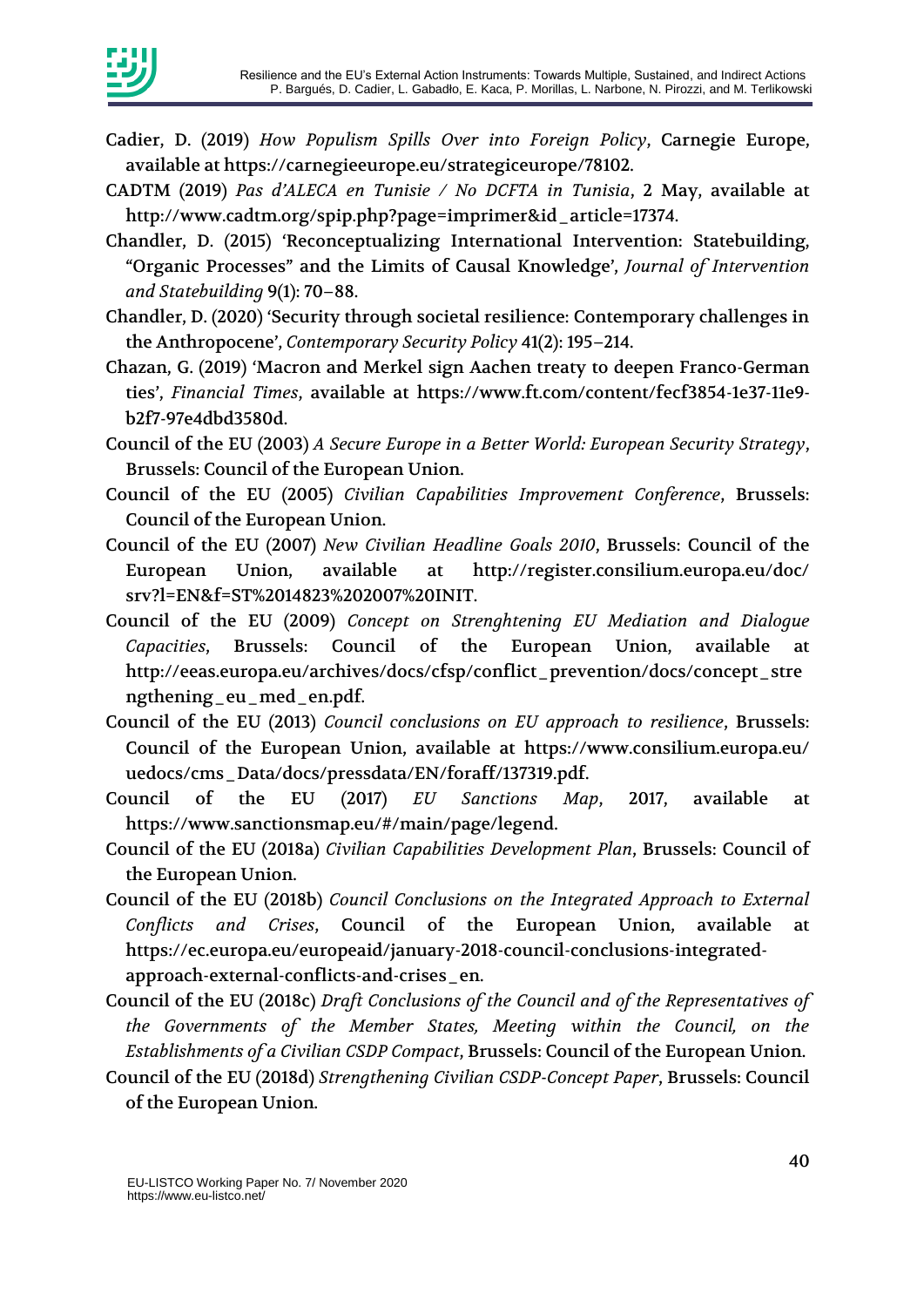

- Council of the EU (2019a) *Brussels III Conference on 'Supporting the future of Syria and the region': co-chairs declaration*, available at https://www.consilium.europa.eu/en/ press/press-releases/2019/03/14/brussels-iii-conference-on-supporting-the-futureof-syria-and-the-region-co-chairs-declaration/pdf.
- Council of the EU (2019b) *Council Conclusions on the Implementation of the Civilian CSDP Compact*, Brussels: Council of the European Union, available at https://data.consilium.europa.eu/doc/document/ST-14611-2019-INIT/en/pdf.
- Council of the EU (2019c) *Joint Action Plan Implementing the Civilian CSDP Compact*, Brussels: Council of the European Union, available at http://data.consilium.europa.eu/doc/documents/ST-8962-2019-INIT/en/pdf.
- Cronberg, T. (2017) 'No EU, no Iran deal: the EU's choice between multilateralism and the transatlantic link', *The Nonproliferation Review* 24(3–4): 243–259.
- De Maio, G. (2019) 'The broken compass of Italian foreign policy', *Brookings*, available at https://www.brookings.edu/blog/order-from-chaos/2019/03/29/the-brokencompass -of-italian-foreign-policy/.
- de Vries, A. W., Portela, C. and Guijarro-Usobiaga, B. (2014) *Improving the Effectiveness of Sanctions: A Checklist for the EU*, available at https://www.ceps.eu/publications/ improving-effectiveness-sanctions-checklist-eu.
- Drezner, D. W. (1998) 'Serious about sanctions', *Center for the National Interest* 53: 66– 74.
- EC and HR/VP (2017) *2017 Joint Communication: A Strategic Approach to Resilience in the EU's External Action*, Brussels: European Commission, available at https://ec.europa.eu/europeaid/2017-joint-communication-strategic-approachresilience-eus-external-action\_en.
- EEAS (2016a) *European Neighbourhood Policy (ENP)*, Brussels: EEAS, available at https://eeas.europa.eu/diplomatic-network/european-neighbourhood-policyenp/330/european-neighbourhood-policy-enp\_en.
- EEAS (2016b) *Shared Vision, Common Action: A Stronger Europe: A Global Strategy for the European Union's Foreign And Security Policy*, European Union Global Strategy, available at http://europa.eu/globalstrategy/en.
- EEAS (2017) *From Shared Vision to Common Action: Implementing the EU Global Strategy Year 1*, European Union External Action Service.
- EEAS (2019a) *The European Union's Global Strategy: Three Years on, Looking Forward*, Brussels: European Union External Action Service, available at https://eeas.europa.eu/sites/eeas/files/eu\_global\_strategy\_2019.pdf.
- EEAS (2019b) 'Military and civilian missions and operations', March 5, available at https://eeas.europa.eu/headquarters/headquarters-homepage\_en/430/Military %20and%20civilian%20missions%20and%20operations.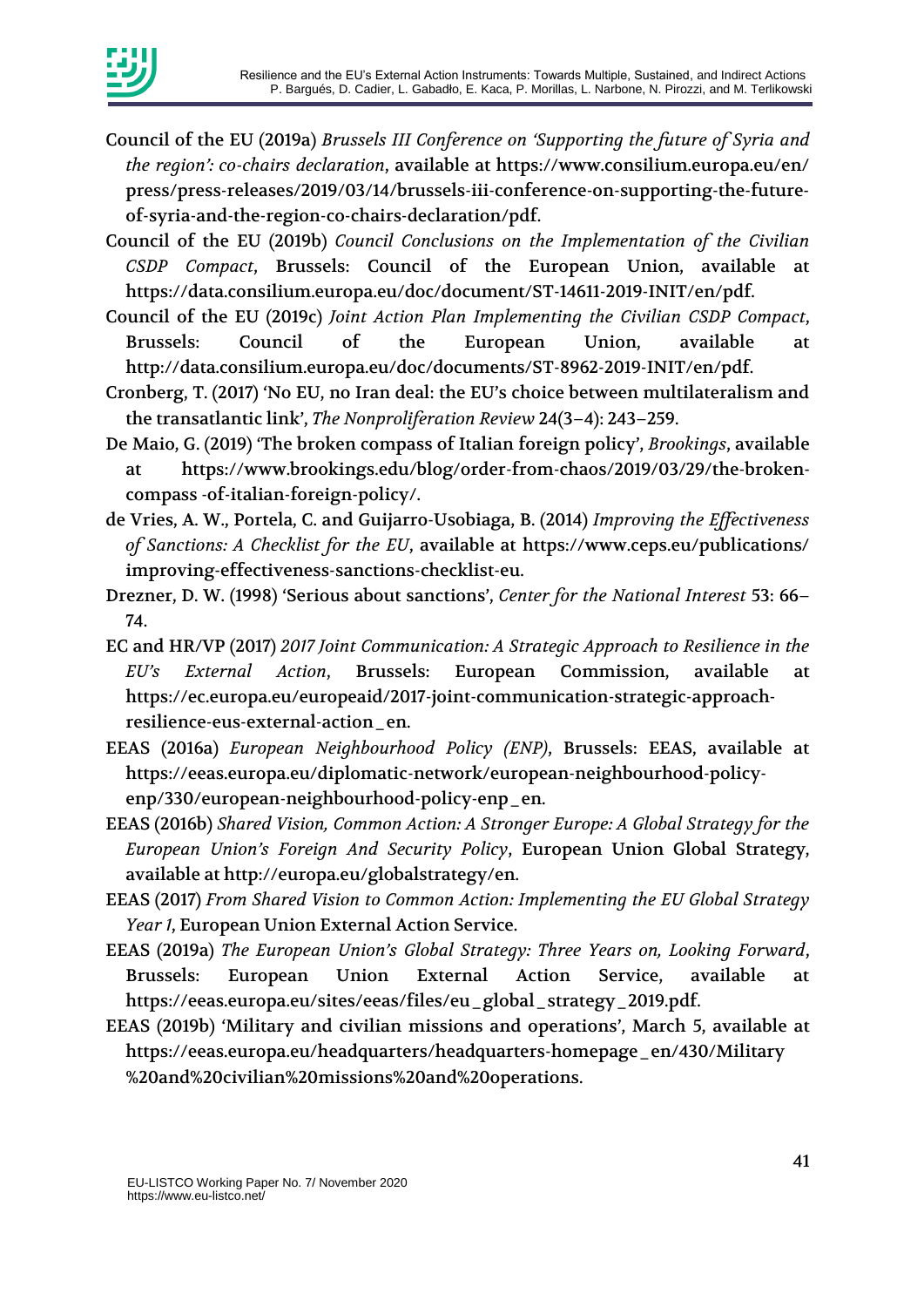

- EEAS (2020) *EU Missions and Operations: EU Common Security and Defence Policy (CSDP)*, Brussels: European Union External Action Service, July, available at https://eeas.europa.eu/sites/eeas/files/eu\_military\_operations\_and\_civilian\_mi ssions\_july\_2020.pdf.
- Ejdus, F. (2017) '"Here is your mission, now own it!" The rhetoric and practice of local ownership in EU interventions', *European Security* 26(4): 461–484.
- Ejdus, F. (2018) 'Local ownership as international governmentality: Evidence from the EU mission in the Horn of Africa', *Contemporary Security Policy* 39(1): 28–50.
- Ejdus, F. and Juncos, A. E. (2018) 'Reclaiming the local in EU peacebuilding: Effectiveness, ownership, and resistance', *Contemporary Security Policy* 39(1): 4–27.
- Elgström, O., Chaban, N., Knodt, M., Müller, P. and Pardo, S. (2018) 'Perceptions of the EU's Role in the Ukraine-Russia and the Israel-Palestine Conflicts: A Biased Mediator?', *International Negotiation* 23(2): 299–318.
- European Commission (1995) *Barcelona Declaration*, available at www.eeas.europa.eu/archives/docs/euromed/docs/bd\_en.pdf.
- European Commission (2012) *The EU Approach to Resilience: Learning from Food Security Crises*, European Commission, available at http://ec.europa.eu/echo/files/policies/resilience/com\_2012\_586\_resilience\_en.p df.
- European Commission (2013a) *The EU's Comprehensive Approach to External Conflict and Crises*, Brussels: European Commission, available at https://europa.eu/capacity4dev/public-fragility/document/eus-comprehensiveapproach-external-conflict-and-crises-5.
- European Commission (2013b) *Action Plan for Resilience in Crisis Prone Countries 2013- 2020*, Brussels: European Commission, available at https://ec.europa.eu/echo/ files/policies/resilience/com\_2013\_227\_ap\_crisis\_prone\_countries\_en.pdf.
- European Commission (2016) *Towards an EU strategy for international cultural relations*, Brussels.
- European Commission (2018) *Proposal for a Regulation of the European Parliament and the Council Establishing the Neighbourhood: Development and International Cooperation Instrument*, Brussels: European Commission, available at https://eurlex.europa.eu/legal-content/EN/TXT/?uri=COM%3A2018%3A460%3AFIN.
- European Commission and HR/VP (2015a) *Joint Communication to the European Parliament, the Council, the European Economic and Social Committee and the Committee of the Regions*, Brussels: European Commission and HR/VP, available at http://eeas.europa.eu/archives/docs/enp/documents/2015/151118\_jointcommunication\_review-of-the-enp\_en.pdf.
- European Commission and HR/VP (2015b) *Review of the European Neighbourhood Policy*, Brussels: European Commission, available at https://ec.europa.eu/ neighbourhood-enlargement/tenders/consultation\_en\_en.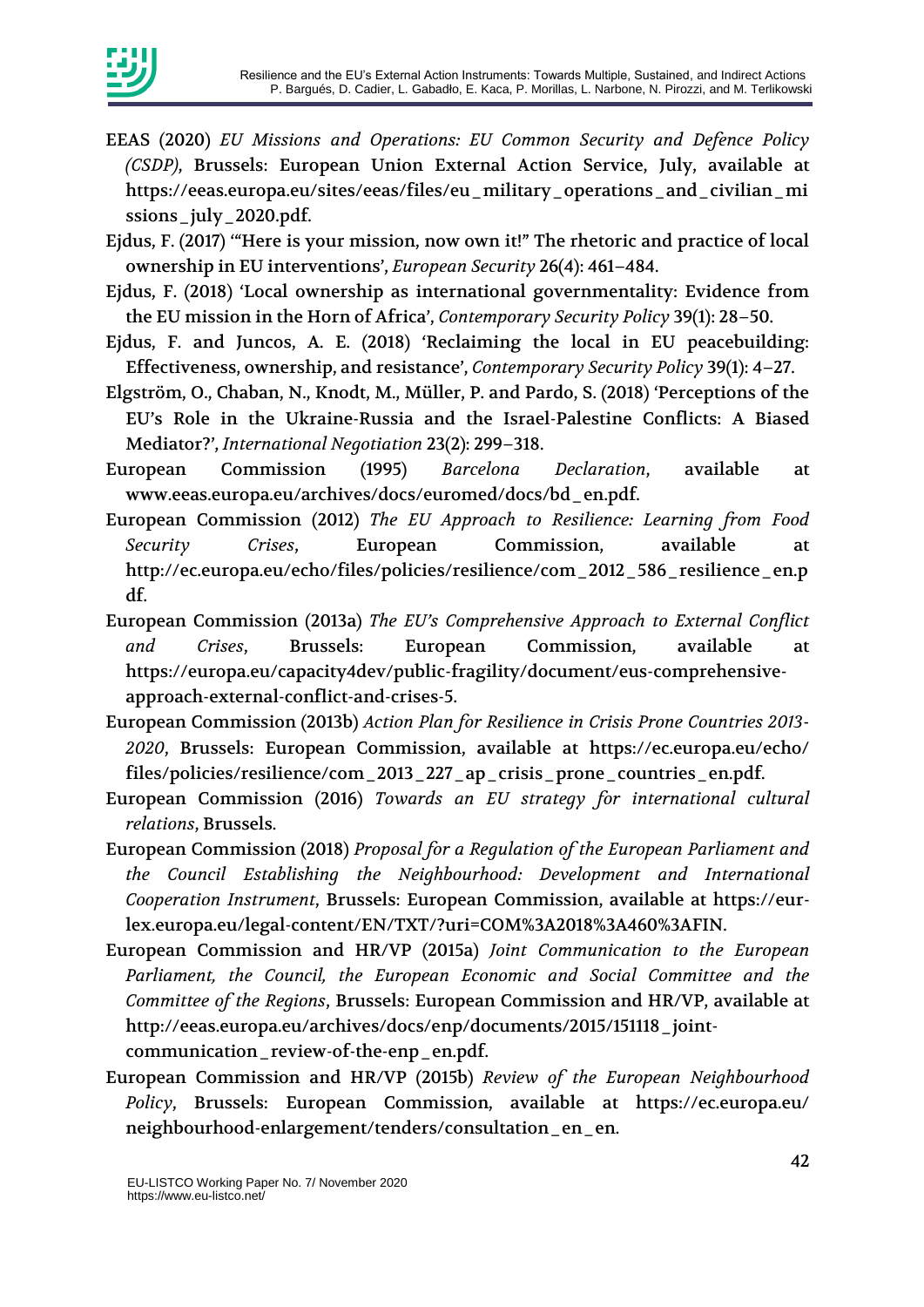

- European Commission and HR/VP (2015c) *Towards a new European Neighbourhood Policy Joint Staff Working Document, Accompanying the document "Review of the European Neighbourhood Policy"*, Brussels: European Commission and HR/VP, available at https://eur-lex.europa.eu/legal-content/EN/TXT/PDF/?uri=CELEX: 52015SC0500&from=en.
- European Council (2012a) *Council Regulation N<sup>o</sup> 36/2012 Concerning Restrictive Measures in View of the Situation in Syria*, available at https://eur-lex.europa.eu/ legal-content/EN/TXT/?qid=1558339834448&uri=CELEX:02012R0036-20190304.
- European Council (2012b) *Council Regulation N<sup>o</sup> 267/2012 Concerning Restrictive Measures Against Iran*, available at https://eur-lex.europa.eu/legal-content/EN/ TXT/?qid=1560872414804&uri=CELEX:02012R0267-20190529.
- European Council (2018) *Guidelines on Implementation and Evaluation of Restrictive Measures (Sanctions) in the Framework of the EU Common Foreign and Security Policy*, Brussels: European Council, available at https://data.consilium.europa.eu/doc/ document/ST-5664-2018-INIT/en/pdf.
- European Court of Auditors (2016) *EU Assistance to Ukraine*, Luxembourg: European Court of Auditors, available at https://www.eca.europa.eu/en/Pages/ DocItem.aspx?did=40134.
- European Court of Auditors (2017) *EU Assistance to Tunisia*, Luxembourg: European Court of Auditors, available at https://www.eca.europa.eu/en/Pages/ DocItem.aspx?did=41012.
- European Parliament (2019) *Interlinks Between Migration and Development*, available at http://www.europarl.europa.eu/thinktank/en/document.html?reference=EPRS\_B RI(2019)630351.
- French Ministry for Europe and Foreign Affairs (2018) *Prevention, Resilience and Sustainable Peace (2018-2022). A Comprehensive Approach to the Fragilization of States and Societies*, Paris: MEAE, available at https://www.diplomatie.gouv.fr/IMG/pdf/ meae\_strategie\_fragilites\_en\_bat\_web\_cle497968-1.pdf.
- Gashi, S. and Novakovic, I. (2017) *From Technical Negotiations to Comprehensive Normalization: ANALYSIS Belgrade Relations: Between Belgrade and Pristina*, Belgrade: Friedrich Ebert Stiftung.
- Giumelli, F. (2013) 'How EU Sanctions Work: a New Narrative', *European Union Institute for Security Studies*, available at https://www.iss.europa.eu/sites/ default/files/EUISSFiles/Chaillot\_129.pdf.
- Giumelli, F. (2015) 'The Success of Sanctions: Lessons Learned from the EU Experience', *Journal of Common Market Studies* 53(3): 693–702.
- Giumelli, F. and Ivan, P. (2013) 'The effectiveness of EU sanctions An analysis of Iran, Belarus, Syria and Myanmar (Burma)', *European Policy Centre* (76), available at https://www.epc.eu/documents/uploads/pub\_3928\_epc\_issue\_paper\_76\_- \_the\_effectiveness\_of\_eu\_sanctions.pdf.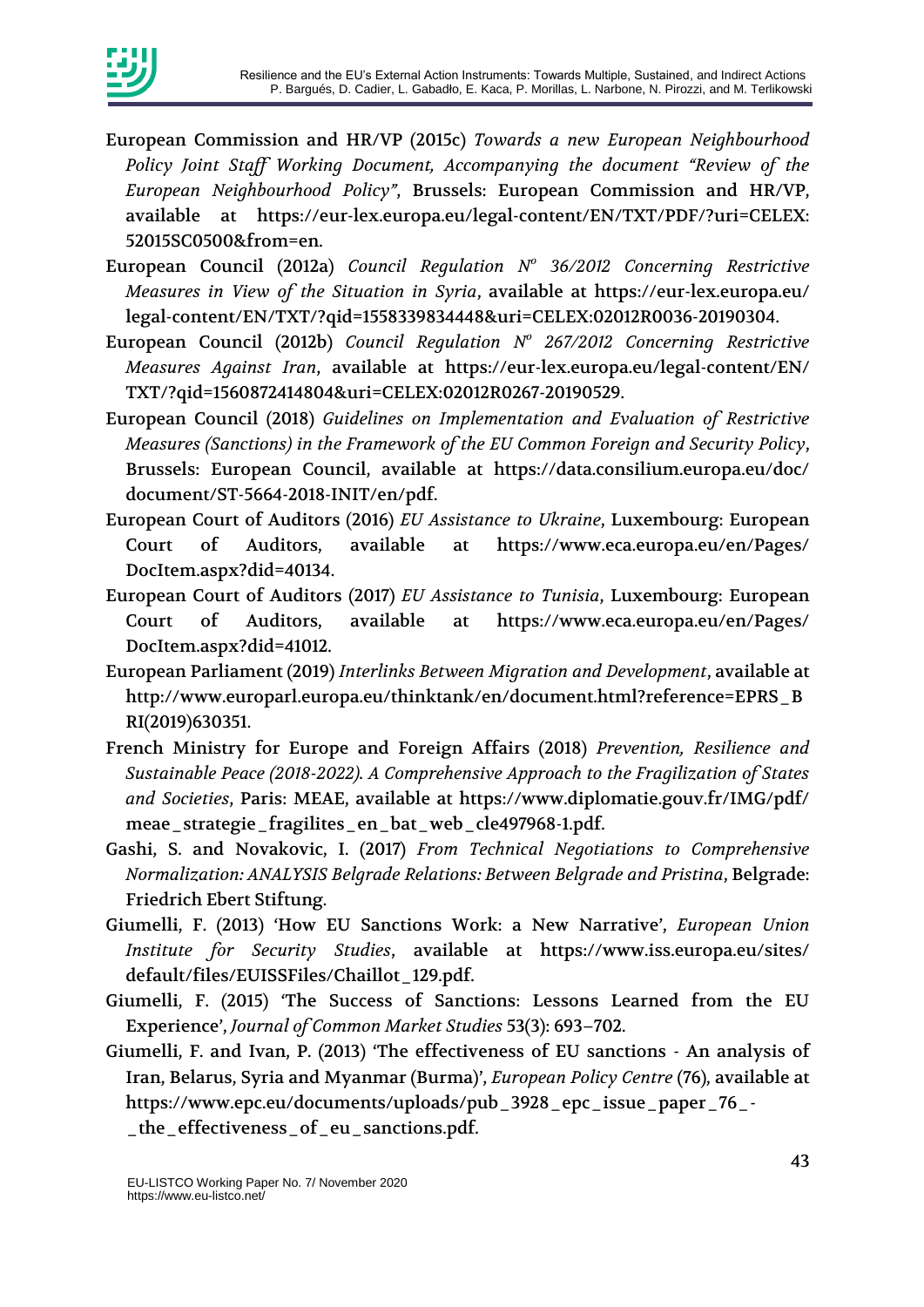

- Göldner-Ebenthal, K. and Dudouet, V. (2017) *From Power Mediation to Dialogue Support? Assessing the European Union's Capabilities for Multi-Track Diplomacy*, Berlin: Berghof Foundation.
- Helwig, N. (2019) 'Germany in European diplomacy: Minilateralism as a tool for leadership', *German Politics* 29 (1): 25–41.
- Helwig, N., Ivan, P. and Kostanyan, H. (2013) *The New EU Foreign Policy Architecture: Reviewing the First Two Years of the EEAS*, Brussels: Centre for European Policy Studies.
- Hennion, M., Lautier, M., Pantelias, S. and Pamella Pezza, A. (2017) *External Evaluation of the European Neighbourhood Instrument (ENI) (2014-mid 2017)*, Brussels: European Commission, available at https://ec.europa.eu/europeaid/evaluation-europeanneighbourhood-instrument-draft-report\_en.
- Hoekman, B. (2017) 'Deep and comprehensive free trade agreements', in *The Routledge Handbook on the European Neighbourhood Policy*. London and New York: Routledge, pp. 371–380, doi:10.4324/9781315691244-24.
- Hovi, J., Huseby, R. and Sprinz, D. F. (2005) 'When do (imposed) economic sanctions work?', *World Politics* 57(4): 479–499.
- HR/VP (2016) *Implementation Plan on Security and Defense*, Brussels: Council of the European Union, available at https://eeas.europa.eu/sites/eeas/files/ eugs\_implementation\_plan\_st14392.en16\_0.pdf.
- Hunter, R. E. (2002) *The European Security and Defense Policy: NATO's Companion - or Competitor?*, Santa Monica, CA: RAND Corporation.
- Juncos, A. E. (2018) 'EU security sector reform in Bosnia and Herzegovina: Reform or resist?', *Contemporary Security Policy* 39(1): 95–118.
- Kaca, E. et al. (2019) *The Eastern Partnership Vision after 2020*, Warsaw: The Polish Institute of International Affairs, available at http://www.tihanypolitics.eu/wpcontent/uploads/2019/04/The-Eastern-Partnership-Vision-after-2020.pdf.
- King, E. (2017) 'Angela Merkel: Europe needs coherent foreign policy', *Politico*, available at https://www.politico.eu/article/angela-merkel-europe-needscoherent-foreign-policy/.
- Kostanyan, H., Blockmans, S., Remizov, A., Slapakova, L. and Van der Loo, G. (2017) *Assessing the European Neighbourhood Policy. Perspectives from the Literature*, Brussels: CEPS.
- Lafrance, C. (2019) 'Accord de libre-échange avec l'UE : « L'Aleca renforcera la dépendance de la Tunisie »', *jeuneafrique* 14 May, available at https://www.jeuneafrique.com/774103/economie/accord-de-libre-echange-aveclue-laleca-renforcera-la-dependance-de-la-tunisie/.
- Lehne, S. (2012) *The Role of Sanctions in EU Foreign Policy*, 14 December 2012, Carnegie Europe, available at https://carnegieeurope.eu/2012/12/14/role-of-sanctions-in-euforeign-policy-pub-50378 (accessed July 2019).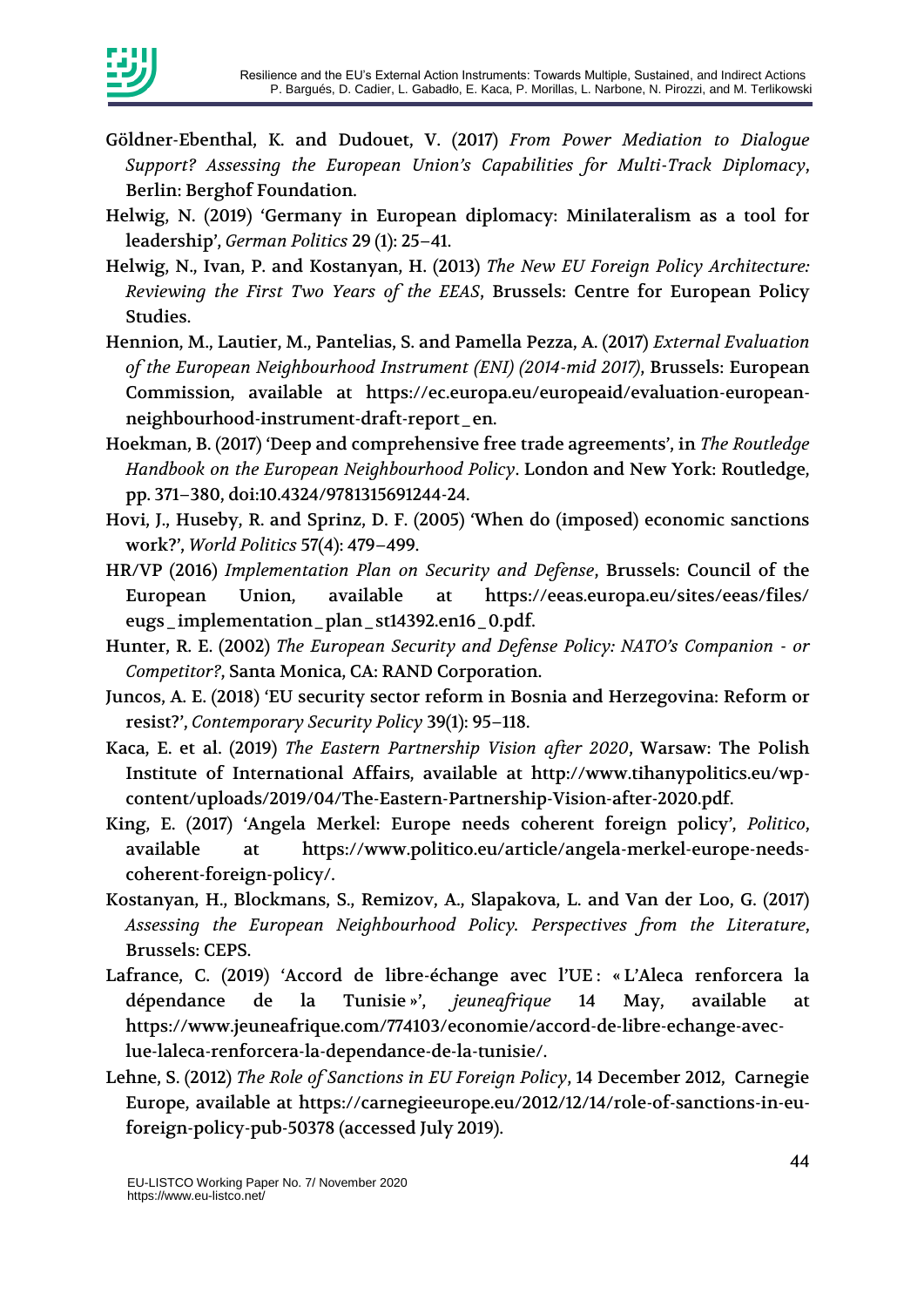

- Lehne, S. (2017) *Merkel and Macron Need to Talk About EU Foreign Policy*, Brussels: Carnegie Europe, available at https://carnegieeurope.eu/strategiceurope/75017.
- Litra, L., Medynskyi, I. and Zarembo, K. (2017) *Assessing the EU's conflict prevention andpeacebuilding interventions in Ukraine*, Institute of World Policy, available at http://neweurope.org.ua/wp-content/uploads/2018/01/Case-Study-Report-Ukraine.pdf.
- Macron, E. (2017) *Sorbonne speech*, available at http://international.blogs.ouestfrance.fr/archive/2017/09/29/macron-sorbonne-verbatim-europe-18583.html.
- Morillas, P. (2019a) 'Autonomy in intergovernmentalism: the role of de novo bodies in external action during the making of the EU Global Strategy', *Journal of European Integration* 1–16.
- Morillas, P. (2019b) *Strategy-Making in the EU From Foreign and Security Policy to External Action*, Basingstoke: Palgrave Macmillan.
- Paffenholz, T. (2014) 'International peacebuilding goes local: Analysing Lederach's conflict transformation theory and its ambivalent encounter with 20 years of practice', *Peacebuilding* 2(1): 11–27.
- Papagianni, K. (2014) *National Dialogue Processes in Political Transitions*, Brussels: European Peacebuilding Liaison Office.
- Pirozzi, N. (2018) *The Civilian CSDP Compact - A Success Story for the EU's Crisis Management Cinderella?*, Paris: European Union Institute for Security Studies, available at https://www.iss.europa.eu/sites/default/files/EUISSFiles/Brief% 209\_\_Civilian%20CSDP.pdf.
- Portela, C. (2011) *European Union Sanctions and Foreign Policy*, 1st Ed., London: Routledge, available at https://www.researchgate.net/publication/254661944\_ European\_Union\_Sanctions\_and\_Foreign\_Policy\_When\_and\_Why\_Do\_They \_Work.
- Portela, C. (2016) 'How the EU learned to love sanctions', in *Connectivity Wars*. London: European Council on Foreign Relations, pp. 36–42, available at https://www.ecfr.eu/article/essay\_how\_the\_eu\_learned\_to\_love\_sanctions.
- Rayroux, A. and Wilén, N. (2014) 'Resisting ownership: the paralysis of EU peacebuilding in the Congo', *African Security* 7(1): 24–44.
- Reuters (2011) 'FACTBOX-EU imposes sanctions against Ivory Coast', *Reuters* 15 January, available at https://www.reuters.com/article/ivorycoast-sanctions-euidUSLDE70E04A20110115.
- Reykers, Y. (2019) 'A permanent headquarters under construction? The Military Planning and Conduct Capability as a proximate principal', *Journal of European Integration* 41(6): 783–799.
- Rudolf, P. (2007) 'Sanctions in international relations: on the current state of research', *Stiftung Wissenschaft und Politik (SWP)* 6: 17.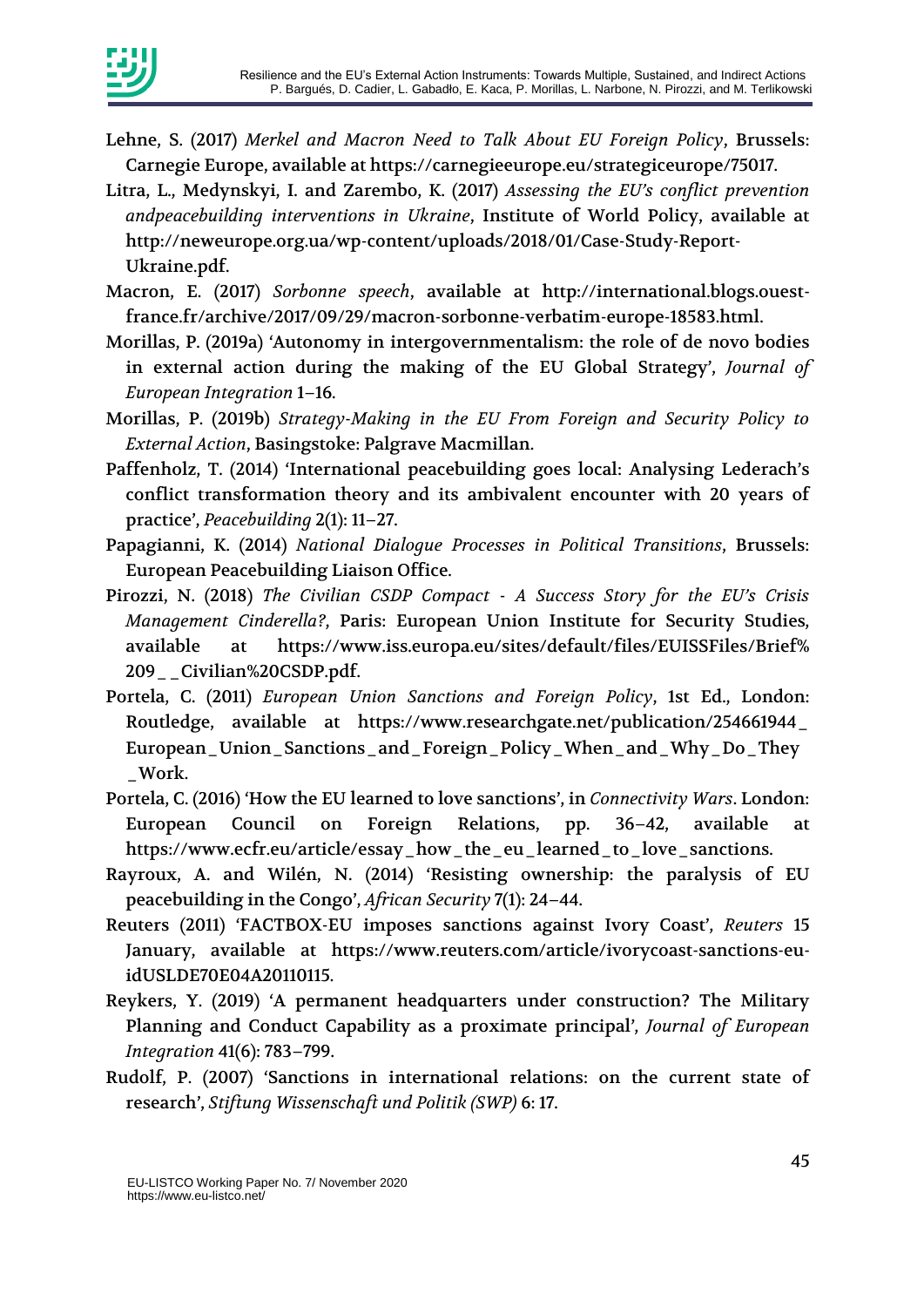

- Russell, M. (2018) *EU Sanctions: A key Foreign and Security Policy Instrument*, available http://www.europarl.europa.eu/RegData/etudes/BRIE/2018/621870/EPRS\_BRI (2018)621870\_EN.pdf.
- Samound, W. (2019) 'L'Aleca un piège pour la Tunisie? Le politologue Riadh Sidaoui s'insurge contre les risques de cet accord pour l'économie nationale', *Huffpost* 21 June, available at https://www.huffpostmaghreb.com/entry/laleca-un-piege-pourla-tunisie-le-politologue-riadh-sidaoui-s-insurge-contre-les-risques-de-cet-accordpour-l-economie-nationale\_mg\_5d07a13de4b0f5338d40ed6d.
- Schuette, L. (2018) *One year since Macron's Sorbonne Speech: Plus ça change?*, Centre for European Reform, available at https://www.cer.eu/sites/default/files/insight\_ LAS\_25.10.18.pdf.
- Smith, S. J. and Gebhard, C. (2017) 'EU–NATO relations: running on the fumes of informed deconfliction', *European Security* 26(3): 303–314.
- Tocci, N. (2020) 'Resilience and the role of the European Union in the world', *Contemporary Security Policy* 41(2): 176–194.
- Tostensen, A. and Bull, B. (2002) 'Are smart sanctions feasible?', *World Politics* 54(3): 373–403.
- UfM (2008) *Final Statement*, Marseille: Union for the Mediterranean, available at https://ufmsecretariat.org/wp-content/uploads/2012/09/dec-final-Marseille-UfM.pdf.
- Vdovychenko, V. (2017) 'Following continuity and change: Italy's view on European Neighbourhood Policy towards Ukraine', *Institute of History of Ukraine of the National Academy of Sciences of Ukraine* (26): 187–208.
- Zaretsky, R. (2019) *Macron is Going Full De Gaulle*, Foreign Policy, available at https://foreignpolicy.com/2019/02/11/macron-is-going-full-de-gaulle/.